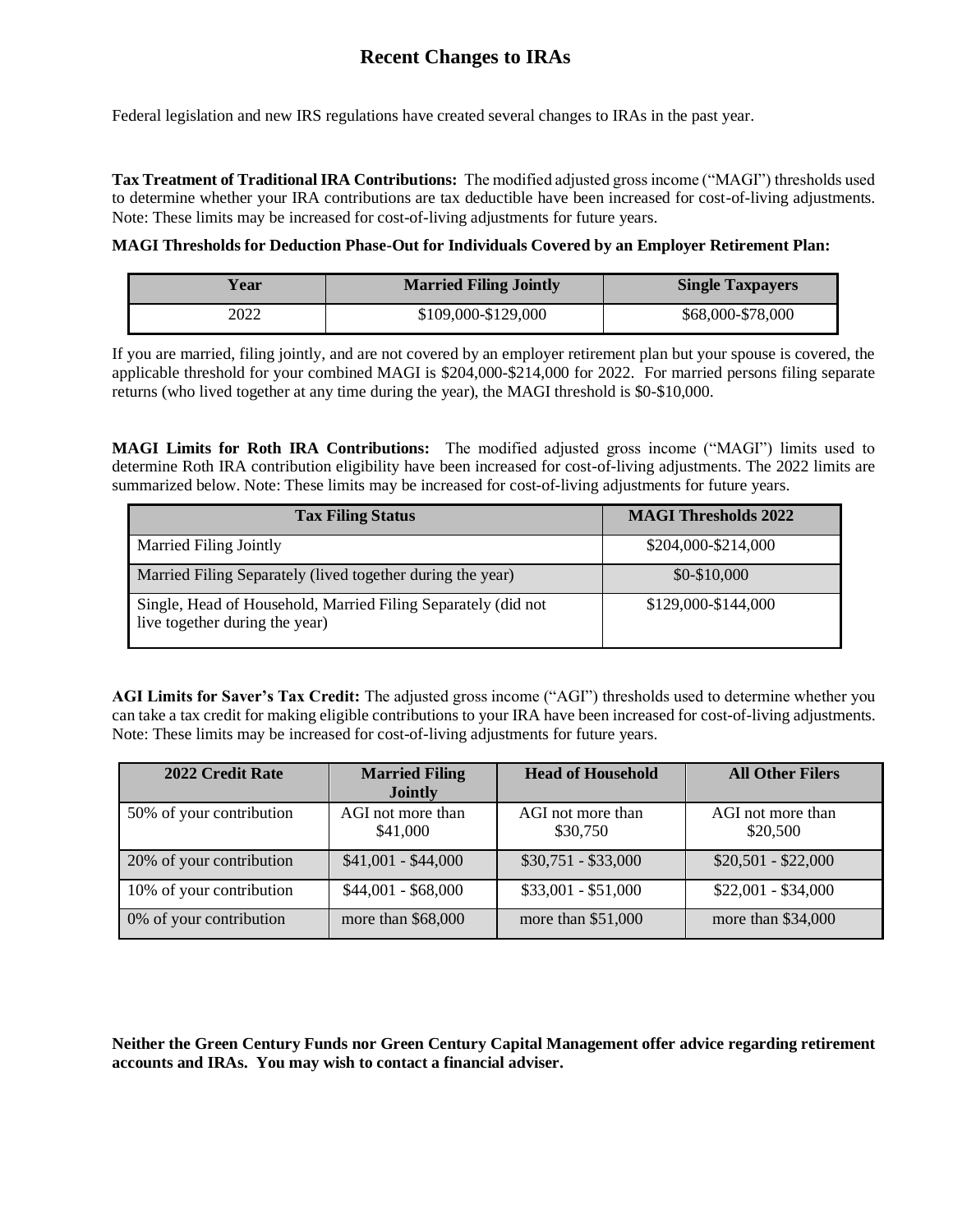# **TRADITIONAL AND SEP IRAs DISCLOSURE STATEMENT**

(Used with Form 5305-A)

Neither the Green Century Funds nor Green Century Capital Management offer advice regarding retirement accounts and IRAs. You may wish to contact a financial adviser.

# RIGHT TO REVOKE YOUR IRA

You have the right to revoke your IRA within seven days of the receipt of the disclosure statement. If revoked, you are entitled to a full return of the contribution you made to your IRA. The amount returned to you would not include an adjustment for such items as sales commissions, administrative expenses, or fluctuation in market value. You may make this revocation only by mailing or delivering a written notice to the custodian at the address listed on the application. If you send your notice by first class mail, your revocation will be deemed mailed as of the postmark date. If you have any questions about the procedure for revoking your IRA, please call the custodian at the telephone number listed on the application.

# REQUIREMENTS OF AN IRA

- **A. Cash Contributions—**Your contribution must be in cash, unless it is a rollover contribution.
- **B. Maximum Contribution—**The total amount you may contribute to an IRA for any taxable year cannot exceed the lesser of 100 percent of your compensation or \$6,000 for 2019 and 2020, with possible cost-of-living adjustments each year thereafter. If you also maintain a Roth IRA (i.e., an IRA subject to the limits of Internal Revenue Code Section (IRC Sec.) 408A), the maximum contribution to your Traditional IRAs is reduced by any contributions you make to your Roth IRAs. Your total annual contribution to all Traditional IRAs and Roth IRAs cannot exceed the lesser of the dollar amounts described above or 100 percent of your compensation.
- **C. Contribution Eligibility—**For tax years beginning before 2020, you are eligible to make a regular contribution to your IRA if you have compensation and have not attained age  $70\frac{1}{2}$  by the end of the taxable year for which the contribution is made. For 2020 and later tax years, you may make a regular contribution to your IRA at any age if you have compensation.
- **D. Catch-Up Contributions—**If you are age 50 or older by the close of the taxable year, you may make an additional contribution to your IRA. The maximum additional contribution is \$1,000 per year.
- **E. Nonforfeitability—**Your interest in your IRA is nonforfeitable.
- **F. Eligible Custodians—**The custodian of your IRA must be a bank, savings and loan association, credit union, or a person or entity approved by the Secretary of the Treasury.
- **G. Commingling Assets—**The assets of your IRA cannot be commingled with other property except in a common trust fund or common investment fund.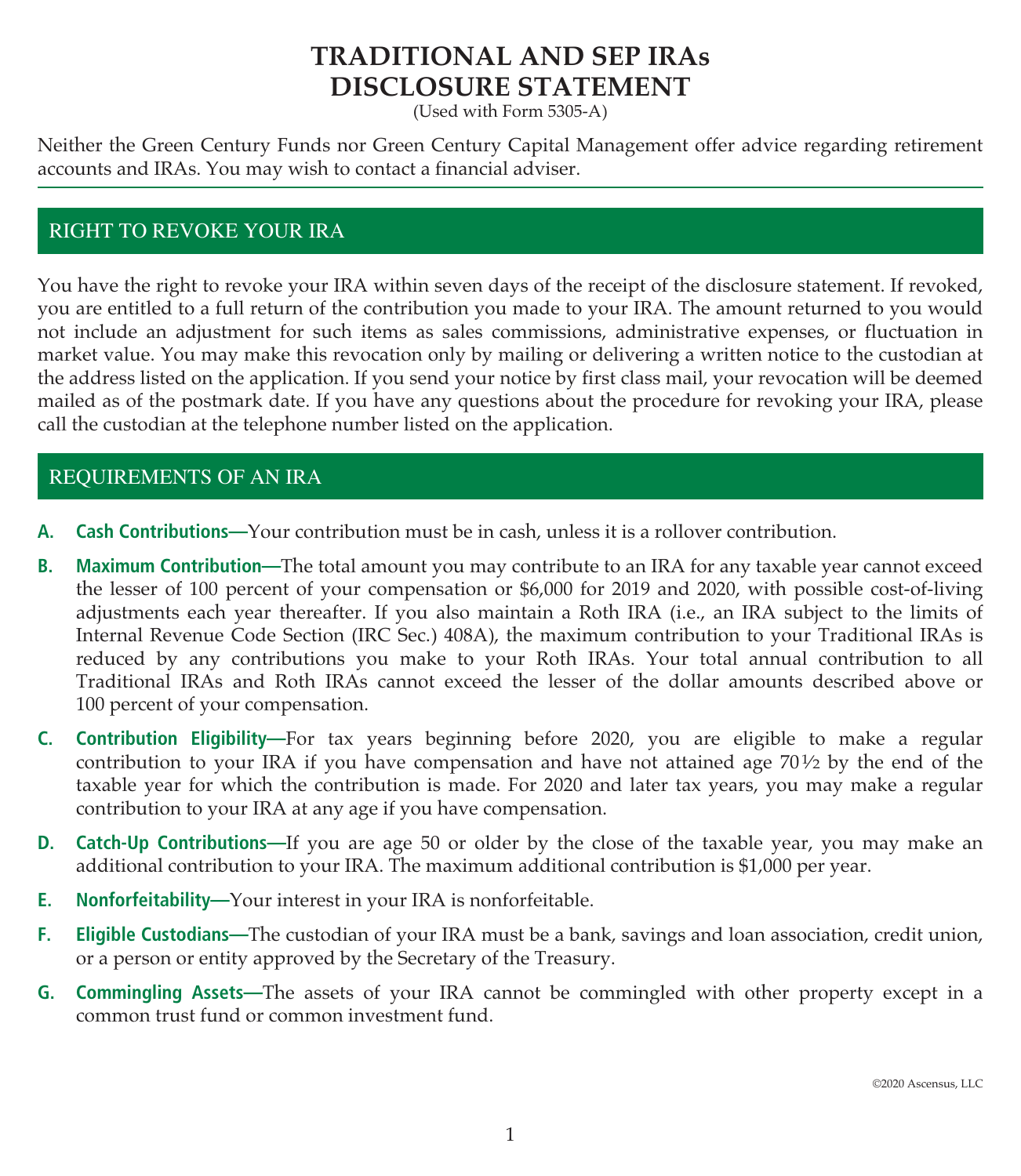- **H. Life Insurance—**No portion of your IRA may be invested in life insurance contracts.
- **I. Collectibles—**You may not invest the assets of your IRA in collectibles (within the meaning of IRC Sec. 408(m)). A collectible is defined as any work of art, rug or antique, metal or gem, stamp or coin, alcoholic beverage, or other tangible personal property specified by the Internal Revenue Service (IRS). However, specially minted United States gold and silver coins, and certain state-issued coins are permissible investments. Platinum coins and certain gold, silver, platinum, or palladium bullion (as described in IRC Sec. 408(m)(3)) are also permitted as IRA investments.
- **J. Required Minimum Distributions—**You are required to take minimum distributions from your IRA at certain times in accordance with Treasury Regulation 1.408-8. Below is a summary of the IRA distribution rules.
	- 1. If you were born before July 1, 1949, you are required to take a minimum distribution from your IRA for the year in which you reach age  $70\frac{1}{2}$  and for each year thereafter. You must take your first distribution by your required beginning date, which is April 1 of the year following the year you attain age  $70\frac{1}{2}$ . If you were born on or after July 1, 1949, you are required to take a minimum distribution from your IRA for the year in which you reach age 72 and for each year thereafter. You must take your first distribution by your required beginning date, which is April 1 of the year following the year you attain age 72. The minimum distribution for any taxable year is equal to the amount obtained by dividing the account balance at the end of the prior year by the applicable divisor.
	- 2. The applicable divisor generally is determined using the Uniform Lifetime Table provided by the IRS. If your spouse is your sole designated beneficiary for the entire calendar year, and is more than 10 years younger than you, the required minimum distribution is determined each year using the actual joint life expectancy of you and your spouse obtained from the Joint Life Expectancy Table provided by the IRS, rather than the life expectancy divisor from the Uniform Lifetime Table.

We reserve the right to do any one of the following by your required beginning date.

- (a) Make no distribution until you give us a proper withdrawal request
- (b) Distribute your entire IRA to you in a single sum payment
- (c) Determine your required minimum distribution each year based on your life expectancy calculated using the Uniform Lifetime Table, and pay those distributions to you until you direct otherwise

If you fail to remove a required minimum distribution, an additional penalty tax of 50 percent is imposed on the amount of the required minimum distribution that should have been taken but was not. You must file IRS Form 5329 along with your income tax return to report and remit any additional taxes to the IRS.

- **K. Beneficiary Distributions—**Upon your death, your beneficiaries are required to take distributions according to IRC Sec. 401(a)(9) and Treasury Regulation 1.408-8. These requirements are described below.
	- **1. Death of IRA Owner Before January 1, 2020—**Your designated beneficiary is determined based on the beneficiaries designated as of the date of your death, who remain your beneficiaries as of September 30 of the year following the year of your death.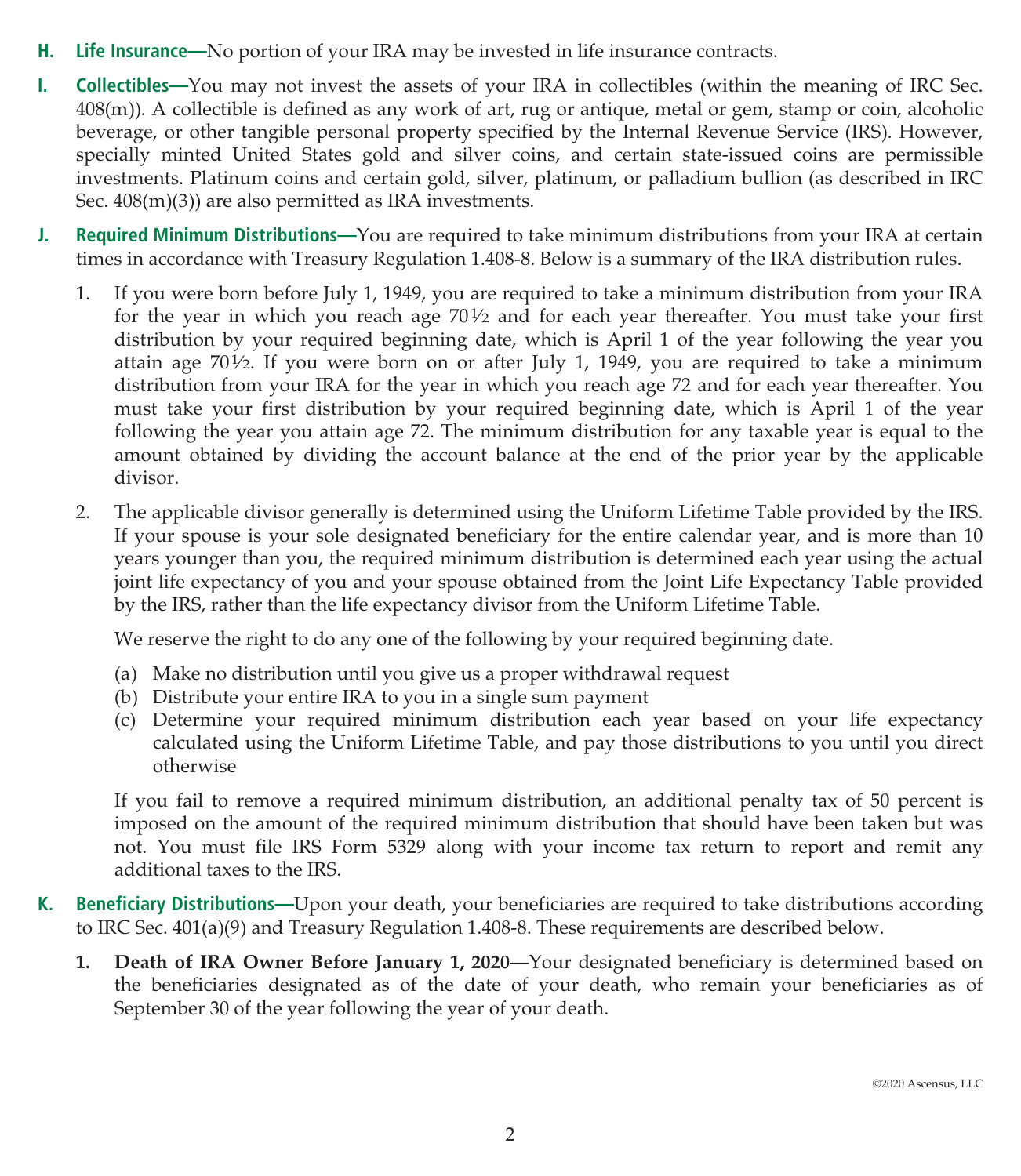If you die on or after your required beginning date, distributions must be made to your beneficiaries over the longer of the single life expectancy of your designated beneficiaries, or your remaining life expectancy. If a beneficiary other than a person or qualified trust as defined in the Treasury Regulations is named, you will be treated as having no designated beneficiary of your IRA for purposes of determining the distribution period. If there is no designated beneficiary of your IRA, distributions will commence using your single life expectancy, reduced by one in each subsequent year.

If you die before your required beginning date, the entire amount remaining in your account will, at the election of your designated beneficiaries, either

- (a) be distributed by December 31 of the year containing the fifth anniversary of your death, or
- (b) be distributed over the remaining life expectancy of your designated beneficiaries.

If your spouse is your sole designated beneficiary, he or she must elect either option (a) or (b) by the earlier of December 31 of the year containing the fifth anniversary of your death, or December 31 of the year life expectancy payments would be required to begin. Your designated beneficiaries, other than a spouse who is the sole designated beneficiary, must elect either option (a) or (b) by December 31 of the year following the year of your death. If no election is made, distribution will be calculated in accordance with option (b). In the case of distributions under option (b), distributions must commence by December 31 of the year following the year of your death. Generally, if your spouse is the designated beneficiary, distributions need not commence until December 31 of the year you would have attained age 72 (age 701⁄2 if you would have attained age 701⁄2 before 2020), if later. If a beneficiary other than a person or qualified trust as defined in the Treasury Regulations is named, you will be treated as having no designated beneficiary of your IRA for purposes of determining the distribution period. If there is no designated beneficiary of your IRA, the entire IRA must be distributed by December 31 of the year containing the fifth anniversary of your death.

**2. Death of IRA Owner On or After January 1, 2020—**The entire amount remaining in your account will generally be distributed by December 31 of the year containing the tenth anniversary of your death unless you have an eligible designated beneficiary or you have no designated beneficiary for purposes of determining a distribution period. This requirement applies to beneficiaries regardless of whether you die before, on, or after your required beginning date.

If your beneficiary is an eligible designated beneficiary, the entire amount remaining in your account may be distributed (in accordance with the Treasury Regulations) over the remaining life expectancy of your eligible designated beneficiary (or over a period not extending beyond the life expectancy of such beneficiary).

An eligible designated beneficiary is any designated beneficiary who is

- your surviving spouse,
- your child who has not reached the age of majority,
- disabled (A physician must determine that your impairment can be expected to result in death or to be of long, continued, and indefinite duration.),
- an individual who is not more than 10 years younger than you, or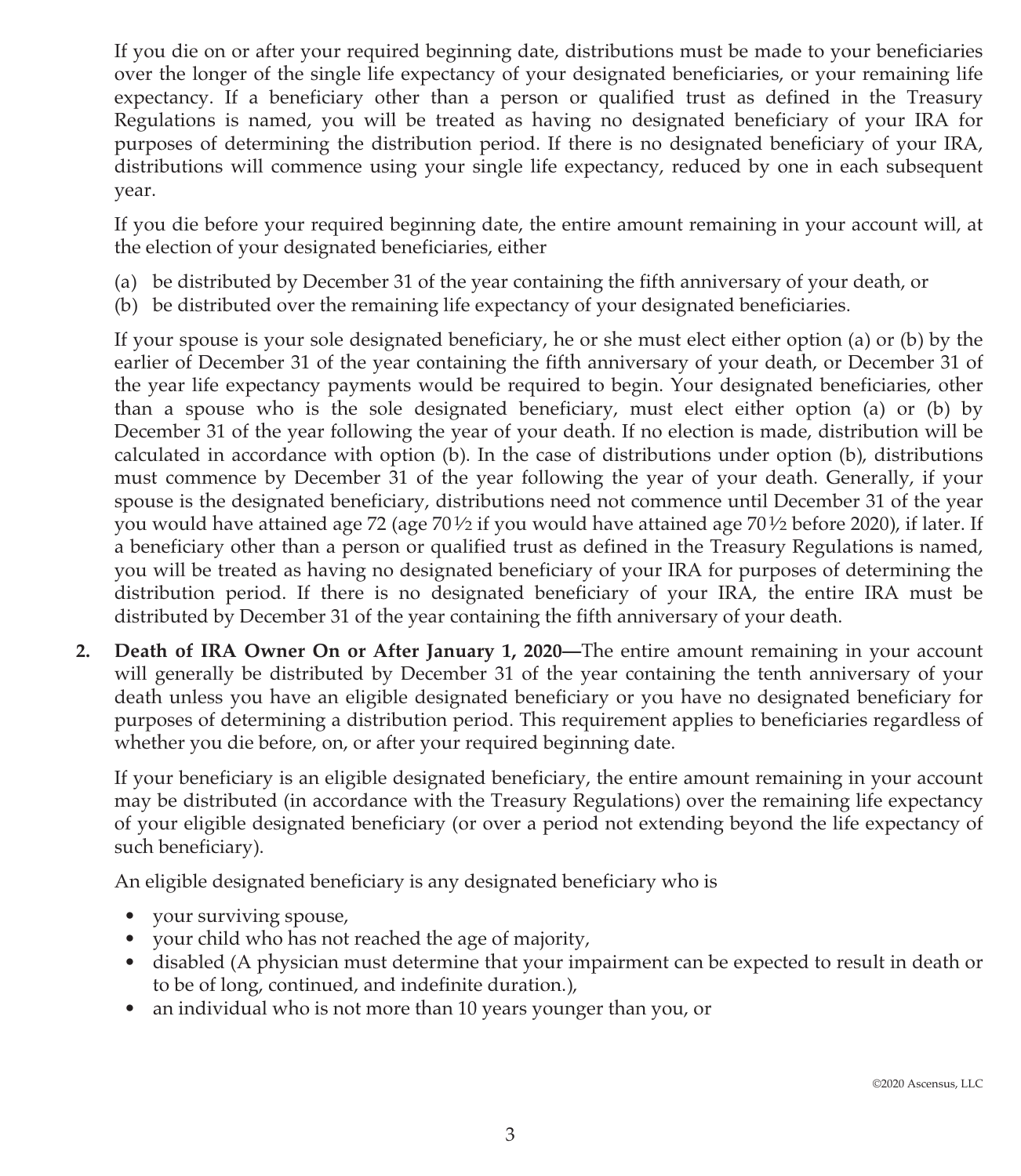• chronically ill (A chronically ill individual is someone who (1) is unable to perform (without substantial assistance from another individual) at least two activities of daily living for an indefinite period due to a loss of functional capacity, (2) has a level of disability similar to the level of disability described above requiring assistance with daily living based on loss of functional capacity, or (3) requires substantial supervision to protect the individual from threats to health and safety due to severe cognitive impairment.)

Note that certain trust beneficiaries (e.g., certain trusts for disabled and chronically ill individuals) may take distribution of the entire amount remaining in your account over the remaining life expectancy of the trust beneficiary.

Generally, life expectancy distributions to an eligible designated beneficiary must commence by December 31 of the year following the year of your death. However, if your spouse is the eligible designated beneficiary, distributions need not commence until December 31 of the year you would have attained age 72, if later. If your eligible designated beneficiary is your minor child, life expectancy payments must begin by December 31 of the year following the year of your death and continue until the child reaches the age of majority. Once the age of majority is reached, the beneficiary will have 10 years to deplete the account.

If a beneficiary other than a person (e.g., your estate, a charity, or a certain type of trust) is named, you will be treated as having no designated beneficiary of your IRA for purposes of determining the distribution period. If you die before your required beginning date and there is no designated beneficiary of your IRA, the entire IRA must be distributed by December 31 of the year containing the fifth anniversary of your death. If you die on or after your required beginning date and there is no designated beneficiary of your IRA, distributions will commence using your single life expectancy, reduced by one in each subsequent year.

A spouse who is the sole designated beneficiary of your entire IRA will be deemed to elect to treat your IRA as his or her own by either (1) making contributions to your IRA or (2) failing to timely remove a required minimum distribution from your IRA. Regardless of whether or not the spouse is the sole designated beneficiary of your IRA, a spouse beneficiary may roll over his or her share of the assets to his or her own IRA.

If we so choose, for any reason (e.g., due to limitations of our charter or bylaws), we may require that a beneficiary of a deceased IRA owner take total distribution of all IRA assets by December 31 of the year following the year of death.

If your beneficiary fails to remove a required minimum distribution after your death, an additional penalty tax of 50 percent is imposed on the amount of the required minimum distribution that should have been taken but was not. Your beneficiary must file IRS Form 5329 along with his or her income tax return to report and remit any additional taxes to the IRS.

**L. Qualifying Longevity Annuity Contracts and RMDs—**A qualifying longevity annuity contract (QLAC) is a deferred annuity contract that, among other requirements, must guarantee lifetime income starting no later than age 85. The total premiums paid to QLACs in your IRAs must not exceed 25 percent (up to \$125,000) of the combined value of your IRAs (excluding Roth IRAs). The \$125,000 limit is subject to cost-of-living adjustments each year.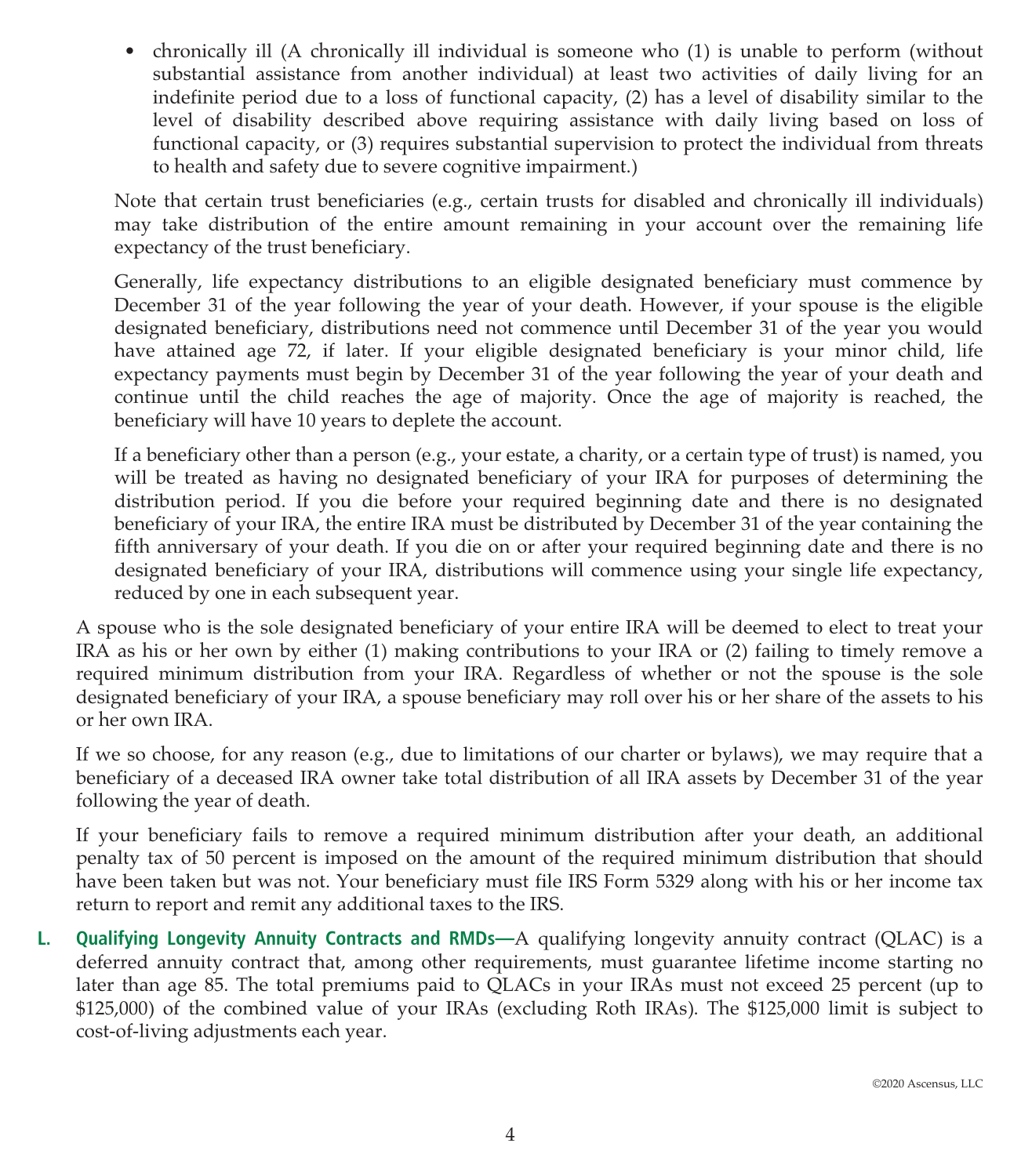When calculating your RMD, you may reduce the prior year end account value by the value of QLACs that your IRA holds as investments.

For more information on QLACs, you may wish to refer to the IRS website at www.irs.gov.

**M.** Waiver of 2020 RMD—In spite of the general rules described above, if you are an IRA owner age 70½ or older, you are not required to remove an RMD for calendar year 2020. This RMD waiver also applies to IRA owners who attained age  $70\frac{1}{2}$  in 2019 but did not take their first RMD before January 1, 2020. In addition, no beneficiary life expectancy payments are required for calendar year 2020. If the five-year rule applies to an IRA with respect to any decedent, the five-year period is determined without regard to calendar year 2020. For example, if an IRA owner died in 2017, the beneficiary's five-year period ends in 2023 instead of 2022.

# INCOME TAX CONSEQUENCES OF ESTABLISHING AN IRA

**A. IRA Deductibility—**If you are eligible to contribute to your IRA, the amount of the contribution for which you may take a tax deduction will depend upon whether you (or, in some cases, your spouse) are an active participant in an employer-sponsored retirement plan. If you (and your spouse, if married) are not an active participant, your entire IRA contribution will be deductible. If you are an active participant (or are married to an active participant), the deductibility of your IRA contribution will depend on your modified adjusted gross income (MAGI) and your tax filing status for the tax year for which the contribution was made. MAGI is determined on your income tax return using your adjusted gross income but disregarding any deductible IRA contribution and certain other deductions and exclusions.

**Definition of Active Participant.** Generally, you will be an active participant if you are covered by one or more of the following employer-sponsored retirement plans.

- 1. Qualified pension, profit sharing, 401(k), or stock bonus plan
- 2. Qualified annuity plan of an employer
- 3. Simplified employee pension (SEP) plan
- 4. Retirement plan established by the federal government, a state, or a political subdivision (except certain unfunded deferred compensation plans under IRC Sec. 457)
- 5. Tax-sheltered annuity for employees of certain tax-exempt organizations or public schools
- 6. Plan meeting the requirements of IRC Sec.  $501(c)(18)$
- 7. Savings incentive match plan for employees of small employers (SIMPLE) IRA plan or a SIMPLE 401(k) plan

If you do not know whether your employer maintains one of these plans or whether you are an active participant in a plan, check with your employer or your tax advisor. Also, the IRS Form W-2, *Wage and Tax Statement*, that you receive at the end of the year from your employer will indicate whether you are an active participant.

If you are an active participant, are single, and have MAGI within the applicable phase-out range listed below, the deductible amount of your contribution is determined as follows. (1) Begin with the appropriate phase-out range maximum for the applicable year (specified below) and subtract your MAGI; (2) divide this total by the difference between the phase-out maximum and minimum; and (3) multiply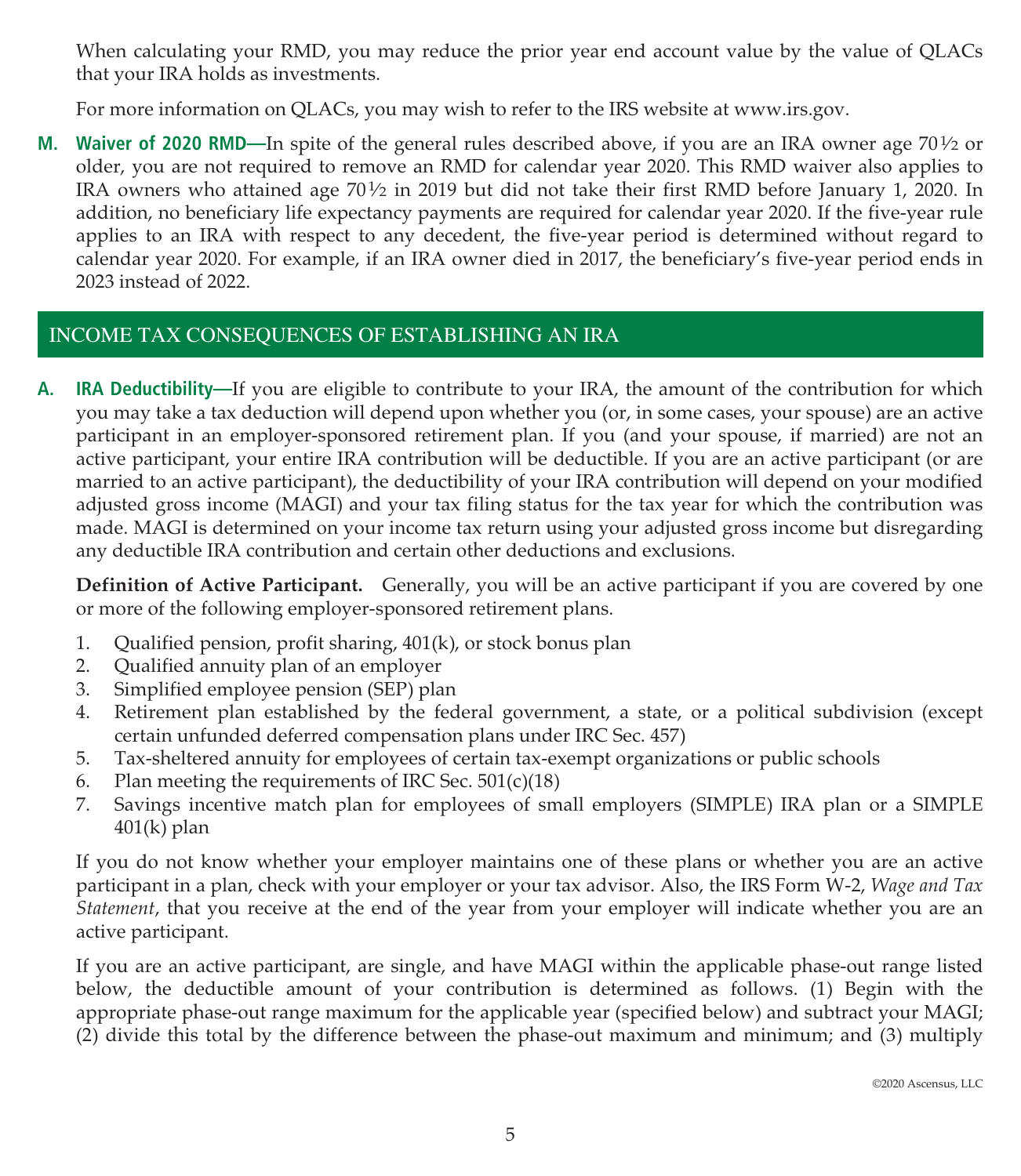this number by the maximum allowable contribution for the applicable year, including catch-up contributions if you are age 50 or older. The resulting figure will be the maximum IRA deduction you may take. For example, if you are age 30 with MAGI of \$66,000 in 2020, your maximum deductible contribution is \$5,400 (the 2020 phase-out range maximum of \$75,000 minus your MAGI of \$66,000, divided by the difference between the maximum and minimum phase-out range limits of \$10,000, and multiplied by the contribution limit of \$6,000).

If you are an active participant, are married to an active participant and you file a joint income tax return, and have MAGI within the applicable phase-out range listed below, the deductible amount of your contribution is determined as follows. (1) Begin with the appropriate phase-out maximum for the applicable year (specified below) and subtract your MAGI; (2) divide this total by the difference between the phase-out range maximum and minimum; and (3) multiply this number by the maximum allowable contribution for the applicable year, including catch-up contributions if you are age 50 or older. The resulting figure will be the maximum IRA deduction you may take. For example, if you are age 30 with MAGI of \$107,000 in 2020, your maximum deductible contribution is \$5,100 (the 2020 phase-out maximum of \$124,000 minus your MAGI of \$107,000, divided by the difference between the maximum and minimum phase-out limits of \$20,000, and multiplied by the contribution limit of \$6,000).

If you are an active participant, are married and you file a separate income tax return, your MAGI phase-out range is generally \$0–\$10,000. However, if you lived apart for the entire tax year, you are treated as a single filer.

| <b>Tax Year</b> | <b>Joint Filers</b><br><b>Phase-Out Range*</b> | <b>Single Taxpayers</b><br><b>Phase-Out Range*</b> |
|-----------------|------------------------------------------------|----------------------------------------------------|
|                 | (minimum)(maximum)                             | (minimum)(maximum)                                 |
| 2013            | \$95,000-115,000                               | \$59,000-69,000                                    |
| 2014            | \$96,000-116,000                               | \$60,000-70,000                                    |
| 2015            | \$98,000-118,000                               | \$61,000-71,000                                    |
| 2016            | \$98,000-118,000                               | \$61,000-71,000                                    |
| 2017            | \$99,000-119,000                               | \$62,000-72,000                                    |
| 2018            | \$101,000-121,000                              | \$63,000-73,000                                    |
| 2019            | \$103,000-123,000                              | \$64,000-74,000                                    |
| 2020            | \$104,000-124,000                              | \$65,000-75,000                                    |

\*MAGI limits are subject to cost-of-living adjustments each year.

The MAGI phase-out range for an individual that is not an active participant, but is married to an active participant, is \$193,000-\$203,000 (for 2019) and \$196,000-\$206,000 (for 2020). This limit is also subject to cost-of-living increases for tax years after 2020. If you are not an active participant in an employersponsored retirement plan, are married to someone who is an active participant, and you file a joint income tax return with MAGI between the applicable phase-out range for the year, your maximum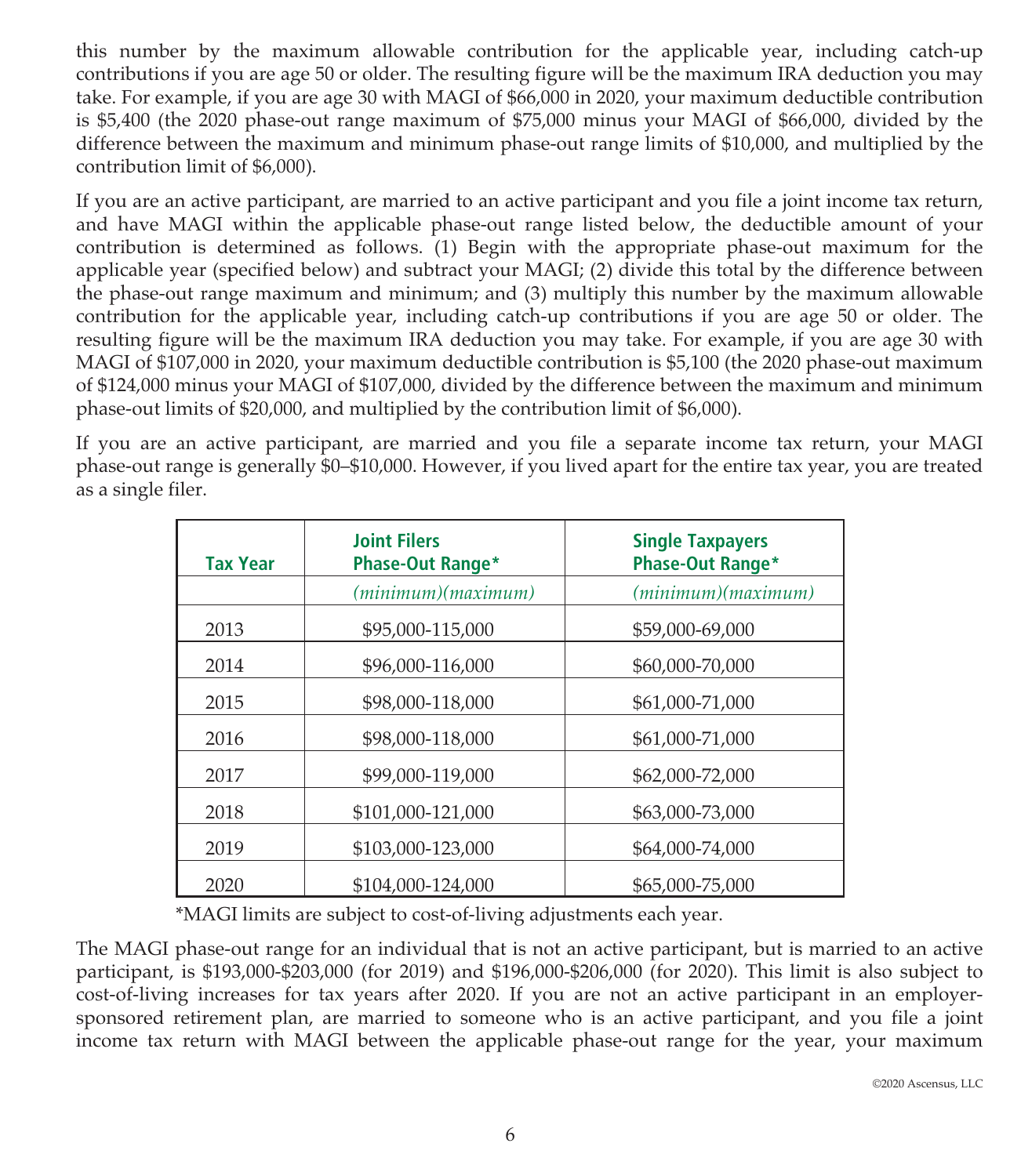deductible contribution is determined as follows. (1) Begin with the appropriate MAGI phase-out maximum for the year and subtract your MAGI; (2) divide this total by the difference between the phase-out range maximum and minimum; and (3) multiply this number by the maximum allowable contribution for the applicable year, including catch-up contributions if you are age 50 or older. The resulting figure will be the maximum IRA deduction you may take.

You must round the resulting deduction to the next highest \$10 if the number is not a multiple of 10. If your resulting deduction is between \$0 and \$200, you may round up to \$200.

**B. Contribution Deadline—**The deadline for making an IRA contribution is your tax return due date (not including extensions). You may designate a contribution as a contribution for the preceding taxable year in a manner acceptable to us. For example, if you are a calendar-year taxpayer and you make your IRA contribution on or before your tax filing deadline, your contribution is considered to have been made for the previous tax year if you designate it as such.

If you are a member of the Armed Forces serving in a combat zone, hazardous duty area, or contingency operation, you may have an extended contribution deadline of 180 days after the last day served in the area. In addition, your contribution deadline for a particular tax year is also extended by the number of days that remained to file that year's tax return as of the date you entered the combat zone. This additional extension to make your IRA contribution cannot exceed the number of days between January 1 and your tax filing deadline, not including extensions.

- **C. Tax Credit for Contributions—**You may be eligible to receive a tax credit for your Traditional IRA contributions. This credit will be allowed in addition to any tax deduction that may apply, and may not exceed \$1,000 in a given year. You may be eligible for this tax credit if you are
	- age 18 or older as of the close of the taxable year,
	- not a dependent of another taxpayer, and
	- not a full-time student.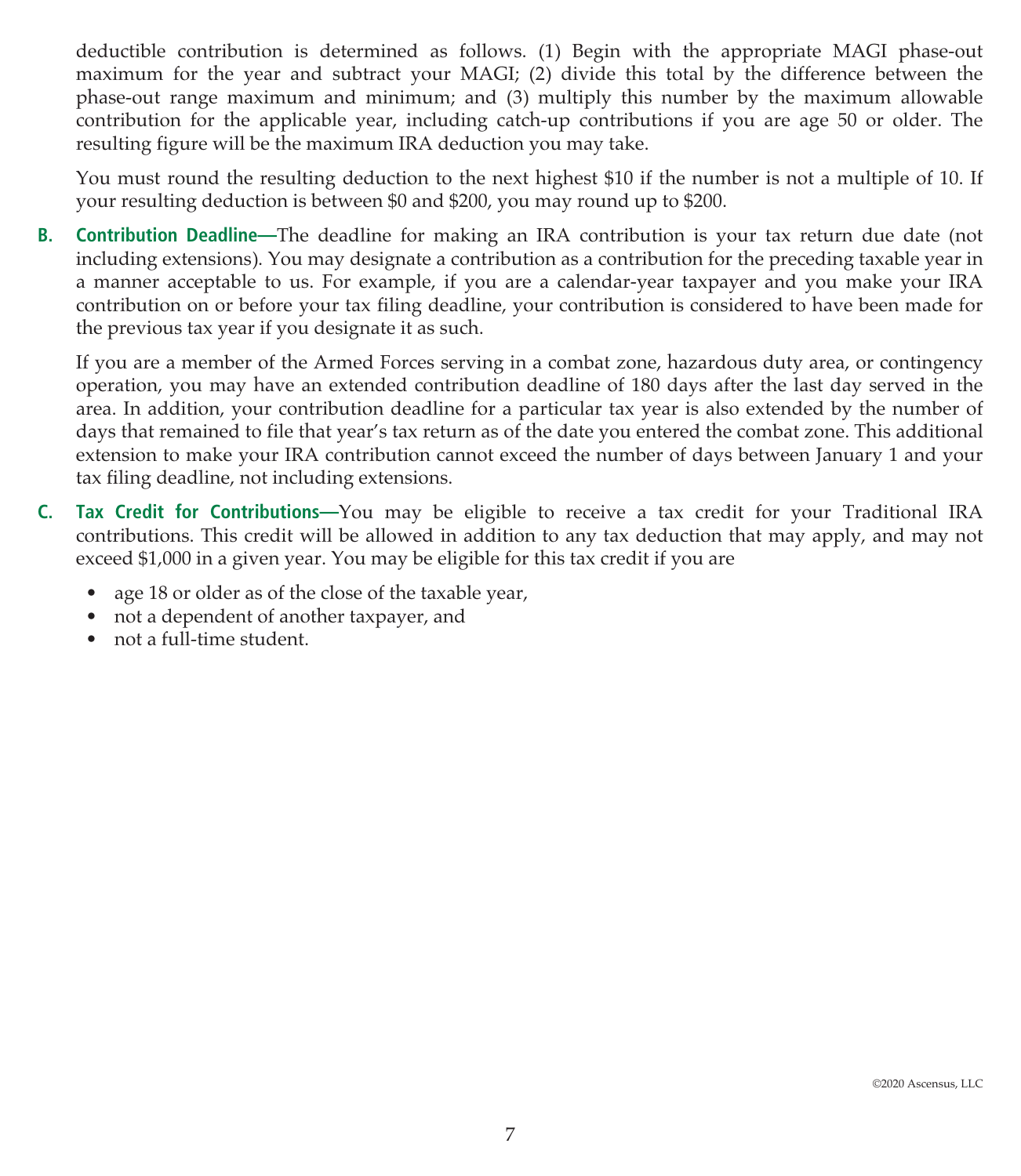The credit is based upon your income (see chart below), and will range from 0 to 50 percent of eligible contributions. In order to determine the amount of your contributions, add all of the contributions made to your Traditional IRA and reduce these contributions by any distributions that you have taken during the testing period. The testing period begins two years prior to the year for which the credit is sought and ends on the tax return due date (including extensions) for the year for which the credit is sought. In order to determine your tax credit, multiply the applicable percentage from the chart below by the amount of your contributions that do not exceed \$2,000.

| 2019 Adjusted Gross Income*   |                               |                           |                                        |
|-------------------------------|-------------------------------|---------------------------|----------------------------------------|
| <b>Joint</b><br><b>Return</b> | Head of a<br><b>Household</b> | <b>All Other</b><br>Cases | <b>Applicable</b><br><b>Percentage</b> |
| \$1-38,500                    | \$1-28,875                    | $$1-19,250$               | 50                                     |
| \$38,501-41,500               | \$28,876-31,125               | \$19,251-20,750           | 20                                     |
| \$41,501-64,000               | \$31,126-48,000               | \$20,751-32,000           | 10                                     |
| Over \$64,000                 | Over \$48,000                 | Over \$32,000             |                                        |

| 2020 Adjusted Gross Income*   |                                      |                           |                                        |
|-------------------------------|--------------------------------------|---------------------------|----------------------------------------|
| <b>Joint</b><br><b>Return</b> | <b>Head of a</b><br><b>Household</b> | <b>All Other</b><br>Cases | <b>Applicable</b><br><b>Percentage</b> |
| \$1-39,000                    | \$1-29,250                           | \$1-19,500                | 50                                     |
| \$39,001-42,500               | \$29,251-31,875                      | \$19,501-21,250           | 20                                     |
| \$42,501-65,000               | \$31,876-48,750                      | \$21,251-32,500           | 10                                     |
| Over \$65,000                 | Over \$48,750                        | Over \$32,500             |                                        |

\*Adjusted gross income (AGI) includes foreign earned income and income from Guam, America Samoa, North Mariana Islands, and Puerto Rico. AGI limits are subject to cost-of-living adjustments each year.

- **D. Excess Contributions—**An excess contribution is any amount that is contributed to your IRA that exceeds the amount that you are eligible to contribute. If the excess is not corrected timely, an additional penalty tax of six percent will be imposed upon the excess amount. The procedure for correcting an excess is determined by the timeliness of the correction as identified below.
	- **1. Removal Before Your Tax Filing Deadline.** An excess contribution may be corrected by withdrawing the excess amount, along with the earnings attributable to the excess, before your tax filing deadline, including extensions, for the year for which the excess contribution was made. An excess withdrawn under this method is not taxable to you, but you must include the earnings attributable to the excess in your taxable income in the year in which the contribution was made. The six percent excess contribution penalty tax will be avoided.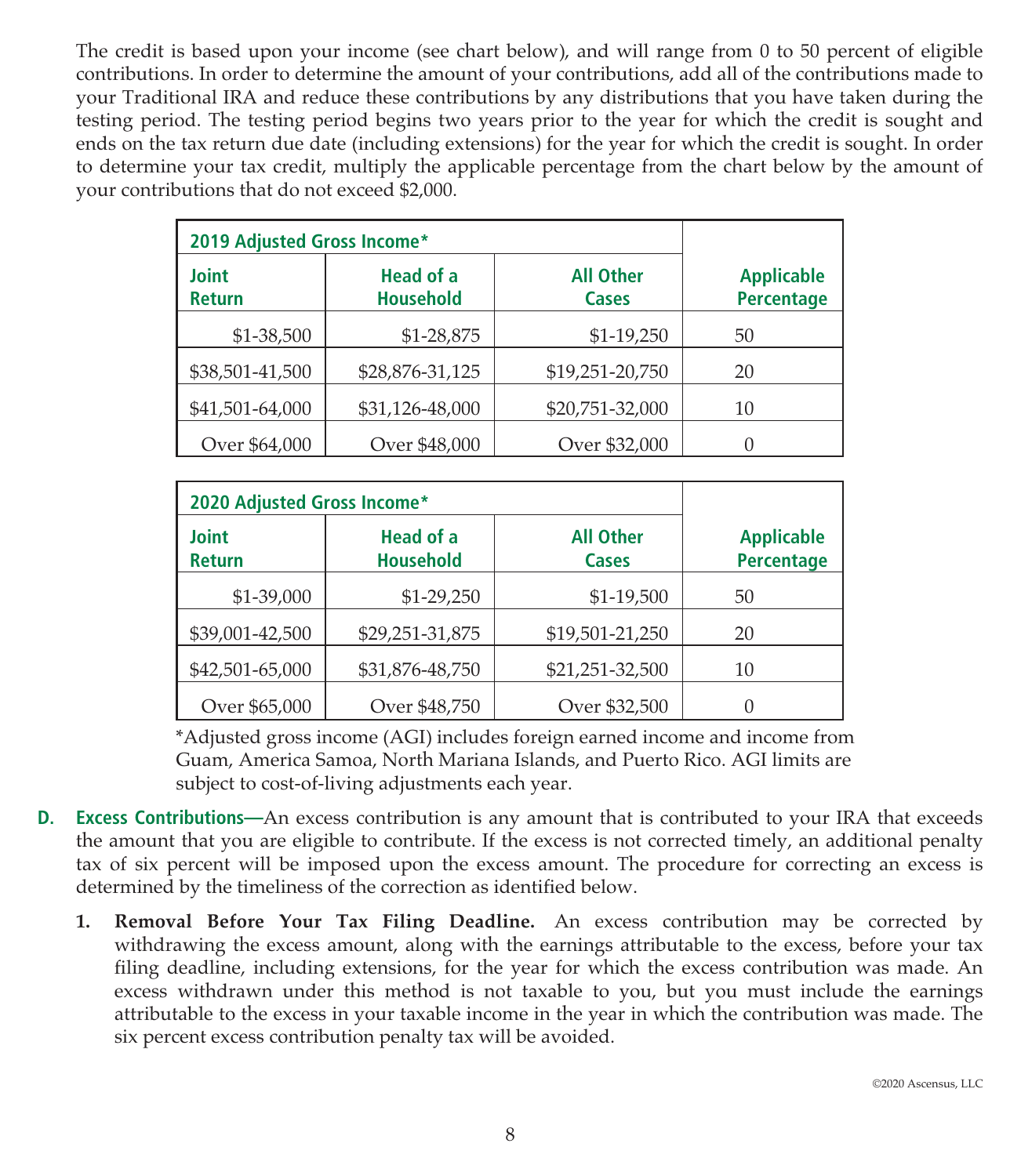- **2. Removal After Your Tax Filing Deadline.** If you are correcting an excess contribution after your tax filing deadline, including extensions, remove only the amount of the excess contribution. The six percent excess contribution penalty tax will be imposed on the excess contribution for each year it remains in the IRA. An excess withdrawal under this method will only be taxable to you if the total contributions made in the year of the excess exceed the annual applicable contribution limit.
- **3. Carry Forward to a Subsequent Year.** If you do not withdraw the excess contribution, you may carry forward the contribution for a subsequent tax year. To do so, you under-contribute for that tax year and carry the excess contribution amount forward to that year on your tax return. The six percent excess contribution penalty tax will be imposed on the excess amount for each year that it remains as an excess contribution at the end of the year.

You must file IRS Form 5329 along with your income tax return to report and remit any additional taxes to the IRS.

- **E. Tax-Deferred Earnings—**The investment earnings of your IRA are not subject to federal income tax until distributions are made (or, in certain instances, when distributions are deemed to be made).
- **F. Nondeductible Contributions—**You may make nondeductible contributions to your IRA to the extent that deductible contributions are not allowed. The sum of your deductible and nondeductible IRA contributions cannot exceed your contribution limit (the lesser of the allowable contribution limit described previously, or 100 percent of compensation). You may elect to treat deductible IRA contributions as nondeductible contributions.

If you make nondeductible contributions for a particular tax year, you must report the amount of the nondeductible contribution along with your income tax return using IRS Form 8606. Failure to file IRS Form 8606 will result in a \$50 per failure penalty.

If you overstate the amount of designated nondeductible contributions for any taxable year, you are subject to a \$100 penalty unless reasonable cause for the overstatement can be shown.

**G. Taxation of Distributions—**The taxation of IRA distributions depends on whether or not you have ever made nondeductible IRA contributions. If you have only made deductible contributions, all IRA distribution amounts will be included in income.

If you have ever made nondeductible contributions to any IRA, the following formula must be used to determine the amount of any IRA distribution excluded from income.

(Aggregate Nondeductible Contributions)  $x$  (Amount Withdrawn)  $x$  = Amount Excluded From Income Aggregate IRA Balance

**NOTE:** Aggregate nondeductible contributions include all nondeductible contributions made by you through the end of the year of the distribution that have not previously been withdrawn and excluded from income. Also note that the aggregate IRA balance includes the total balance of all of your Traditional and SIMPLE IRAs as of the end of the year of distribution and any distributions occurring during the year.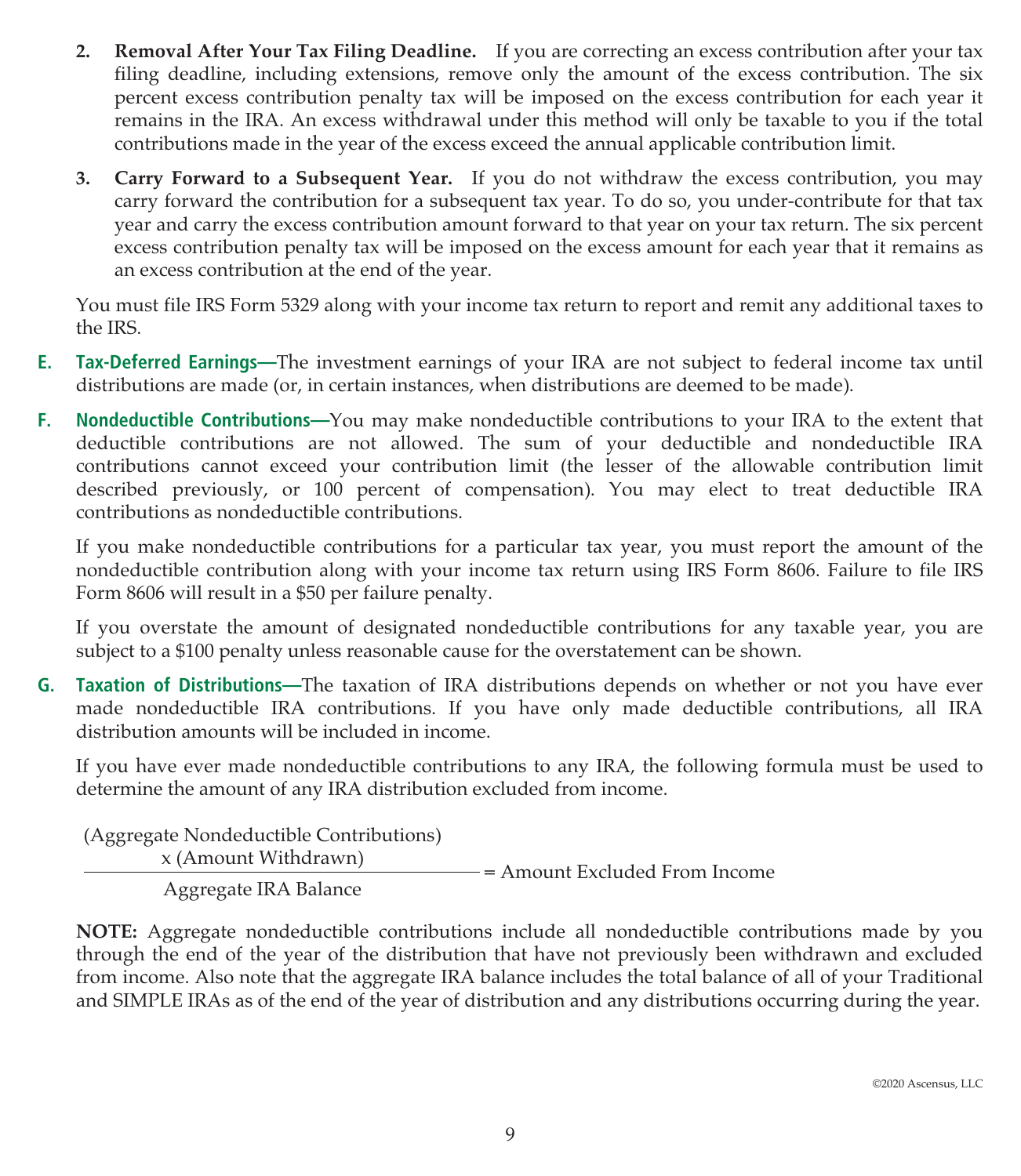- **H. Income Tax Withholding—**Any withdrawal from your IRA is subject to federal income tax withholding. You may, however, elect not to have withholding apply to your IRA withdrawal. If withholding is applied to your withdrawal, not less than 10 percent of the amount withdrawn must be withheld.
- **I. Early Distribution Penalty Tax**—If you receive an IRA distribution before you attain age 591⁄2, an additional early distribution penalty tax of 10 percent will apply to the taxable amount of the distribution unless one of the following exceptions apply. **1) Death.** After your death, payments made to your beneficiary are not subject to the 10 percent early distribution penalty tax. **2) Disability.** If you are disabled at the time of distribution, you are not subject to the additional 10 percent early distribution penalty tax. In order to be disabled, a physician must determine that your impairment can be expected to result in death or to be of long, continued, and indefinite duration. **3) Substantially equal periodic payments.** You are not subject to the additional 10 percent early distribution penalty tax if you are taking a series of substantially equal periodic payments (at least annual payments) over your life expectancy or the joint life expectancy of you and your beneficiary. You must continue these payments for the longer of five years or until you reach age 591⁄2. **4) Unreimbursed medical expenses.** If you take payments to pay for unreimbursed medical expenses that exceed a specified percentage of your adjusted gross income, you will not be subject to the 10 percent early distribution penalty tax. For further detailed information and effective dates you may obtain IRS Publication 590-B, *Distributions from Individual Retirement Arrangements (IRAs),* from the IRS. The medical expenses may be for you, your spouse, or any dependent listed on your tax return. **5) Health insurance premiums.** If you are unemployed and have received unemployment compensation for 12 consecutive weeks under a federal or state program, you may take payments from your IRA to pay for health insurance premiums without incurring the 10 percent early distribution penalty tax. **6) Higher education expenses.** Payments taken for certain qualified higher education expenses for you, your spouse, or the children or grandchildren of you or your spouse, will not be subject to the 10 percent early distribution penalty tax. **7) First-time homebuyer.** You may take payments from your IRA to use toward qualified acquisition costs of buying or building a principal residence. The amount you may take for this reason may not exceed a lifetime maximum of \$10,000. The payment must be used for qualified acquisition costs within 120 days of receiving the distribution. **8) IRS levy.** Payments from your IRA made to the U.S. government in response to a federal tax levy are not subject to the 10 percent early distribution penalty tax. **9) Qualified reservist distributions.** If you are a qualified reservist member called to active duty for more than 179 days or an indefinite period, the payments you take from your IRA during the active duty period are not subject to the 10 percent early distribution penalty tax. **10) Qualified birth or adoption.** Payments from your IRA for the birth of your child or the adoption of an eligible adoptee will not be subject to the 10 percent early distribution penalty tax if the distribution is taken during the one-year period beginning on the date of birth of your child or the date on which your legal adoption of an eligible adoptee is finalized. An eligible adoptee means any individual (other than your spouse's child) who has not attained age 18 or is physically or mentally incapable of self-support. The aggregate amount you may take for this reason may not exceed \$5,000 for each birth or adoption.

You must file IRS Form 5329 along with your income tax return to the IRS to report and remit any additional taxes or to claim a penalty tax exception.

**J. Rollovers and Conversions—**Your IRA may be rolled over to another IRA, SIMPLE IRA, or an eligible employer-sponsored retirement plan of yours, may receive rollover contributions, or may be converted to a Roth IRA, provided that all of the applicable rollover and conversion rules are followed. Rollover is a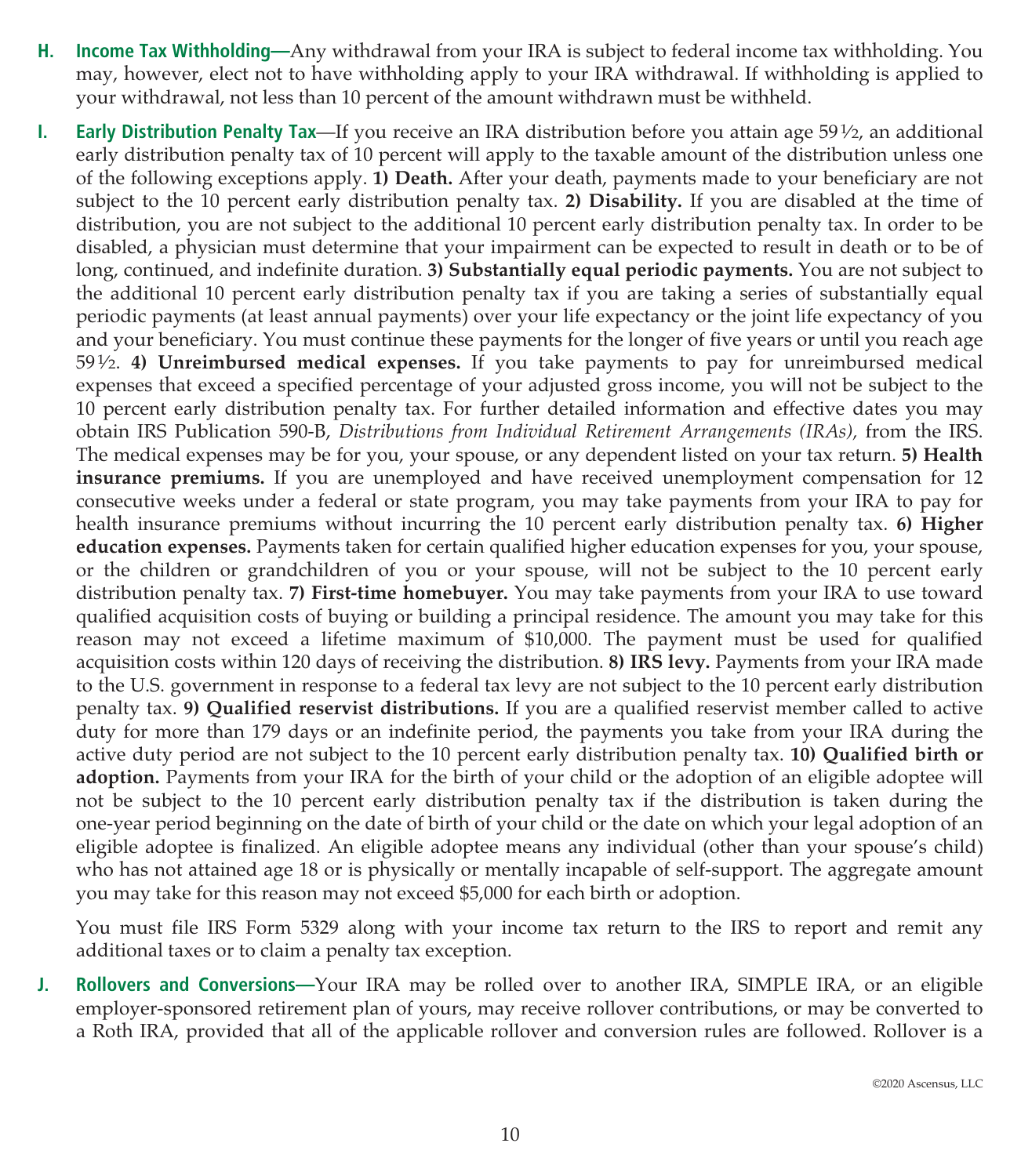term used to describe a movement of cash or other property to your IRA from another IRA, or from your employer's qualified retirement plan, 403(a) annuity, 403(b) tax-sheltered annuity, 457(b) eligible governmental deferred compensation plan, or federal Thrift Savings Plan. The amount rolled over is not subject to taxation or the additional 10 percent early distribution penalty tax. Conversion is a term used to describe the movement of Traditional IRA assets to a Roth IRA. A conversion generally is a taxable event. The general rollover and conversion rules are summarized below. These transactions are often complex. If you have any questions regarding a rollover or conversion, please see a competent tax advisor.

**1. Traditional IRA-to-Traditional IRA Rollovers.** Assets distributed from your Traditional IRA may be rolled over to the same Traditional IRA or another Traditional IRA of yours if the requirements of IRC Sec. 408(d)(3) are met. A proper IRA-to-IRA rollover is completed if all or part of the distribution is rolled over not later than 60 days after the distribution is received. In the case of a distribution for a first-time homebuyer where there was a delay or cancellation of the purchase, the 60-day rollover period may be extended to 120 days.

You are permitted to roll over only one distribution from an IRA (Traditional, Roth, or SIMPLE) in a 12-month period, regardless of the number of IRAs you own. A distribution may be rolled over to the same IRA or to another IRA that is eligible to receive the rollover. For more information on rollover limitations, you may wish to obtain IRS Publication 590-B, *Distributions from Individual Retirement Arrangements (IRAs)*, from the IRS or refer to the IRS website at www.irs.gov.

**2. SIMPLE IRA-to-Traditional IRA Rollovers.** Assets distributed from your SIMPLE IRA may be rolled over to your Traditional IRA without IRS penalty tax provided two years have passed since you first participated in a SIMPLE IRA plan sponsored by your employer. As with Traditional IRA-to-Traditional IRA rollovers, the requirements of IRC Sec. 408(d)(3) must be met. A proper SIMPLE IRA-to-IRA rollover is completed if all or part of the distribution is rolled over not later than 60 days after the distribution is received.

You are permitted to roll over only one distribution from an IRA (Traditional, Roth, or SIMPLE) in a 12-month period, regardless of the number of IRAs you own. A distribution may be rolled over to the same IRA or to another IRA that is eligible to receive the rollover. For more information on rollover limitations, you may wish to obtain IRS Publication 590-B, *Distributions from Individual Retirement Arrangements (IRAs)*, from the IRS or refer to the IRS website at www.irs.gov.

**3. Employer-Sponsored Retirement Plan-to-Traditional IRA Rollovers.** You may roll over, directly or indirectly, any eligible rollover distribution from an eligible employer-sponsored retirement plan. An eligible rollover distribution is defined generally as any distribution from a qualified retirement plan, 403(a) annuity, 403(b) tax-sheltered annuity, 457(b) eligible governmental deferred compensation plan, or federal Thrift Savings Plan unless it is a required minimum distribution, hardship distribution, part of a certain series of substantially equal periodic payments, corrective distributions of excess contributions, excess deferrals, excess annual additions and any income allocable to the excess, deemed loan distribution, dividends on employer securities, the cost of life insurance coverage, or a distribution of Roth elective deferrals from a 401(k), 403(b), governmental 457(b), or federal Thrift Savings Plan.

If you elect to receive your rollover distribution prior to placing it in an IRA, thereby conducting an indirect rollover, your plan administrator generally will be required to withhold 20 percent of your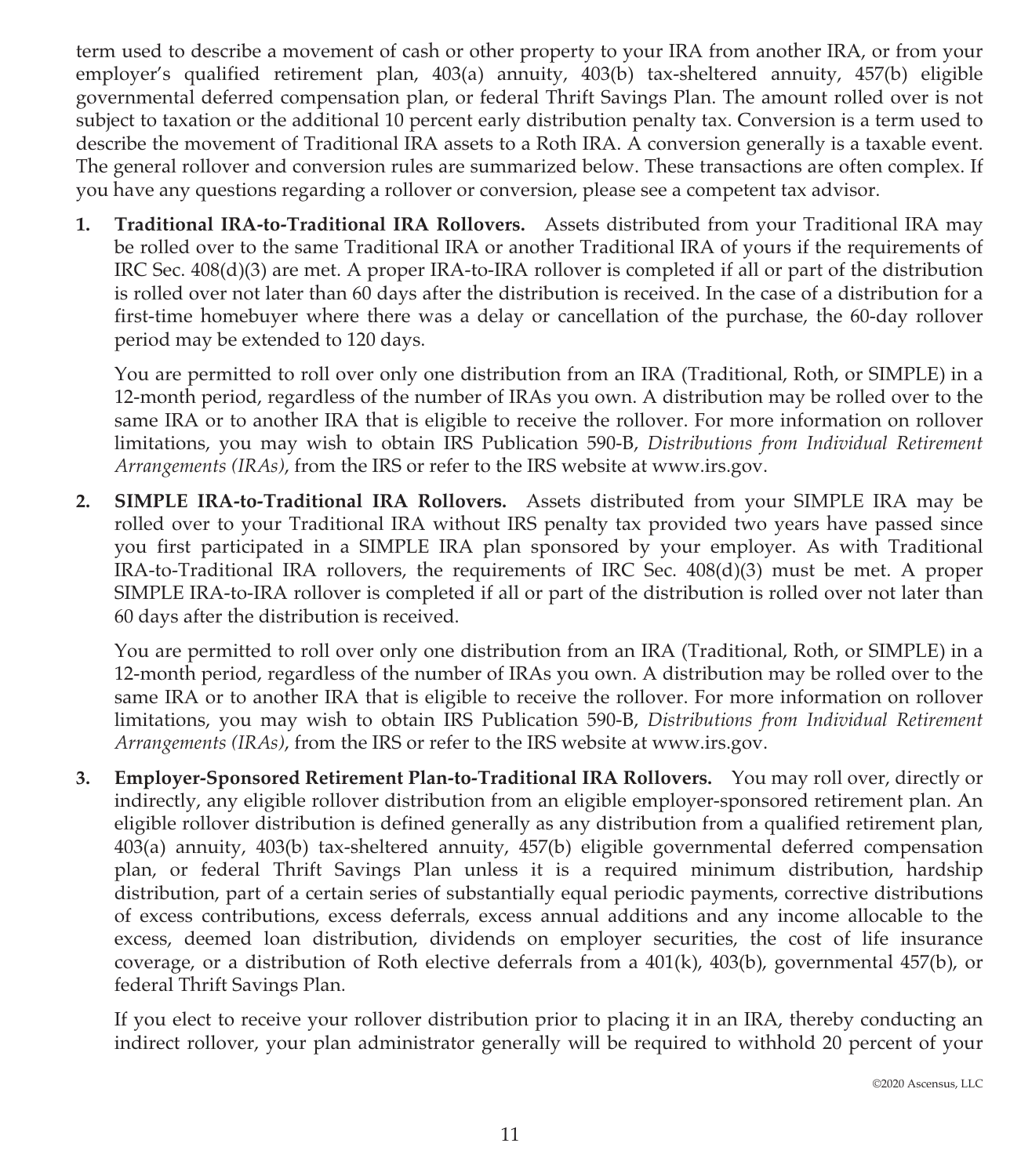distribution as a payment of income taxes. When completing the rollover, you may make up out of pocket the amount withheld, and roll over the full amount distributed from your employer-sponsored retirement plan. To qualify as a rollover, your eligible rollover distribution generally must be rolled over to your IRA not later than 60 days after you receive the distribution. In the case of a plan loan offset due to plan termination or severance from employment, the deadline for completing the rollover is your tax return due date (including extensions) for the year in which the offset occurs. Alternatively, you may claim the withheld amount as income, and pay the applicable income tax, and if you are under age  $59\frac{1}{2}$ , the 10 percent early distribution penalty tax (unless an exception to the penalty applies).

As an alternative to the indirect rollover, your employer generally must give you the option to directly roll over your employer-sponsored retirement plan balance to an IRA. If you elect the direct rollover option, your eligible rollover distribution will be paid directly to the IRA (or other eligible employer-sponsored retirement plan) that you designate. The 20 percent withholding requirements do not apply to direct rollovers.

- **4. Beneficiary Rollovers From Employer-Sponsored Retirement Plans.** If you are a spouse or nonspouse beneficiary of a deceased employer-sponsored retirement plan participant, or the trustee of an eligible type of trust named as beneficiary of such participant, you may directly roll over inherited assets from a qualified retirement plan, 403(a) annuity, 403(b) tax-sheltered annuity, or 457(b) eligible governmental deferred compensation plan to an inherited IRA, as permitted by the IRS. The IRA must be maintained as an inherited IRA, subject to the beneficiary distribution requirements.
- **5. Traditional IRA-to-SIMPLE IRA Rollovers.** Assets distributed from your Traditional IRA may be rolled over to a SIMPLE IRA if the requirements of IRC Sec.  $408(d)(3)$  are met and two years have passed since you first participated in a SIMPLE IRA plan sponsored by your employer. A proper Traditional IRA-to-SIMPLE IRA rollover is completed if all or part of the distribution is rolled over not later than 60 days after the distribution is received. In the case of a distribution for a first-time homebuyer where there was a delay or cancellation of the purchase, the 60-day rollover period may be extended to 120 days.

You are permitted to roll over only one distribution from an IRA (Traditional, Roth, or SIMPLE) in a 12-month period, regardless of the number of IRAs you own. A distribution may be rolled over to the same IRA or to another IRA that is eligible to receive the rollover. For more information on rollover limitations, you may obtain IRS Publication 590-B, *Distributions from Individual Retirement Arrangements (IRAs)*, from the IRS or refer to the IRS website at www.irs.gov.

- **6. Traditional IRA-to-Employer-Sponsored Retirement Plan Rollovers.** You may roll over, directly or indirectly, any taxable eligible rollover distribution from an IRA to your qualified retirement plan, 403(a) annuity, 403(b) tax-sheltered annuity, or 457(b) eligible governmental deferred compensation plan as long as the employer-sponsored retirement plan accepts such rollover contributions.
- **7. Traditional IRA-to-Roth IRA Conversions.** If you convert to a Roth IRA, the amount of the conversion from your Traditional IRA to your Roth IRA will be treated as a distribution for income tax purposes, and is includible in your gross income (except for any nondeductible contributions). Although the conversion amount generally is included in income, the 10 percent early distribution penalty tax will not apply to conversions from a Traditional IRA to a Roth IRA, regardless of whether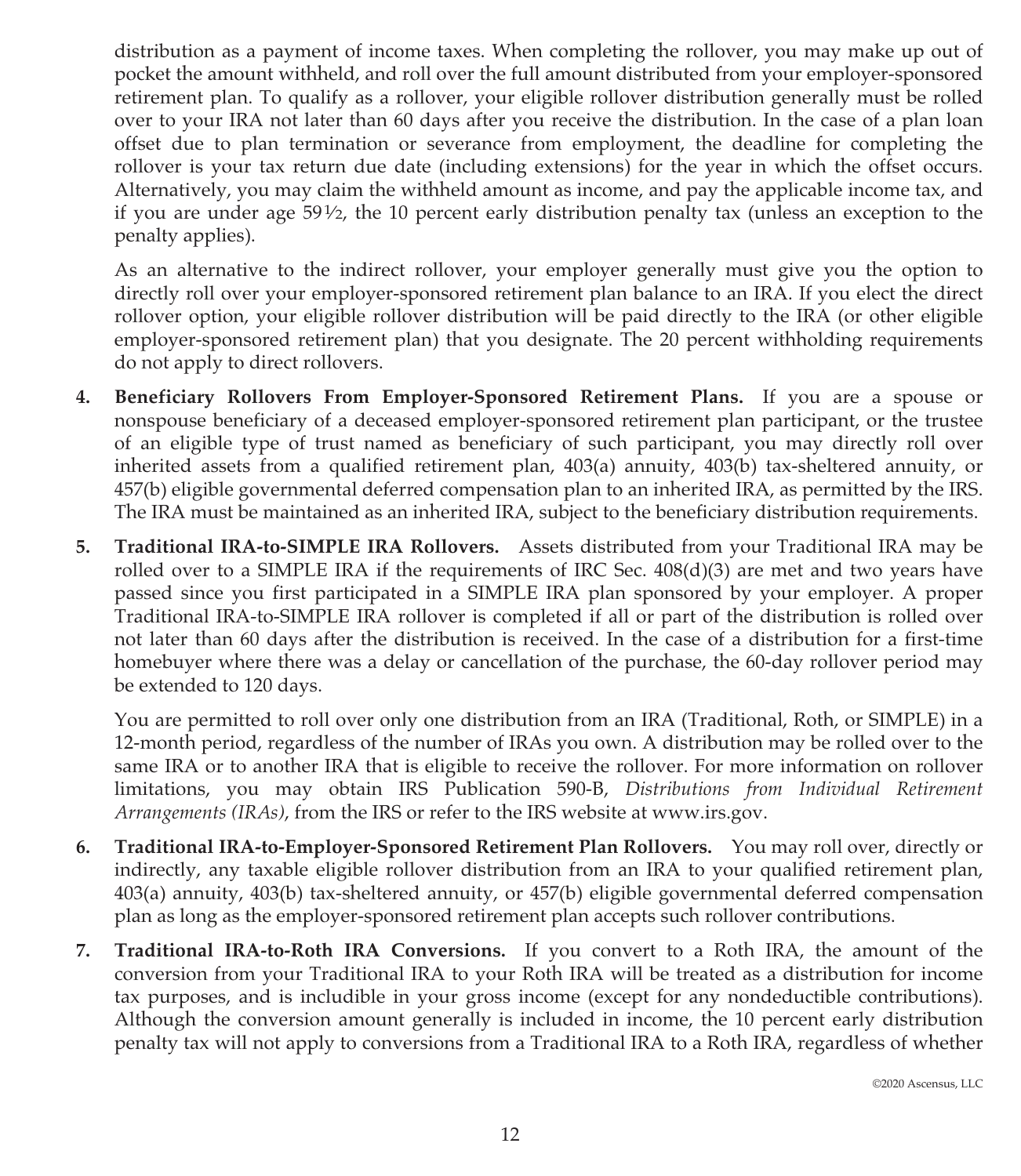you qualify for any exceptions to the 10 percent penalty tax. If you are required to take a required minimum distribution for the year, you must remove your required minimum distribution before converting your Traditional IRA.

- **8. Qualified HSA Funding Distribution.** If you are eligible to contribute to a health savings account (HSA), you may be eligible to take a one-time tax-free qualified HSA funding distribution from your IRA and directly deposit it to your HSA. The amount of the qualified HSA funding distribution may not exceed the maximum HSA contribution limit in effect for the type of high deductible health plan coverage (i.e., single or family coverage) that you have at the time of the deposit, and counts toward your HSA contribution limit for that year. For further detailed information, you may wish to obtain IRS Publication 969, *Health Savings Accounts and Other Tax-Favored Health Plans*.
- **9. Rollovers of Settlement Payments From Bankrupt Airlines.** If you are a qualified airline employee who has received a qualified airline settlement payment from a commercial airline carrier under the approval of an order of a federal bankruptcy court, you are allowed to roll over up to 90 percent of the proceeds into your Traditional IRA within 180 days after receipt of such amount, or by a later date if extended by federal law. If you make such a rollover contribution, you may exclude the amount rolled over from your gross income in the taxable year in which the airline settlement payment was paid to you. For further detailed information and effective dates you may obtain IRS Publication 590-A, *Contributions to Individual Retirement Arrangements (IRAs)*, from the IRS or refer to the IRS website at www.irs.gov.
- **10. Rollovers of Exxon Valdez Settlement Payments.** If you receive a qualified settlement payment from Exxon Valdez litigation, you may roll over the amount of the settlement, up to \$100,000, reduced by the amount of any qualified Exxon Valdez settlement income previously contributed to a Traditional or Roth IRA or eligible retirement plan in prior taxable years. You will have until your tax return due date (not including extensions) for the year in which the qualified settlement income is received to make the rollover contribution. To obtain more information on this type of rollover, you may wish to visit the IRS website at www.irs.gov.
- **11. Rollover of IRS Levy.** If you receive a refund of eligible retirement plan assets that had been wrongfully levied, you may roll over the amount returned up until your tax return due date (not including extensions) for the year in which the money was returned.
- **12. Repayment of Qualified Birth or Adoption Distribution.** If you have taken a qualified birth or adoption distribution, you may generally repay all or a portion of the aggregate amount of such distribution to an IRA, as permitted by the IRS. For further information, you may wish to obtain IRS Publication 590-A, *Contributions to Individual Retirement Arrangements (IRAs)*, by visiting www.irs.gov on the Internet.
- **13. Written Election.** At the time you make a rollover to an IRA, you must designate in writing to the custodian your election to treat that contribution as a rollover. Once made, the rollover election is irrevocable.
- **K. Transfer Due to Divorce—**If all or any part of your IRA is awarded to your spouse or former spouse in a divorce or legal separation proceeding, the amount so awarded will be treated as the spouse's IRA (and may be transferred pursuant to a court-approved divorce decree or written legal separation agreement to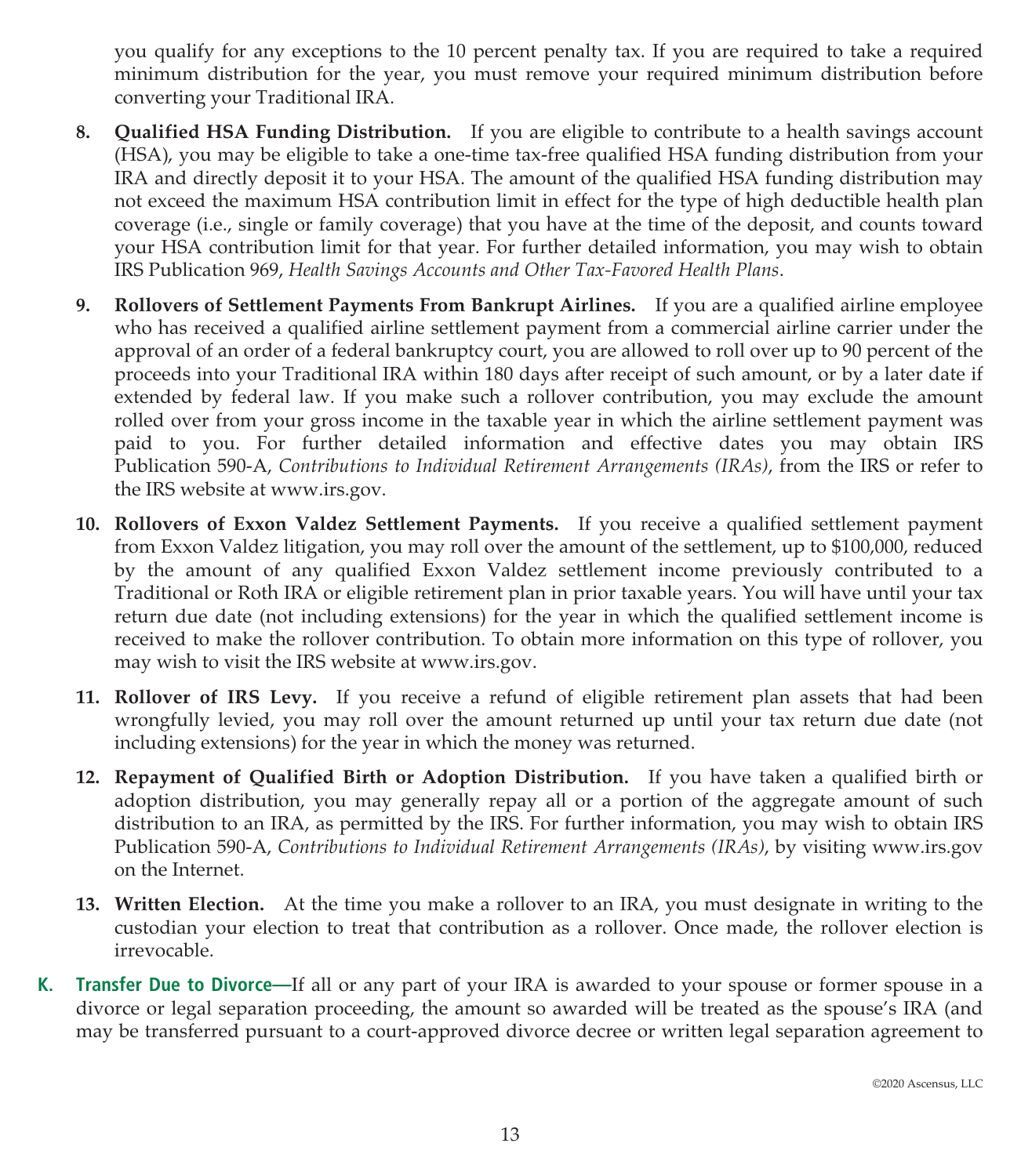another IRA of your spouse), and will not be considered a taxable distribution to you. A transfer is a tax-free direct movement of cash and/or property from one Traditional IRA to another.

**L. Recharacterizations—**If you make a contribution to a Traditional IRA and later recharacterize either all or a portion of the original contribution to a Roth IRA along with net income attributable, you may elect to treat the original contribution as having been made to the Roth IRA. The same methodology applies when recharacterizing a contribution from a Roth IRA to a Traditional IRA. The deadline for completing a recharacterization is your tax filing deadline (including any extensions) for the year for which the original contribution was made. You may not recharacterize a Roth IRA conversion.

# LIMITATIONS AND RESTRICTIONS

- **A. SEP Plans—**Under a simplified employee pension (SEP) plan that meets the requirements of IRC Sec. 408(k), your employer may make contributions to your IRA. Your employer is required to provide you with information that describes the terms of your employer's SEP plan.
- **B. Spousal IRA—**For contributions made for tax years beginning before 2020, if you are married and have compensation, you may contribute to an IRA established for the benefit of your spouse for any year prior to the year your spouse turns age  $70\frac{1}{2}$ , regardless of whether or not your spouse has compensation. For contributions made for 2020 and later tax years, you may contribute to an IRA established for the benefit of your spouse regardless of your spouse's age, if you are married and have compensation. You may make these spousal contributions even if you are age 701⁄2 or older. You must file a joint income tax return for the year for which the contribution is made.

The amount you may contribute to your IRA and your spouse's IRA is the lesser of 100 percent of your combined eligible compensation or \$12,000 for 2019 and 2020. This amount may be increased with cost-of-living adjustments each year. However, you may not contribute more than the individual contribution limit to each IRA.

If your spouse is age 50 or older by the close of the taxable year, and is otherwise eligible, you may make an additional contribution to your spouse's IRA. The maximum additional contribution is \$1,000 per year.

- **C. Deduction of Rollovers and Transfers—**A deduction is not allowed for rollover or transfer contributions.
- **D. Gift Tax—**Transfers of your IRA assets to a beneficiary made during your life and at your request may be subject to federal gift tax under IRC Sec. 2501.
- **E. Special Tax Treatment—**Capital gains treatment and 10-year income averaging authorized by IRC Sec. 402 do not apply to IRA distributions.
- **F. Prohibited Transactions—**If you or your beneficiary engage in a prohibited transaction with your IRA, as described in IRC Sec. 4975, your IRA will lose its tax-deferred status, and you must include the value of your account in your gross income for that taxable year. The following transactions are examples of prohibited transactions with your IRA. (1) Taking a loan from your IRA (2) Buying property for personal use (present or future) with IRA assets (3) Receiving certain bonuses or premiums because of your IRA.
- **G. Pledging—**If you pledge any portion of your IRA as collateral for a loan, the amount so pledged will be treated as a distribution and will be included in your gross income for that year.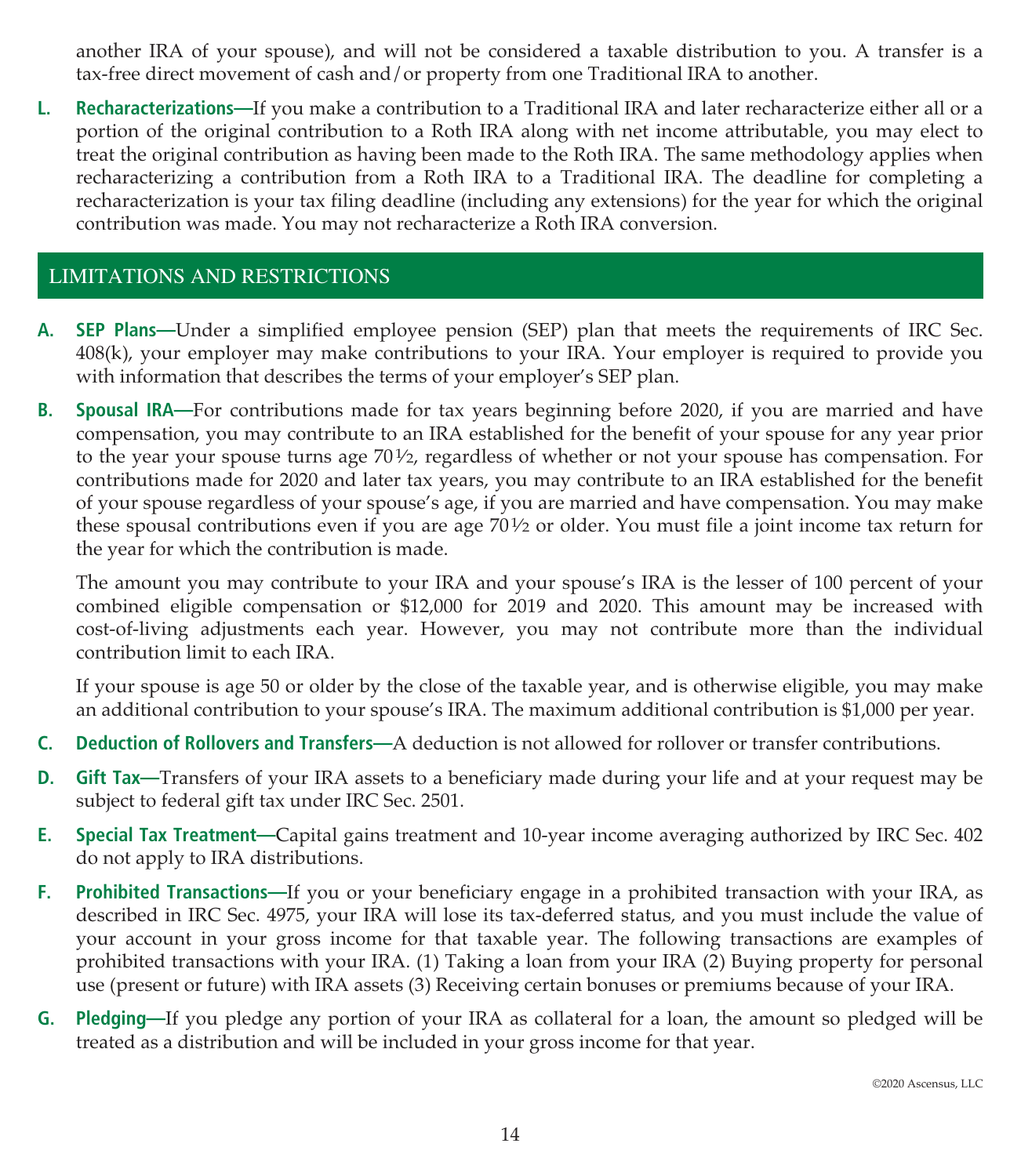# **OTHER**

- **A. IRS Plan Approval—**Articles I through VII of the agreement used to establish this IRA have been approved by the IRS. The IRS approval is a determination only as to form. It is not an endorsement of the plan in operation or of the investments offered.
- **B. Additional Information—**For further information on IRAs, you may wish to obtain IRS Publication 590-A, *Contributions to Individual Retirement Arrangements (IRAs)*, or Publication 590-B, *Distributions from Individual Retirement Arrangements (IRAs)*, by calling 800-TAX-FORM, or by visiting www.irs.gov on the Internet.
- **C. Important Information About Procedures for Opening a New Account—**To help the government fight the funding of terrorism and money laundering activities, federal law requires all financial organizations to obtain, verify, and record information that identifies each person who opens an account. Therefore, when you open an IRA, you are required to provide your name, residential address, date of birth, and identification number. We may require other information that will allow us to identify you.
- **D. Qualified Reservist Distributions—**If you are an eligible qualified reservist who has taken penalty-free qualified reservist distributions from your IRA or retirement plan, you may recontribute those amounts to an IRA generally within a two-year period from your date of return.
- **E. Qualified Charitable Distributions—**If you are age 701⁄2 or older, you may be eligible to take tax-free IRA distributions of up to \$100,000 per year and have these distributions paid directly to certain charitable organizations. Special tax rules may apply. For further detailed information you may obtain IRS Publication 590-B, *Distributions from Individual Retirement Arrangements (IRAs)*, from the IRS or refer to the IRS website at www.irs.gov.
- **F. Disaster Related Relief—**If you qualify (for example, you sustained an economic loss due to, or are otherwise considered affected by, certain disasters designated by Congress), you may be eligible for favorable tax treatment on distributions, rollovers, and other transactions involving your IRA. Qualified disaster relief may include penalty-tax free early distributions made during specified timeframes for each disaster, the ability to include distributions in your gross income ratably over multiple years, the ability to roll over distributions to an eligible retirement plan without regard to the 60-day rollover rule, and more. For additional information on specific disasters, including a complete listing of disaster areas, qualification requirements for relief, and allowable disaster-related IRA transactions, you may wish to obtain IRS Publication 590-B, *Distributions from Individual Retirement Arrangements (IRAs)*, from the IRS or refer to the IRS website at www.irs.gov.
- **G. Coronavirus-Related Distributions (CRDs)—**If you qualify, you may withdraw up to \$100,000 in aggregate from your IRAs and eligible retirement plans as a CRD, without paying the 10 percent early distribution penalty tax. You are a qualified individual if you (or your spouse or dependent) is diagnosed with the COVID-19 disease or the SARS-CoV-2 virus in an approved test; or if you have experienced adverse financial consequences as a result of being quarantined, being furloughed or laid off or having work hours reduced due to such virus or disease, being unable to work due to lack of child care due to such virus or disease, closing or reduced hours of a business owned or operated by you due to such virus or disease, or other factors as determined by the IRS. A CRD must be made on or after January 1, 2020, and before December 31, 2020.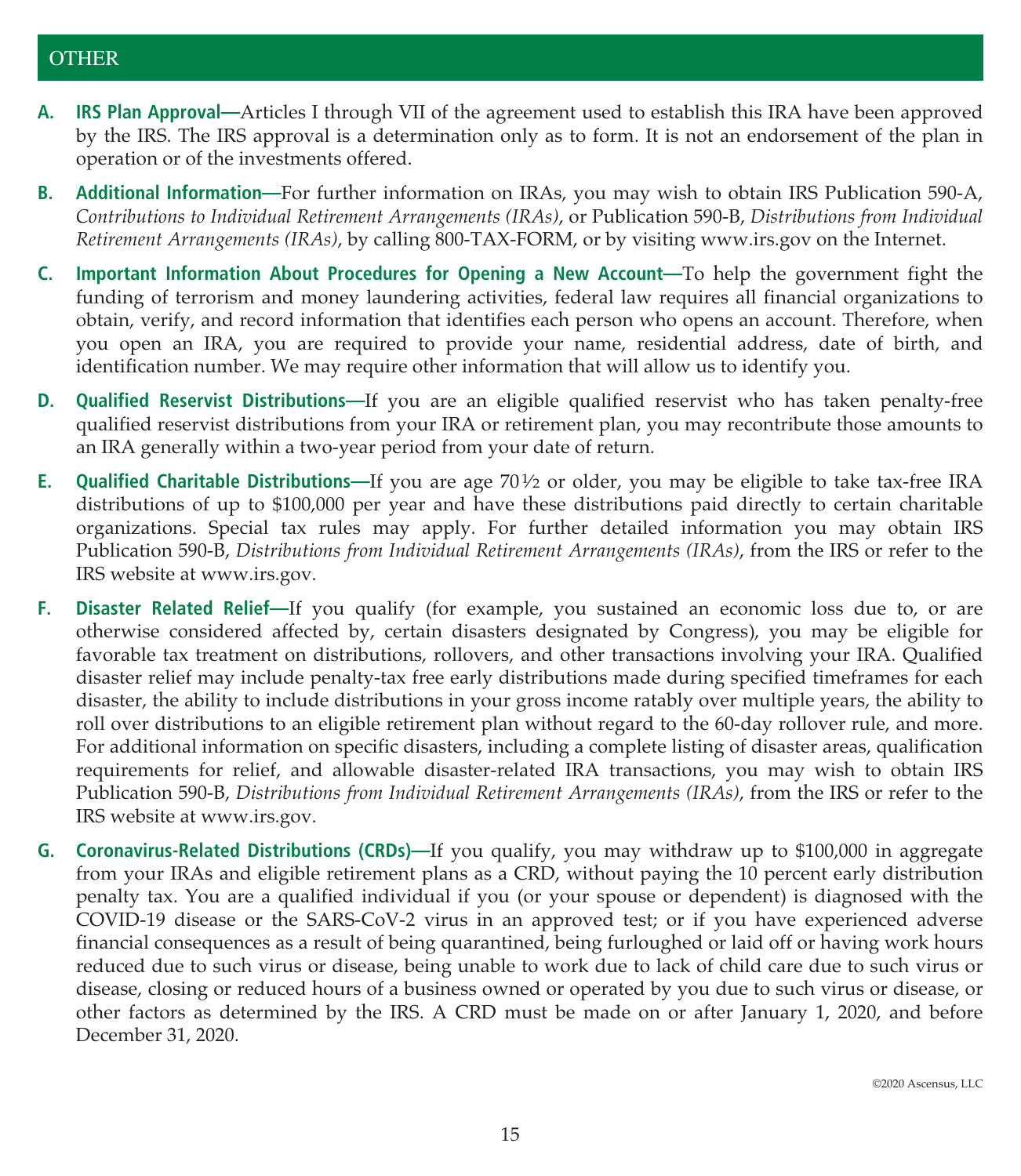CRDs will be taxed ratably over a three-year period, unless you elect otherwise, and may be repaid over three years beginning with the day following the day a CRD is made. Repayments may be made to an eligible retirement plan or IRA.

An eligible retirement plan is defined as a qualified retirement plan, 403(a) annuity, 403(b) tax-sheltered annuity, 457(b) eligible governmental deferred compensation plan, or an IRA.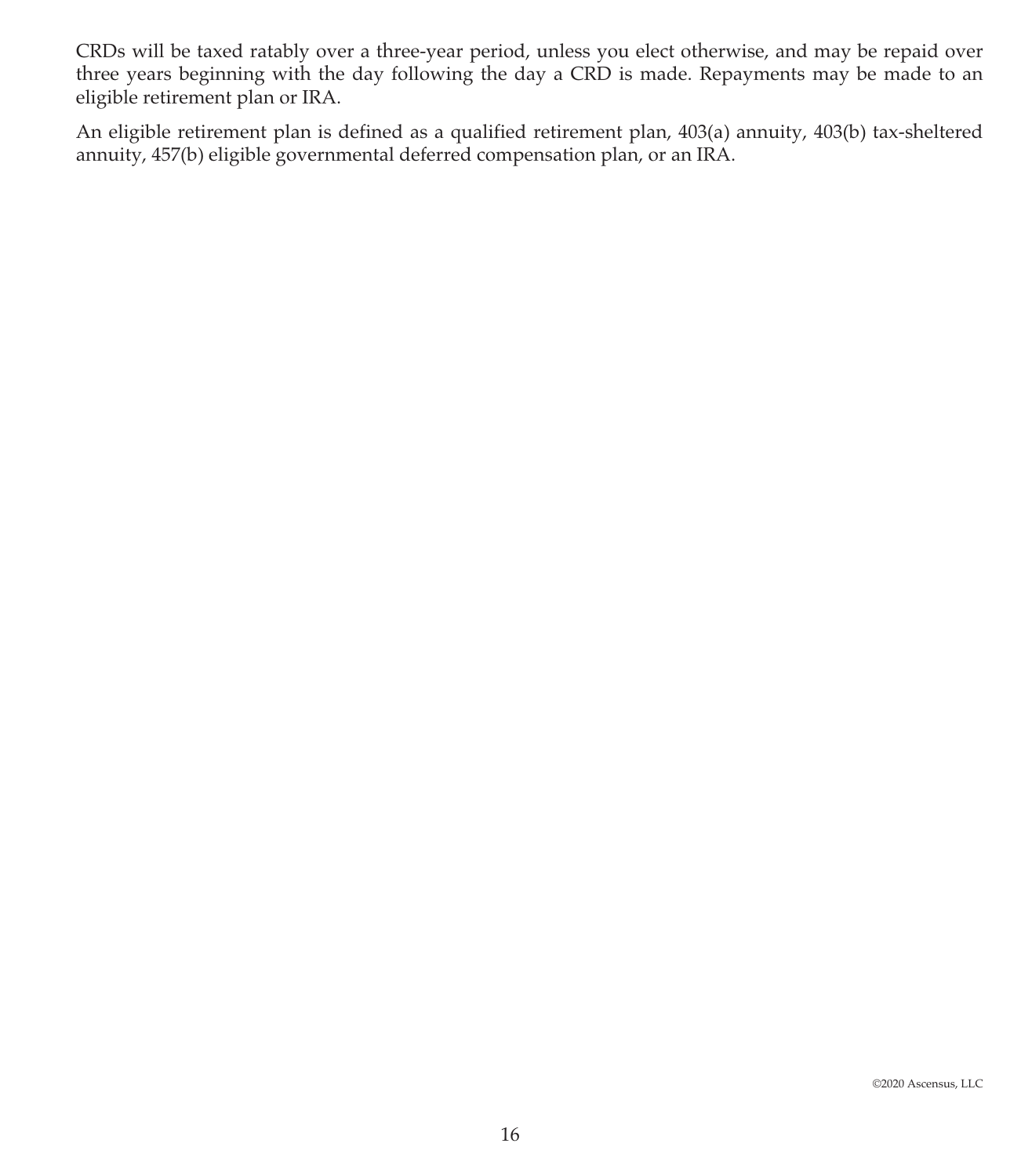# **INDIVIDUAL RETIREMENT CUSTODIAL ACCOUNT AGREEMENT**

Form 5305-A under section 408(a) of the Internal Revenue Code.

FORM (Rev. April 2017)

The depositor named on the application is establishing a Traditional individual retirement account under section 408(a) to provide for his or her retirement and for the support of his or her beneficiaries after death. The custodian named on the application has given the depositor the disclosure statement required by Regulations section 1.408-6. The depositor has assigned the custodial account the sum indicated on the application. The depositor and the custodian make the following agreement:

## **ARTICLE I**

Except in the case of a rollover contribution described in section  $402(c)$ ,  $403(a)(4)$ ,  $403(b)(8)$ ,  $408(d)(3)$ , or  $457(e)(16)$ , an employer contribution to a simplified employee pension plan as described in section 408(k) or a recharacterized contribution described in section  $408A(d)(6)$ , the custodian will accept only cash contributions up to \$5,500 per year for tax years 2013 through 2017. For individuals who have reached the age of 50 by the end of the year, the contribution limit is increased to \$6,500 per year for tax years 2013 through 2017. For years after 2017, these limits will be increased to reflect a cost-of-living adjustment, if any.

## **ARTICLE II**

The depositor's interest in the balance in the custodial account is nonforfeitable.

## **ARTICLE III**

- **1.** No part of the custodial account funds may be invested in life insurance contracts, nor may the assets of the custodial account be commingled with other property except in a common trust fund or common investment fund (within the meaning of section 408(a)(5)).
- **2.** No part of the custodial account funds may be invested in collectibles (within the meaning of section 408(m)) except as otherwise permitted by section 408(m)(3), which provides an exception for certain gold, silver, and platinum coins, coins issued under the laws of any state, and certain bullion.

## **ARTICLE IV**

- **1.** Notwithstanding any provision of this agreement to the contrary, the distribution of the depositor's interest in the custodial account shall be made in accordance with the following requirements and shall otherwise comply with section  $408(a)(6)$  and the regulations thereunder, the provisions of which are herein incorporated by reference.
- **2.** The depositor's entire interest in the custodial account must be, or begin to be, distributed not later than the depositor's required beginning date, April 1 following the calendar year in which the depositor reaches age 701⁄2. By that date, the depositor may elect, in a manner acceptable to the custodian, to have the balance in the custodial account distributed in: (a) A single sum or (b) Payments over a period not longer than the life of the depositor or the joint lives of the depositor and his or her designated beneficiary.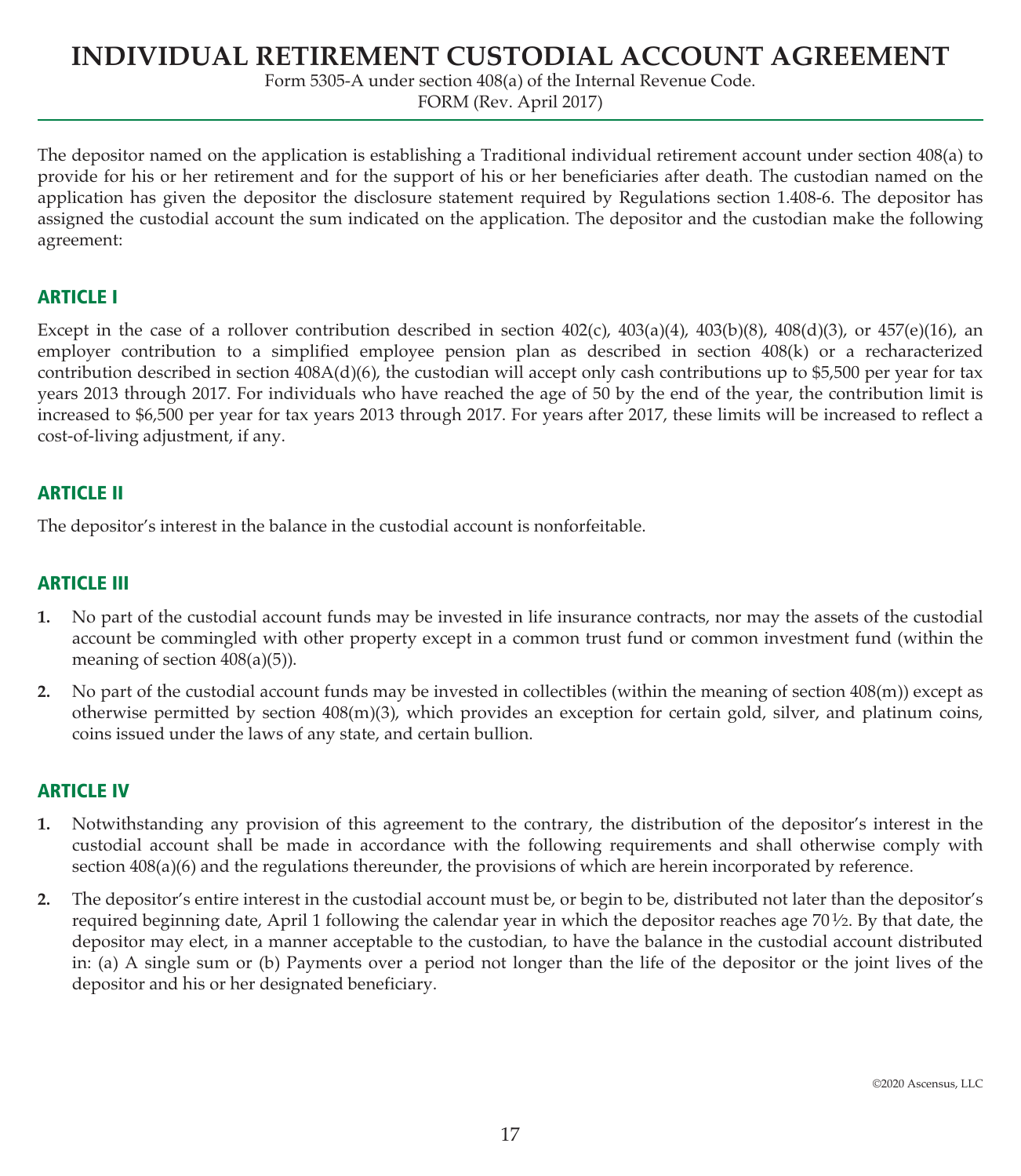- **3.** If the depositor dies before his or her entire interest is distributed to him or her, the remaining interest will be distributed as follows:
	- **(a)** If the depositor dies on or after the required beginning date and:
		- **(i)** the designated beneficiary is the depositor's surviving spouse, the remaining interest will be distributed over the surviving spouse's life expectancy as determined each year until such spouse's death, or over the period in paragraph (a)(iii) below if longer. Any interest remaining after the spouse's death will be distributed over such spouse's remaining life expectancy as determined in the year of the spouse's death and reduced by one for each subsequent year, or, if distributions are being made over the period in paragraph (a)(iii) below, over such period.
		- **(ii)** the designated beneficiary is not the depositor's surviving spouse, the remaining interest will be distributed over the beneficiary's remaining life expectancy as determined in the year following the death of the depositor and reduced by one for each subsequent year, or over the period in paragraph (a)(iii) below if longer.
		- **(iii)** there is no designated beneficiary, the remaining interest will be distributed over the remaining life expectancy of the depositor as determined in the year of the depositor's death and reduced by one for each subsequent year.
	- **(b)** If the depositor dies before the required beginning date, the remaining interest will be distributed in accordance with paragraph (i) below or, if elected or there is no designated beneficiary, in accordance with paragraph (ii) below.
		- **(i)** The remaining interest will be distributed in accordance with paragraphs (a)(i) and (a)(ii) above (but not over the period in paragraph (a)(iii), even if longer), starting by the end of the calendar year following the year of the depositor's death. If, however, the designated beneficiary is the depositor's surviving spouse, then this distribution is not required to begin before the end of the calendar year in which the depositor would have reached age 701⁄2. But, in such case, if the depositor's surviving spouse dies before distributions are required to begin, then the remaining interest will be distributed in accordance with paragraph (a)(ii) above (but not over the period in paragraph (a)(iii), even if longer), over such spouse's designated beneficiary's life expectancy, or in accordance with paragraph (ii) below if there is no such designated beneficiary.
		- **(ii)** The remaining interest will be distributed by the end of the calendar year containing the fifth anniversary of the depositor's death.
- **4.** If the depositor dies before his or her entire interest has been distributed and if the designated beneficiary is not the depositor's surviving spouse, no additional contributions may be accepted in the account.
- **5.** The minimum amount that must be distributed each year, beginning with the year containing the depositor's required beginning date, is known as the "required minimum distribution" and is determined as follows.
	- **(a)** The required minimum distribution under paragraph 2(b) for any year, beginning with the year the depositor reaches age  $70\frac{1}{2}$ , is the depositor's account value at the close of business on December 31 of the preceding year divided by the distribution period in the uniform lifetime table in Regulations section 1.401(a)(9)-9. However, if the depositor's designated beneficiary is his or her surviving spouse, the required minimum distribution for a year shall not be more than the depositor's account value at the close of business on December 31 of the preceding year divided by the number in the joint and last survivor table in Regulations section 1.401(a)(9)-9. The required minimum distribution for a year under this paragraph (a) is determined using the depositor's (or, if applicable, the depositor and spouse's) attained age (or ages) in the year.
	- **(b)** The required minimum distribution under paragraphs 3(a) and 3(b)(i) for a year, beginning with the year following the year of the depositor's death (or the year the depositor would have reached age  $70\frac{1}{2}$ , if applicable under paragraph 3(b)(i)) is the account value at the close of business on December 31 of the preceding year divided by the life expectancy (in the single life table in Regulations section 1.401(a)(9)-9) of the individual specified in such paragraphs 3(a) and 3(b)(i).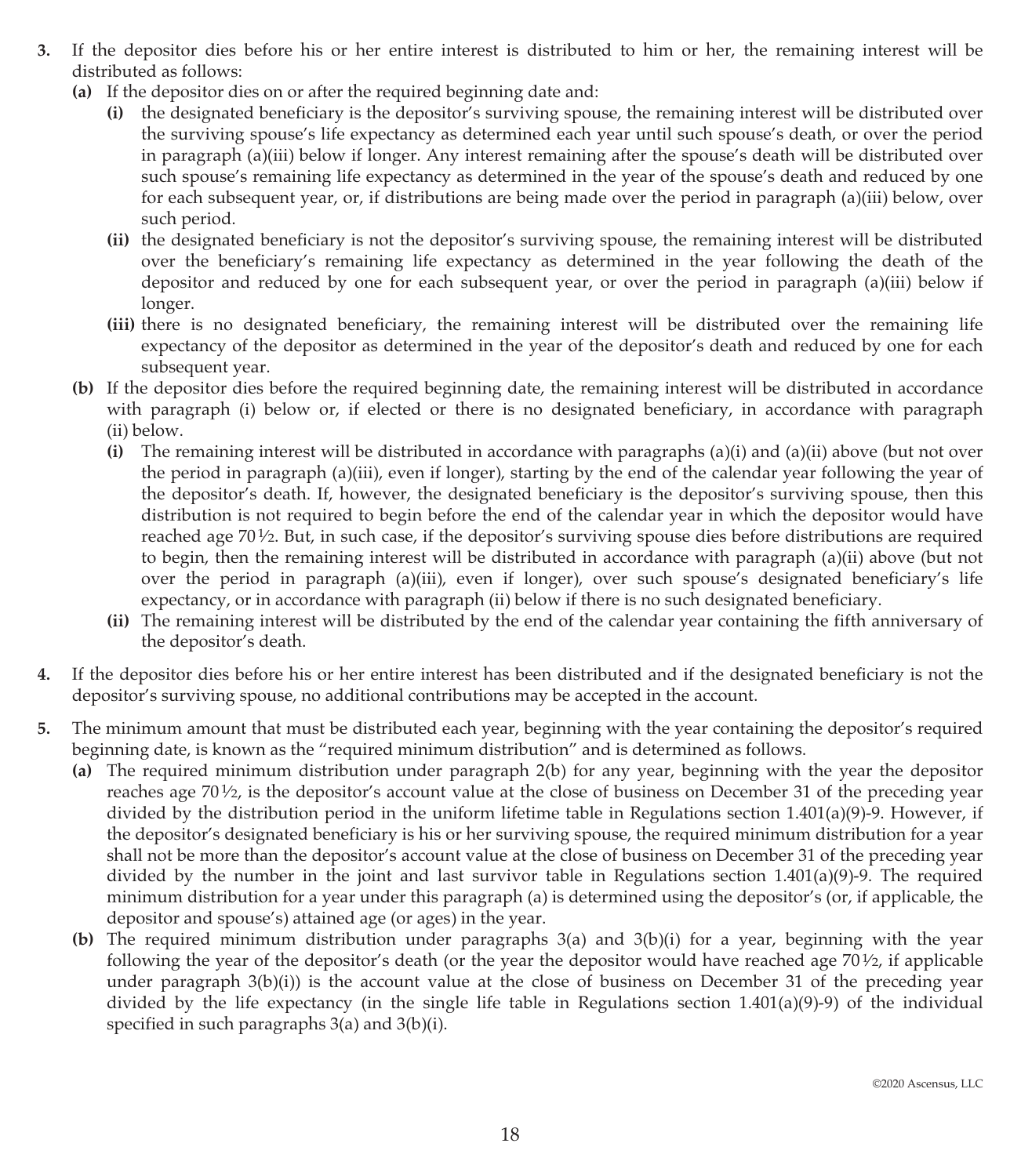- **(c)** The required minimum distribution for the year the depositor reaches age 701⁄2 can be made as late as April 1 of the following year. The required minimum distribution for any other year must be made by the end of such year.
- **6.** The owner of two or more Traditional IRAs may satisfy the minimum distribution requirements described above by taking from one Traditional IRA the amount required to satisfy the requirement for another in accordance with the regulations under section 408(a)(6).

# **ARTICLE V**

- **1.** The depositor agrees to provide the custodian with all information necessary to prepare any reports required by section 408(i) and Regulations sections 1.408-5 and 1.408-6.
- **2.** The custodian agrees to submit to the Internal Revenue Service (IRS) and depositor the reports prescribed by the IRS.

#### **ARTICLE VI**

Notwithstanding any other articles which may be added or incorporated, the provisions of Articles I through III and this sentence will be controlling. Any additional articles inconsistent with section 408(a) and the related regulations will be invalid.

#### **ARTICLE VII**

This agreement will be amended as necessary to comply with the provisions of the Code and the related regulations. Other amendments may be made with the consent of the persons whose signatures appear on the application.

#### **ARTICLE VIII**

- **8.01 Definitions—**In this part of this agreement (Article VIII), the words "you" and "your" mean the depositor. The words "we," "us," and "our" mean the custodian. The word "Code" means the Internal Revenue Code, and "regulations" means the Treasury regulations.
- **8.02 Notices and Change of Address**—Any required notice regarding this IRA will be considered effective when we send it to the intended recipient at the last address that we have in our records. Any notice to be given to us will be considered effective when we actually receive it. You, or the intended recipient, must notify us of any change of address.
- **8.03 Representations and Responsibilities**—You represent and warrant to us that any information you have given or will give us with respect to this agreement is complete and accurate. Further, you agree that any directions you give us or action you take will be proper under this agreement, and that we are entitled to rely upon any such information or directions. If we fail to receive directions from you regarding any transaction, if we receive ambiguous directions regarding any transaction, or if we, in good faith, believe that any transaction requested is in dispute, we reserve the right to take no action until further clarification acceptable to us is received from you or the appropriate government or judicial authority. We will not be responsible for losses of any kind that may result from your directions to us or your actions or failures to act, and you agree to reimburse us for any loss we may incur as a result of such directions, actions, or failures to act. We will not be responsible for any penalties, taxes, judgments, or expenses you incur in connection with your IRA. We have no duty to determine whether your contributions or distributions comply with the Code, regulations, rulings, or this agreement.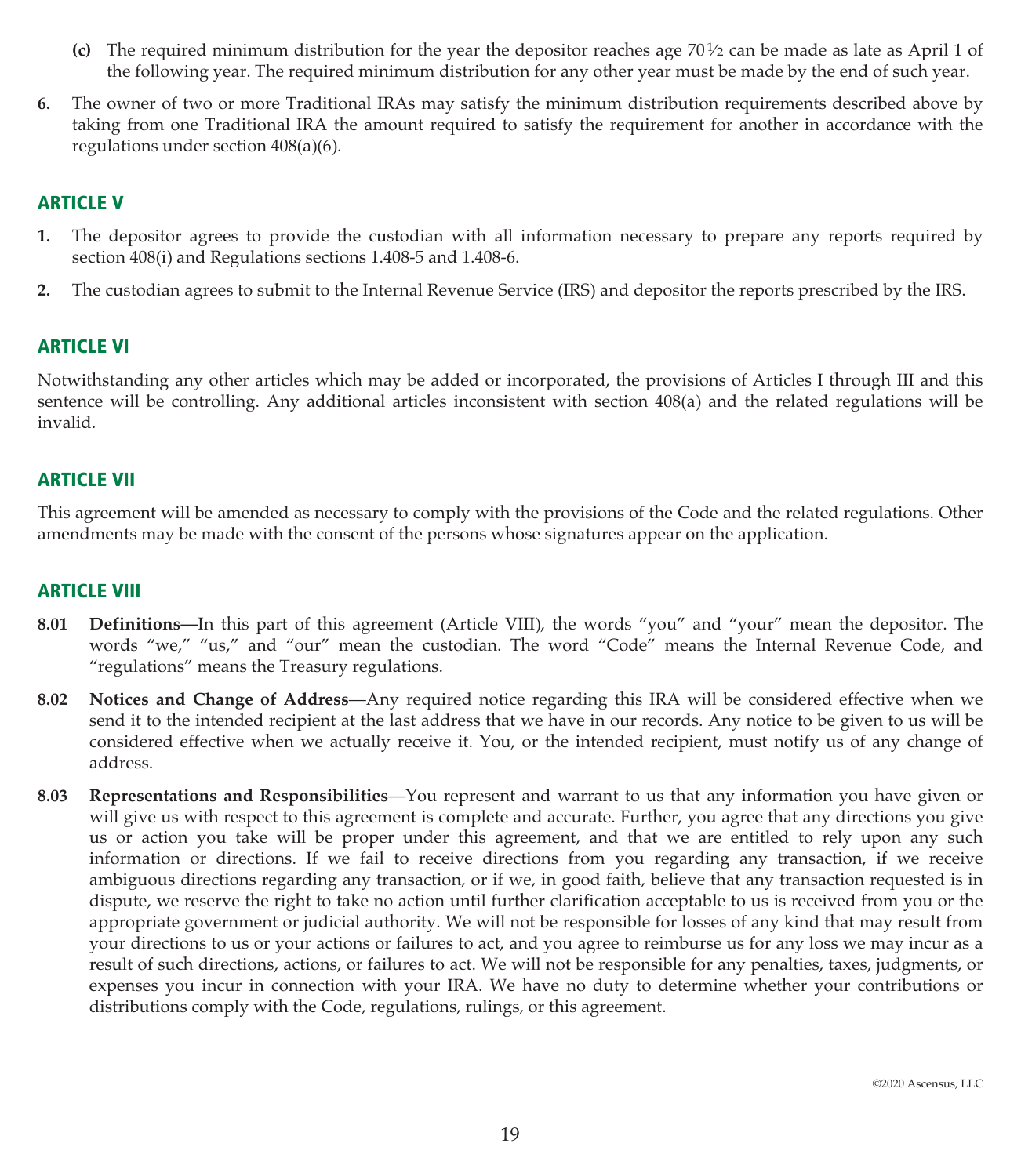We may permit you to appoint, through written notice acceptable to us, an authorized agent to act on your behalf with respect to this agreement (e.g., attorney-in-fact, executor, administrator, investment manager), but we have no duty to determine the validity of such appointment or any instrument appointing such authorized agent. We will not be responsible for losses of any kind that may result from directions, actions, or failures to act by your authorized agent, and you agree to reimburse us for any loss we may incur as a result of such directions, actions, or failures to act by your authorized agent.

You will have 60 days after you receive any documents, statements, or other information from us to notify us in writing of any errors or inaccuracies reflected in these documents, statements, or other information. If you do not notify us within 60 days, the documents, statements, or other information will be deemed correct and accurate, and we will have no further liability or obligation for such documents, statements, other information, or the transactions described therein.

By performing services under this agreement we are acting as your agent. You acknowledge and agree that nothing in this agreement will be construed as conferring fiduciary status upon us. We will not be required to perform any additional services unless specifically agreed to under the terms and conditions of this agreement, or as required under the Code and the regulations promulgated thereunder with respect to IRAs. You agree to indemnify and hold us harmless for any and all claims, actions, proceedings, damages, judgments, liabilities, costs, and expenses, including attorney's fees arising from or in connection with this agreement.

To the extent written instructions or notices are required under this agreement, we may accept or provide such information in any other form permitted by the Code or applicable regulations including, but not limited to, electronic communication.

- **8.04 Disclosure of Account Information**—We may use agents and/or subcontractors to assist in administering your IRA. We may release nonpublic personal information regarding your IRA to such providers as necessary to provide the products and services made available under this agreement, and to evaluate our business operations and analyze potential product, service, or process improvements.
- **8.05 Service Fees**—We have the right to charge an annual service fee or other designated fees (e.g., a transfer, rollover, or termination fee) for maintaining your IRA. In addition, we have the right to be reimbursed for all reasonable expenses, including legal expenses, we incur in connection with the administration of your IRA. We may charge you separately for any fees or expenses, or we may deduct the amount of the fees or expenses from the assets in your IRA at our discretion. We reserve the right to charge any additional fee after giving you 30 days' notice. Fees such as subtransfer agent fees or commissions may be paid to us by third parties for assistance in performing certain transactions with respect to this IRA.

Any brokerage commissions attributable to the assets in your IRA will be charged to your IRA. You cannot reimburse your IRA for those commissions.

**8.06 Investment of Amounts in the IRA**—You have exclusive responsibility for and control over the investment of the assets of your IRA. All transactions will be subject to any and all restrictions or limitations, direct or indirect, that are imposed by our charter, articles of incorporation, or bylaws; any and all applicable federal and state laws and regulations; the rules, regulations, customs and usages of any exchange, market or clearing house where the transaction is executed; our policies and practices; and this agreement. After your death, your beneficiaries will have the right to direct the investment of your IRA assets, subject to the same conditions that applied to you during your lifetime under this agreement (including, without limitation, Section 8.03 of this article). We will have no discretion to direct any investment in your IRA. We assume no responsibility for rendering investment advice with respect to your IRA, nor will we offer any opinion or judgment to you on matters concerning the value or suitability of any investment or proposed investment for your IRA. In the absence of instructions from you, or if your instructions are not in a form acceptable to us, we will have the right to hold any uninvested amounts in cash, and we will have no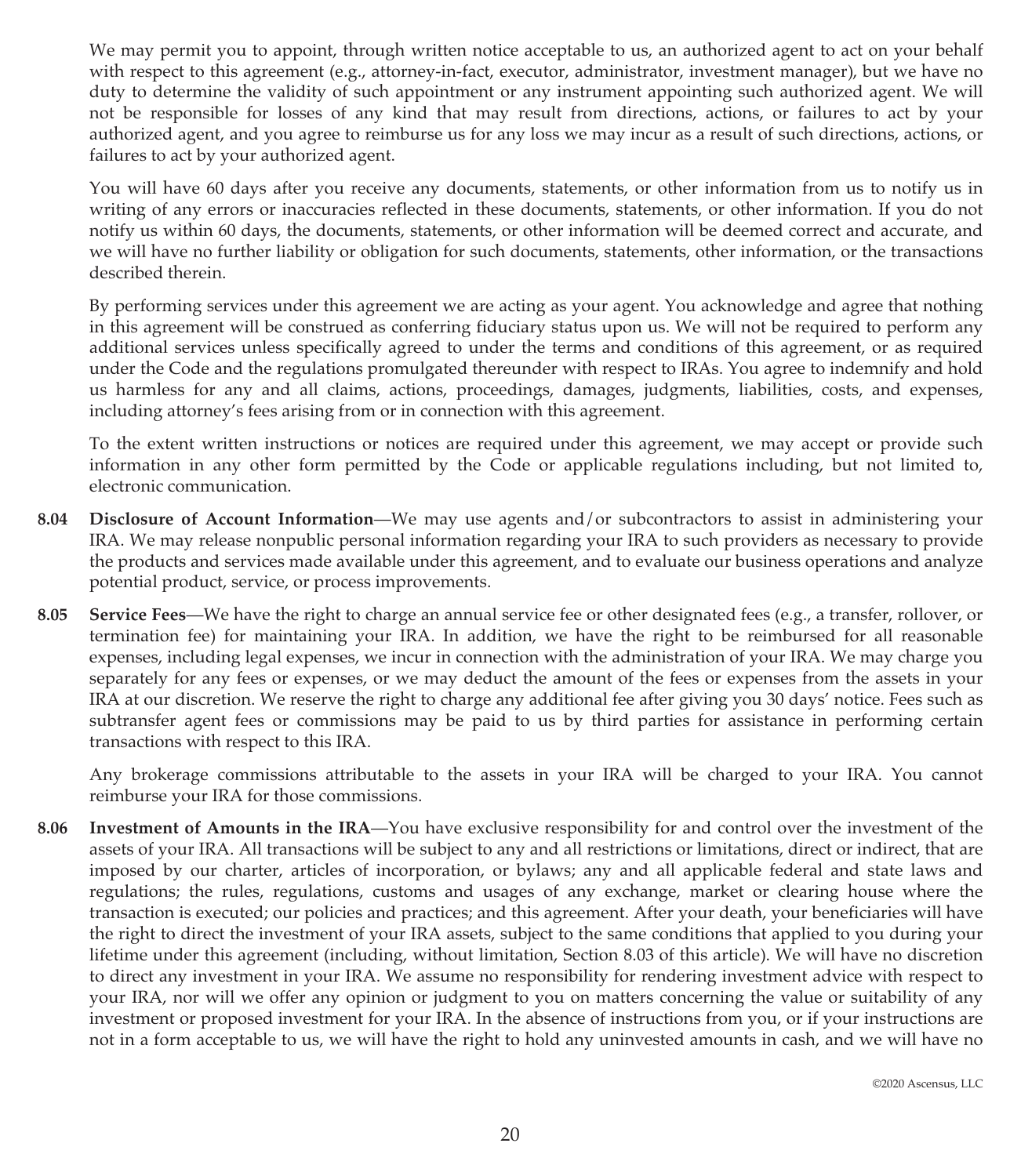responsibility to invest uninvested cash unless and until directed by you. We will not exercise the voting rights and other shareholder rights with respect to investments in your IRA unless you provide timely written directions acceptable to us.

You will select the investment for your IRA assets from those investments that we are authorized by our charter, articles of incorporation, or bylaws to offer and do in fact offer for IRAs (e.g., term share accounts, passbook accounts, certificates of deposit, money market accounts.) We may in our sole discretion make available to you additional investment offerings, which will be limited to publicly traded securities, mutual funds, money market instruments, and other investments that are obtainable by us and that we are capable of holding in the ordinary course of our business.

**8.07 Beneficiaries—**If you die before you receive all of the amounts in your IRA, payments from your IRA will be made to your beneficiaries. We have no obligation to pay to your beneficiaries until such time we are notified of your death by receiving a valid death certificate.

You may designate one or more persons or entities as beneficiary of your IRA. This designation can only be made on a form provided by or acceptable to us, and it will only be effective when it is filed with us during your lifetime. Each beneficiary designation you file with us will cancel all previous designations. The consent of your beneficiaries will not be required for you to revoke a beneficiary designation. If you have designated both primary and contingent beneficiaries and no primary beneficiary survives you, the contingent beneficiaries will acquire the designated share of your IRA. If you do not designate a beneficiary or if all of your primary and contingent beneficiaries predecease you, your estate will be the beneficiary.

A spouse beneficiary will have all rights as granted under the Code or applicable regulations to treat your IRA as his or her own.

We may allow, if permitted by state law, an original IRA beneficiary (the beneficiary who is entitled to receive distributions from an inherited IRA at the time of your death) to name successor beneficiaries for the inherited IRA. This designation can only be made on a form provided by or acceptable to us, and it will only be effective when it is filed with us during the original IRA beneficiary's lifetime. Each beneficiary designation form that the original IRA beneficiary files with us will cancel all previous designations. The consent of a successor beneficiary will not be required for the original IRA beneficiary to revoke a successor beneficiary designation. If the original IRA beneficiary does not designate a successor beneficiary, his or her estate will be the successor beneficiary. In no event will the successor beneficiary be able to extend the distribution period beyond that required for the original IRA beneficiary.

If we so choose, for any reason (e.g., due to limitations of our charter or bylaws), we may require that a beneficiary of a deceased IRA owner take total distribution of all IRA assets by December 31 of the year following the year of death.

**8.08 Required Minimum Distributions**—Your required minimum distribution is calculated using the uniform lifetime table in Regulations section 1.401(a)(9)-9. However, if your spouse is your sole designated beneficiary and is more than 10 years younger than you, your required minimum distribution is calculated each year using the joint and last survivor table in Regulations section 1.401(a)(9)-9.

If you fail to request your required minimum distribution by your required beginning date, we can, at our complete and sole discretion, do any one of the following.

- Make no distribution until you give us a proper withdrawal request
- Distribute your entire IRA to you in a single sum payment
- Determine your required minimum distribution from your IRA each year based on your life expectancy, calculated using the uniform lifetime table in Regulations section 1.401(a)(9)-9, and pay those distributions to you until you direct otherwise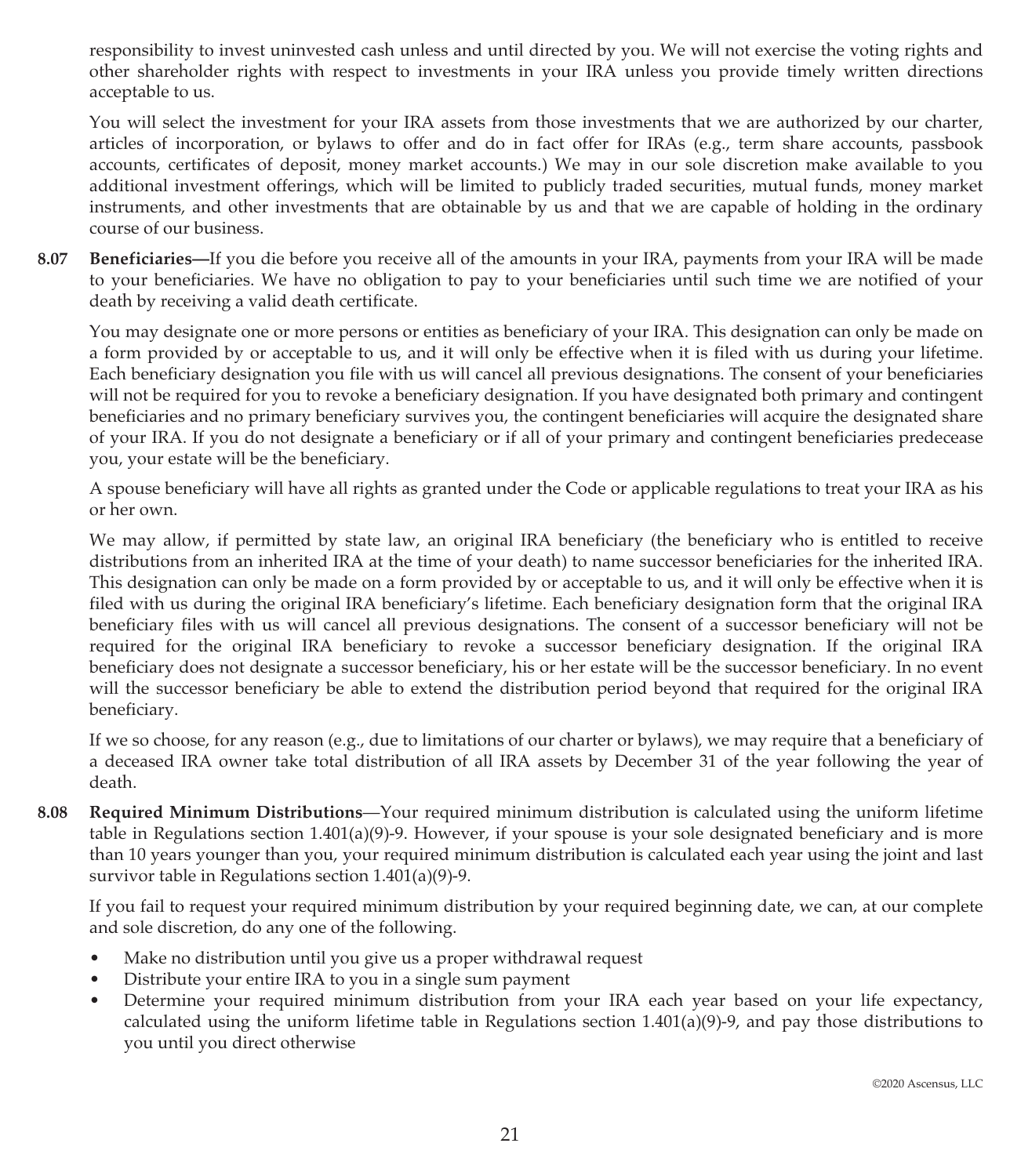We will not be liable for any penalties or taxes related to your failure to take a required minimum distribution.

**8.09 Termination of Agreement, Resignation, or Removal of Custodian**—Either party may terminate this agreement at any time by giving written notice to the other. We can resign as custodian at any time effective 30 days after we send written notice of our resignation to you. Upon receipt of that notice, you must make arrangements to transfer your IRA to another financial organization. If you do not complete a transfer of your IRA within 30 days from the date we send the notice to you, we have the right to transfer your IRA assets to a successor IRA trustee or custodian that we choose in our sole discretion, or we may pay your IRA to you in a single sum. We will not be liable for any actions or failures to act on the part of any successor trustee or custodian, nor for any tax consequences you may incur that result from the transfer or distribution of your assets pursuant to this section.

If this agreement is terminated, we may charge to your IRA a reasonable amount of money that we believe is necessary to cover any associated costs, including but not limited to one or more of the following.

- Any fees, expenses, or taxes chargeable against your IRA
- Any penalties or surrender charges associated with the early withdrawal of any savings instrument or other investment in your IRA

If we are a nonbank custodian required to comply with Regulations section 1.408-2(e) and we fail to do so or we are not keeping the records, making the returns, or sending the statements as are required by forms or regulations, the IRS may require us to substitute another trustee or custodian.

We may establish a policy requiring distribution of the entire balance of your IRA to you in cash or property if the balance of your IRA drops below the minimum balance required under the applicable investment or policy established.

- **8.10 Successor Custodian**—If our organization changes its name, reorganizes, merges with another organization (or comes under the control of any federal or state agency), or if our entire organization (or any portion that includes your IRA) is bought by another organization, that organization (or agency) will automatically become the trustee or custodian of your IRA, but only if it is the type of organization authorized to serve as an IRA trustee or custodian.
- **8.11 Amendments**—We have the right to amend this agreement at any time. Any amendment we make to comply with the Code and related regulations does not require your consent. You will be deemed to have consented to any other amendment unless, within 30 days from the date we send the amendment, you notify us in writing that you do not consent.
- **8.12 Withdrawals or Transfers**—All requests for withdrawal or transfer will be in writing on a form provided by or acceptable to us. The method of distribution must be specified in writing or in any other method acceptable to us. The tax identification number of the recipient must be provided to us before we are obligated to make a distribution. Withdrawals will be subject to all applicable tax and other laws and regulations, including but not limited to possible early distribution penalty taxes, surrender charges, and withholding requirements.
- **8.13 Transfers From Other Plans**—We can receive amounts transferred to this IRA from the trustee or custodian of another IRA. In addition, we can accept rollovers of eligible rollover distributions from employer-sponsored retirement plans as permitted by the Code. We reserve the right not to accept any transfer or direct rollover.
- **8.14 Liquidation of Assets**—We have the right to liquidate assets in your IRA if necessary to make distributions or to pay fees, expenses, taxes, penalties, or surrender charges properly chargeable against your IRA. If you fail to direct us as to which assets to liquidate, we will decide, in our complete and sole discretion, and you agree to not hold us liable for any adverse consequences that result from our decision.
- **8.15 Restrictions on the Fund**—Neither you nor any beneficiary may sell, transfer, or pledge any interest in your IRA in any manner whatsoever, except as provided by law or this agreement.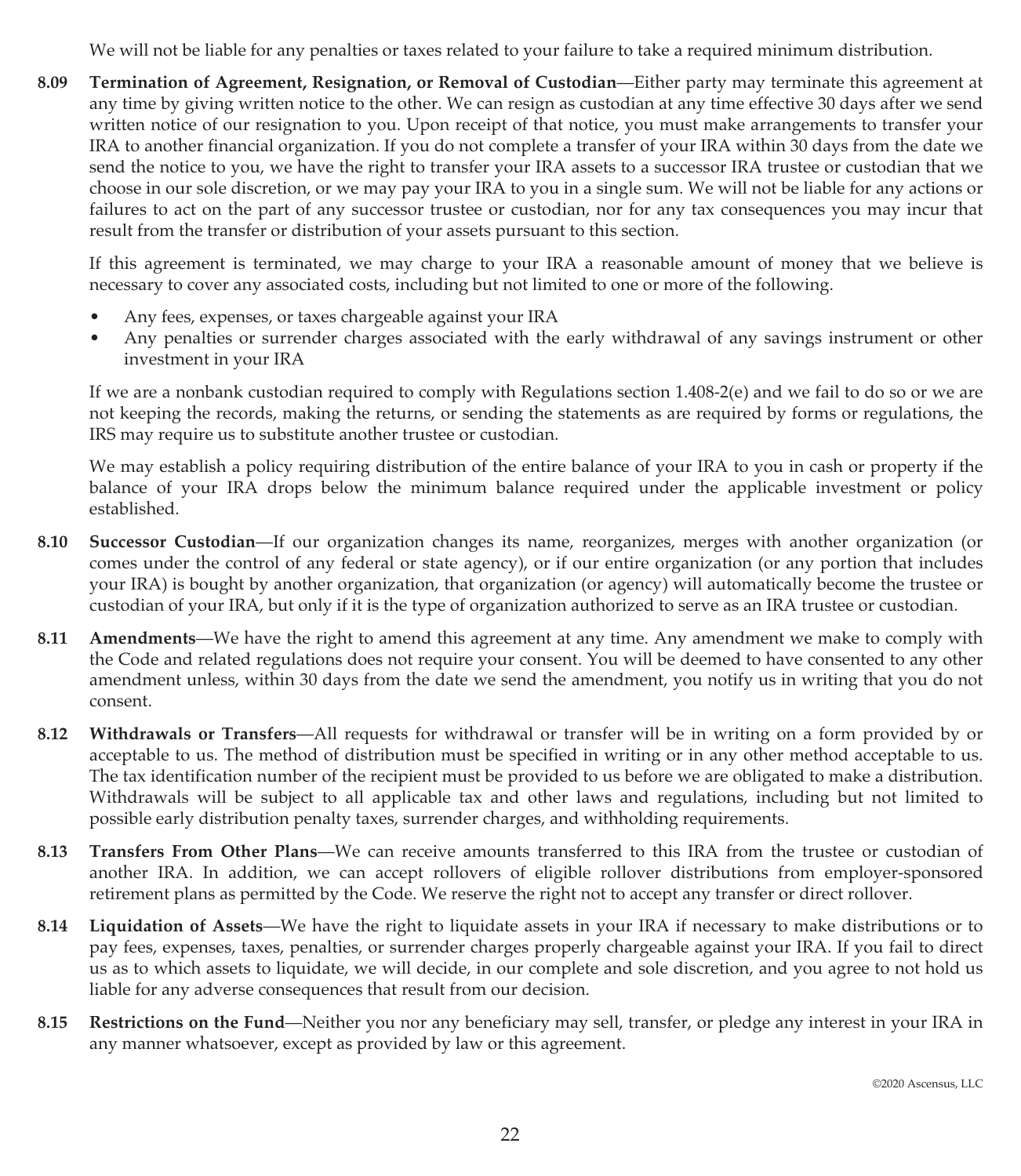The assets in your IRA will not be responsible for the debts, contracts, or torts of any person entitled to distributions under this agreement.

**8.16 What Law Applies**—This agreement is subject to all applicable federal and state laws and regulations. If it is necessary to apply any state law to interpret and administer this agreement, the law of our domicile will govern.

If any part of this agreement is held to be illegal or invalid, the remaining parts will not be affected. Neither your nor our failure to enforce at any time or for any period of time any of the provisions of this agreement will be construed as a waiver of such provisions, or your right or our right thereafter to enforce each and every such provision.

#### **GENERAL INSTRUCTIONS**

*Section references are to the Internal Revenue Code unless otherwise noted.*

#### **PURPOSE OF FORM**

Form 5305-A is a model custodial account agreement that meets the requirements of section 408(a). However, only Articles I through VII have been reviewed by the IRS. A Traditional individual retirement account (Traditional IRA) is established after the form is fully executed by both the individual (depositor) and the custodian. To make a regular contribution to a Traditional IRA for a year, the IRA must be established no later than the due date of the individual's income tax return for the tax year (excluding extensions). This account must be created in the United States for the exclusive benefit of the depositor and his or her beneficiaries.

**Do not** file Form 5305-A with the IRS. Instead, keep it with your records.

For more information on IRAs, including the required disclosures the custodian must give the depositor, see Pub. 590-A, *Contributions to Individual Retirement Arrangements (IRAs)*, and Pub. 590-B, *Distributions from Individual Retirement Arrangements (IRAs)*.

#### **DEFINITIONS**

**Custodian—**The custodian must be a bank or savings and loan association, as defined in section 408(n), or any person who has the approval of the IRS to act as custodian.

**Depositor—**The depositor is the person who establishes the custodial account.

#### **TRADITIONAL IRA FOR NONWORKING SPOUSE**

Form 5305-A may be used to establish the IRA custodial account for a nonworking spouse.

Contributions to an IRA custodial account for a nonworking spouse must be made to a separate IRA custodial account established by the nonworking spouse.

#### **SPECIFIC INSTRUCTIONS**

**Article IV—**Distributions made under this article may be made in a single sum, periodic payment, or a combination of both. The distribution option should be reviewed in the year the depositor reaches age 701⁄2 to ensure that the requirements of section 408(a)(6) have been met.

**Article VIII—**Article VIII and any that follow it may incorporate additional provisions that are agreed to by the depositor and custodian to complete the agreement. They may include, for example, definitions, investment powers, voting rights, exculpatory provisions, amendment and termination, removal of the custodian, custodian's fees, state law requirements, beginning date of distributions, accepting only cash, treatment of excess contributions, prohibited transactions with the depositor, etc. Attach additional pages if necessary.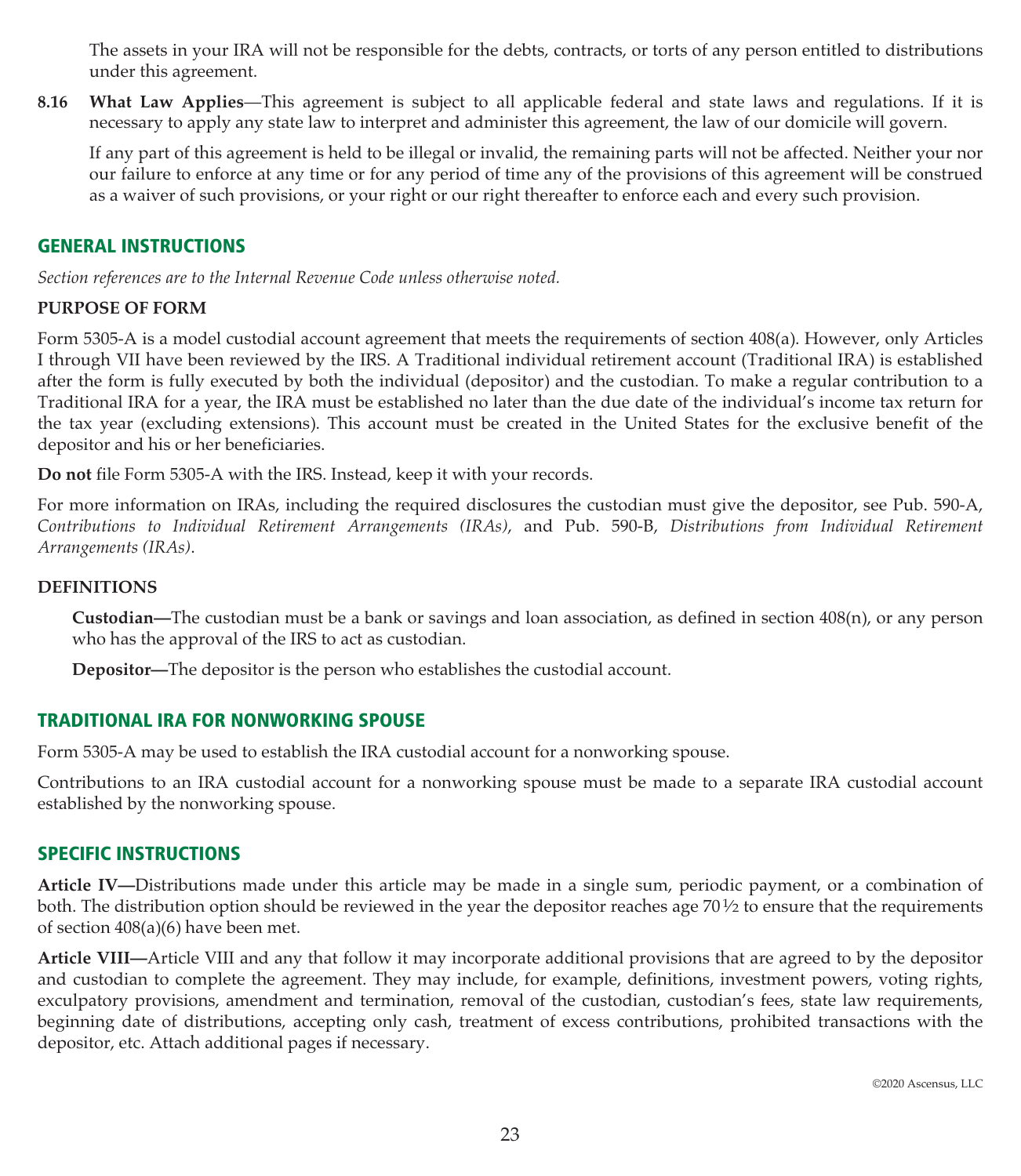# **ROTH IRA DISCLOSURE STATEMENT**

(Used with Form 5305-RA)

Neither the Green Century Funds nor Green Century Capital Management offer advice regarding retirement accounts and IRAs. You may wish to contact a financial adviser.

# RIGHT TO REVOKE YOUR ROTH IRA

You have the right to revoke your Roth IRA within seven days of the receipt of the disclosure statement. If revoked, you are entitled to a full return of the contribution you made to your Roth IRA. The amount returned to you would not include an adjustment for such items as sales commissions, administrative expenses, or fluctuation in market value. You may make this revocation only by mailing or delivering a written notice to the custodian at the address listed on the application.

If you send your notice by first class mail, your revocation will be deemed mailed as of the postmark date.

If you have any questions about the procedure for revoking your Roth IRA, please call the custodian at the telephone number listed on the application.

# REQUIREMENTS OF A ROTH IRA

- **A. Cash Contributions—**Your contribution must be in cash, unless it is a rollover or conversion contribution.
- **B. Maximum Contribution—**The total amount you may contribute to a Roth IRA for any taxable year cannot exceed the lesser of 100 percent of your compensation or \$6,000 for 2019 and 2020, with possible cost-of-living adjustments each year thereafter. If you also maintain a Traditional IRA (i.e., an IRA subject to the limits of Internal Revenue Code Sections (IRC Secs.) 408(a) or 408(b)), the maximum contribution to your Roth IRAs is reduced by any contributions you make to your Traditional IRAs. Your total annual contribution to all Roth IRAs and Traditional IRAs cannot exceed the lesser of the dollar amounts described above or 100 percent of your compensation.

Your Roth IRA contribution is further limited if your modified adjusted gross income (MAGI) equals or exceeds \$193,000 (for 2019) or \$196,000 (for 2020) if you are a married individual filing a joint income tax return, or equals or exceeds \$122,000 (for 2019) or \$124,000 (for 2020) if you are a single individual. Married individuals filing a joint income tax return with MAGI equaling or exceeding \$203,000 (for 2019) or \$206,000 (for 2020) may not fund a Roth IRA. Single individuals with MAGI equaling or exceeding \$137,000 (for 2019) or \$139,000 (for 2020) may not fund a Roth IRA. Married individuals filing a separate income tax return with MAGI equaling or exceeding \$10,000 may not fund a Roth IRA. The MAGI limits described above are subject to cost-of-living increases for tax years beginning after 2020.

If you are married filing a joint income tax return and your MAGI is between the applicable MAGI phase-out range for the year, your maximum Roth IRA contribution is determined as follows. (1) Begin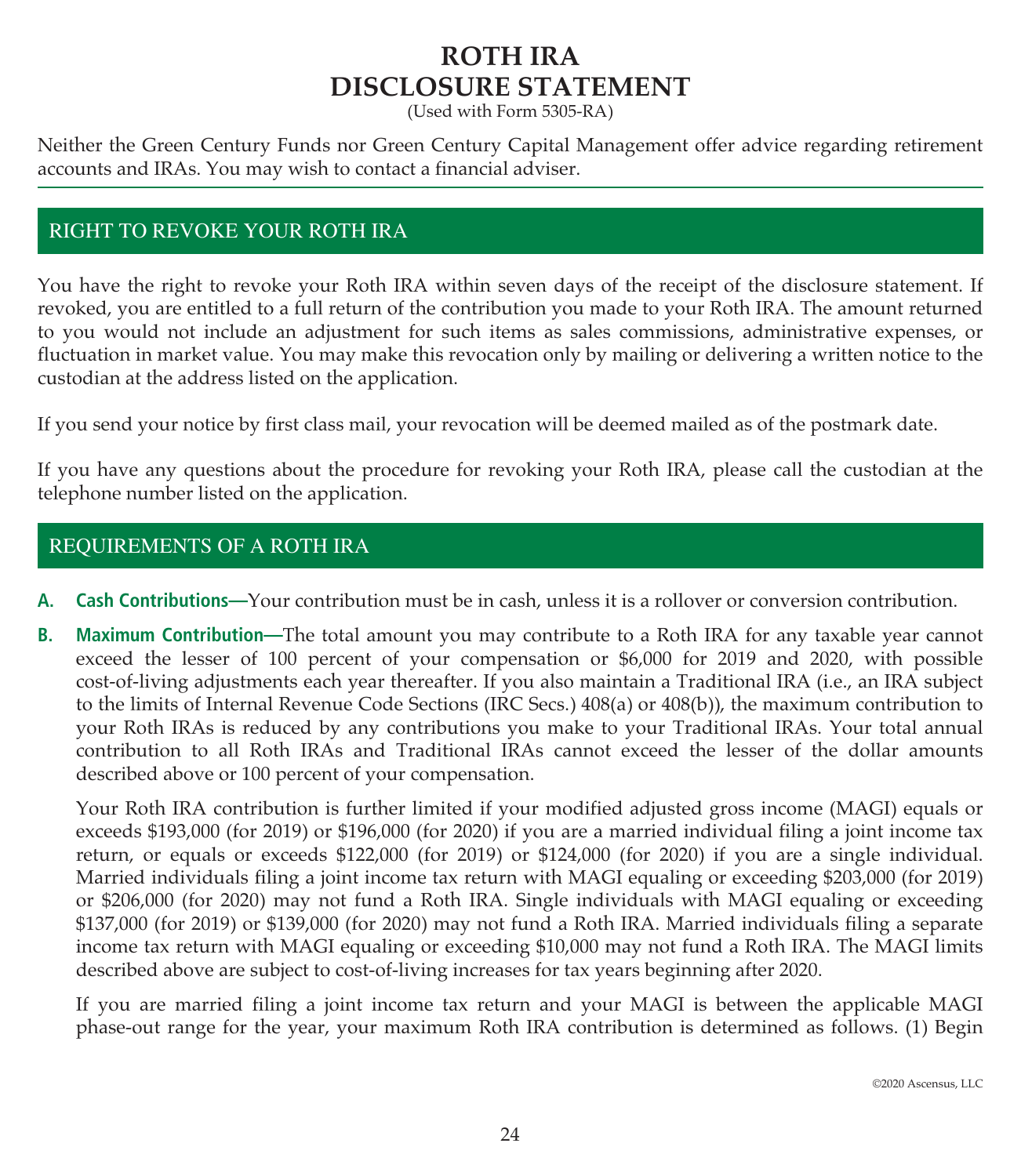with the appropriate MAGI phase-out maximum for the applicable year and subtract your MAGI; (2) divide this total by the difference between the phase-out range maximum and minimum; and (3) multiply this number by the maximum allowable contribution for the applicable year, including catch-up contributions if you are age 50 or older. For example, if you are age 30 with MAGI of \$201,000, your maximum Roth IRA contribution for 2020 is \$3,000 ([\$206,000 minus \$201,000] divided by \$10,000 and multiplied by \$6,000).

If you are single and your MAGI is between the applicable MAGI phase-out for the year, your maximum Roth IRA contribution is determined as follows. (1) Begin with the appropriate MAGI phase-out maximum for the applicable year and subtract your MAGI; (2) divide this total by the difference between the phase-out range maximum and minimum; and (3) multiply this number by the maximum allowable contribution for the applicable year, including catch-up contributions if you are age 50 or older. For example, if you are age 30 with MAGI of \$127,000, your maximum Roth IRA contribution for 2020 is \$4,800 ([\$139,000 minus \$127,000] divided by \$15,000 and multiplied by \$6,000).

- **C. Contribution Eligibility—**You are eligible to make a regular contribution to your Roth IRA, regardless of your age, if you have compensation and your MAGI is below the maximum threshold. Your Roth IRA contribution is not limited by your participation in an employer-sponsored retirement plan, other than a Traditional IRA.
- **D. Catch-Up Contributions—**If you are age 50 or older by the close of the taxable year, you may make an additional contribution to your Roth IRA. The maximum additional contribution is \$1,000 per year.
- **E. Nonforfeitability—**Your interest in your Roth IRA is nonforfeitable.
- **F. Eligible Custodians—**The custodian of your Roth IRA must be a bank, savings and loan association, credit union, or a person or entity approved by the Secretary of the Treasury.
- **G. Commingling Assets—**The assets of your Roth IRA cannot be commingled with other property except in a common trust fund or common investment fund.
- **H. Life Insurance—**No portion of your Roth IRA may be invested in life insurance contracts.
- **I. Collectibles—**You may not invest the assets of your Roth IRA in collectibles (within the meaning of IRC Sec. 408(m)). A collectible is defined as any work of art, rug or antique, metal or gem, stamp or coin, alcoholic beverage, or other tangible personal property specified by the Internal Revenue Service (IRS). However, specially minted United States gold and silver coins, and certain state-issued coins are permissible investments. Platinum coins and certain gold, silver, platinum, or palladium bullion (as described in IRC Sec. 408(m)(3)) are also permitted as Roth IRA investments.
- **J. Beneficiary Distributions—**Upon your death, your beneficiaries are required to take distributions according to IRC Sec. 401(a)(9) and Treasury Regulation 1.408-8. These requirements are described below.
	- **1. Death of Roth IRA Owner Before January 1, 2020—**Your designated beneficiary is determined based on the beneficiaries designated as of the date of your death, who remain your beneficiaries as of September 30 of the year following the year of your death. The entire amount remaining in your account will, at the election of your designated beneficiaries, either
		- (a) be distributed by December 31 of the year containing the fifth anniversary of your death, or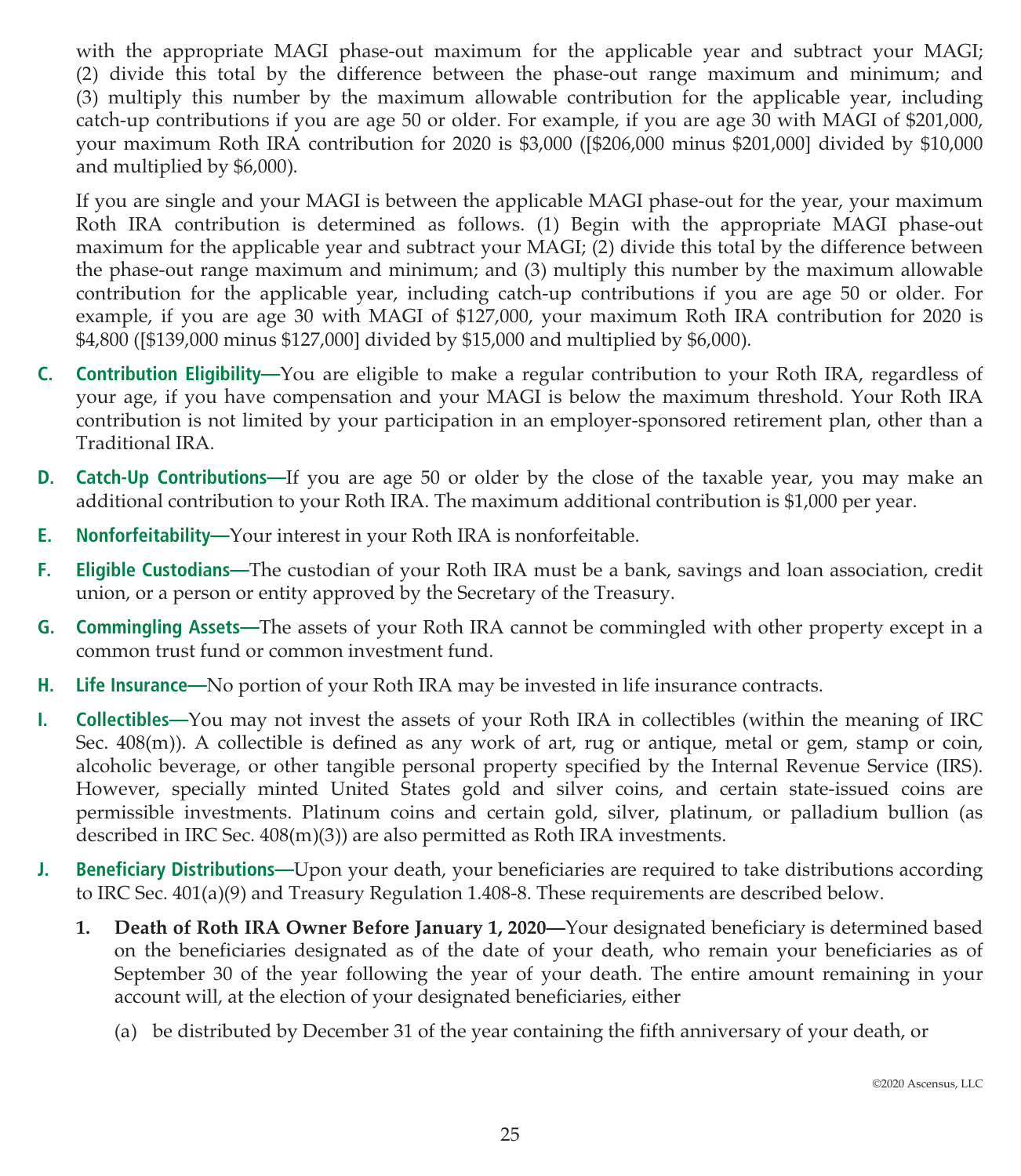(b) be distributed over the remaining life expectancy of your designated beneficiaries.

If your spouse is your sole designated beneficiary, he or she must elect either option (a) or (b) by the earlier of December 31 of the year containing the fifth anniversary of your death, or December 31 of the year life expectancy payments would be required to begin. Your designated beneficiaries, other than a spouse who is the sole designated beneficiary, must elect either option (a) or (b) by December 31 of the year following the year of your death. If no election is made, distribution will be calculated in accordance with option (b). In the case of distributions under option (b), distributions must commence by December 31 of the year following the year of your death. Generally, if your spouse is the designated beneficiary, distributions need not commence until December 31 of the year you would have attained age 72 (70½ if you would have attained 70½ before 2020), if later. If a beneficiary other than a person or qualified trust as defined in the Treasury Regulations is named, you will be treated as having no designated beneficiary of your Roth IRA for purposes of determining the distribution period. If there is no designated beneficiary of your Roth IRA, the entire Roth IRA must be distributed by December 31 of the year containing the fifth anniversary of your death.

**2. Death of Roth IRA Owner On or After January 1, 2020—**The entire amount remaining in your account will generally be distributed by December 31 of the year containing the tenth anniversary of your death unless you have an eligible designated beneficiary or you have no designated beneficiary for purposes of determining a distribution period.

If your beneficiary is an eligible designated beneficiary, the entire amount remaining in your account may be distributed (in accordance with the Treasury Regulations) over the remaining life expectancy of your eligible designated beneficiary (or over a period not extending beyond the life expectancy of such beneficiary).

An eligible designated beneficiary is any designated beneficiary who is

- your surviving spouse,
- your child who has not reached the age of majority,
- disabled (A physician must determine that your impairment can be expected to result in death or to be of long, continued, and indefinite duration.),
- an individual who is not more than 10 years younger than you, or
- chronically ill (A chronically ill individual is someone who (1) is unable to perform (without substantial assistance from another individual) at least two activities of daily living for an indefinite period due to a loss of functional capacity, (2) has a level of disability similar to the level of disability described above requiring assistance with daily living based on loss of functional capacity, or (3) requires substantial supervision to protect the individual from threats to health and safety due to severe cognitive impairment.)

Note that certain trust beneficiaries (e.g., certain trusts for disabled and chronically ill individuals) may take distribution of the entire amount remaining in your account over the remaining life expectancy of the trust beneficiary.

Generally, life expectancy distributions to an eligible designated beneficiary must commence by December 31 of the year following the year of your death. However, if your spouse is the eligible designated beneficiary, distributions need not commence until December 31 of the year you would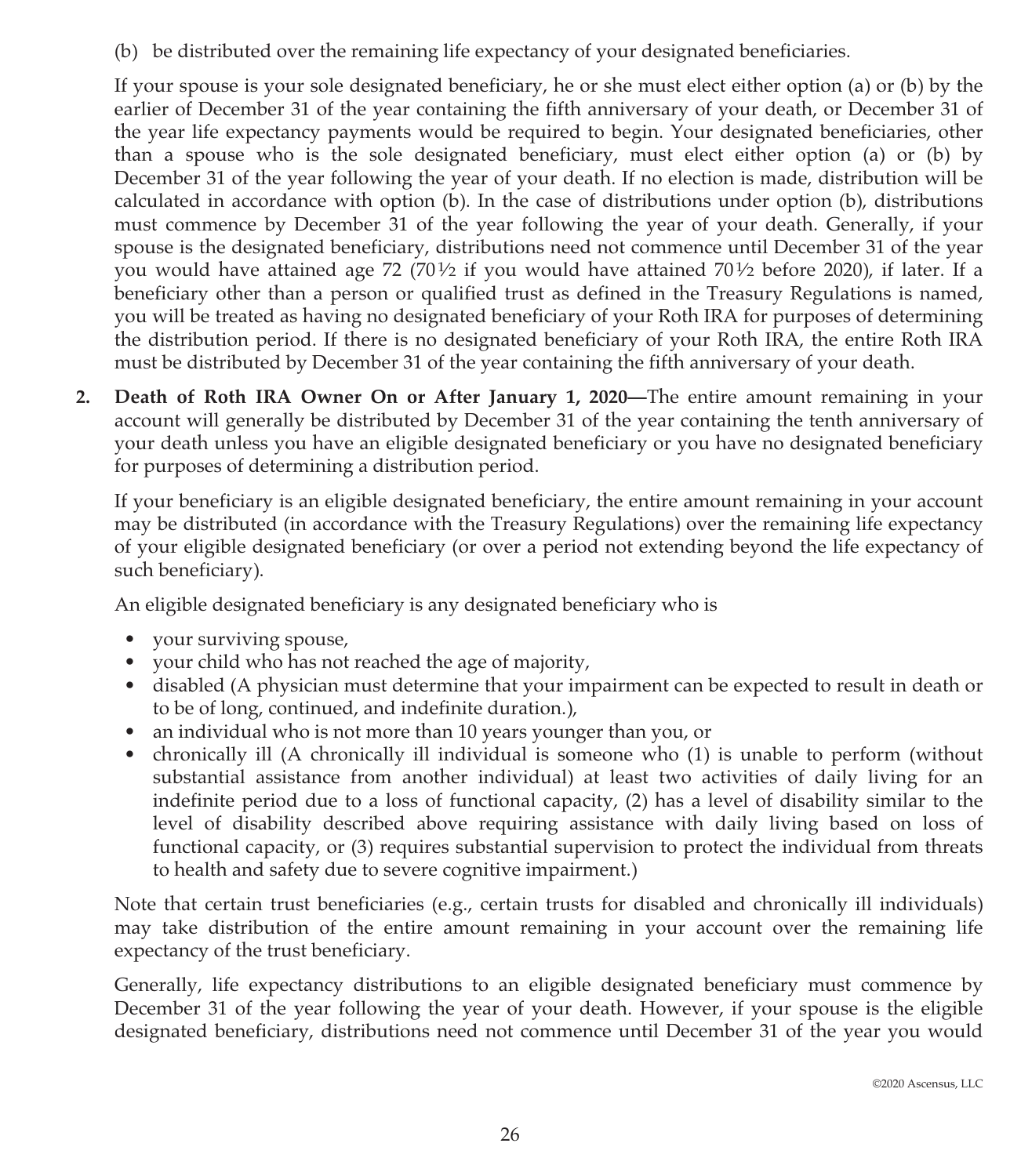have attained age 72, if later. If your eligible designated beneficiary is your minor child, life expectancy payments must begin by December 31 of the year following the year of your death and continue until the child reaches the age of majority. Once the age of majority is reached, the beneficiary will have 10 years to deplete the account.

If a beneficiary other than a person (e.g., your estate, a charity, or a certain type of trust) is named, you will be treated as having no designated beneficiary of your Roth IRA for purposes of determining the distribution period. If there is no designated beneficiary of your Roth IRA, the entire Roth IRA must be distributed by December 31 of the year containing the fifth anniversary of your death.

A spouse who is the sole designated beneficiary of your entire Roth IRA will be deemed to elect to treat your Roth IRA as his or her own by either (1) making contributions to your Roth IRA or (2) failing to timely remove a required minimum distribution from your Roth IRA. Regardless of whether or not the spouse is the sole designated beneficiary of your Roth IRA, a spouse beneficiary may roll over his or her share of the assets to his or her own Roth IRA.

If we so choose, for any reason (e.g., due to limitations of our charter or bylaws), we may require that a beneficiary of a deceased Roth IRA owner take total distribution of all Roth IRA assets by December 31 of the year following the year of death.

If your beneficiary fails to remove a required minimum distribution after your death, an additional penalty tax of 50 percent is imposed on the amount of the required minimum distribution that should have been taken but was not. Your beneficiary must file IRS Form 5329 along with his or her income tax return to report and remit any additional taxes to the IRS.

**K. Waiver of 2020 RMD—**In spite of the general rules described above, no beneficiary life expectancy payments are required for calendar year 2020. In addition, if the five-year rule applies to a Roth IRA with respect to any decedent, the five-year period is determined without regard to calendar year 2020. For example, if a Roth IRA owner died in 2017, the beneficiary's five-year period ends in 2023 instead of 2022.

# INCOME TAX CONSEQUENCES OF ESTABLISHING A ROTH IRA

- **A. Contributions Not Deducted—**No deduction is allowed for Roth IRA contributions, including transfers, rollovers, and conversion contributions.
- **B. Contribution Deadline—**The deadline for making a Roth IRA contribution is your tax return due date (not including extensions). You may designate a contribution as a contribution for the preceding taxable year in a manner acceptable to us. For example, if you are a calendar-year taxpayer and you make your Roth IRA contribution on or before your tax filing deadline, your contribution is considered to have been made for the previous tax year if you designate it as such.

If you are a member of the Armed Forces serving in a combat zone, hazardous duty area, or contingency operation, you may have an extended contribution deadline of 180 days after the last day served in the area. In addition, your contribution deadline for a particular tax year is also extended by the number of days that remained to file that year's tax return as of the date you entered the combat zone. This additional extension to make your Roth IRA contribution cannot exceed the number of days between January 1 and your tax filing deadline, not including extensions.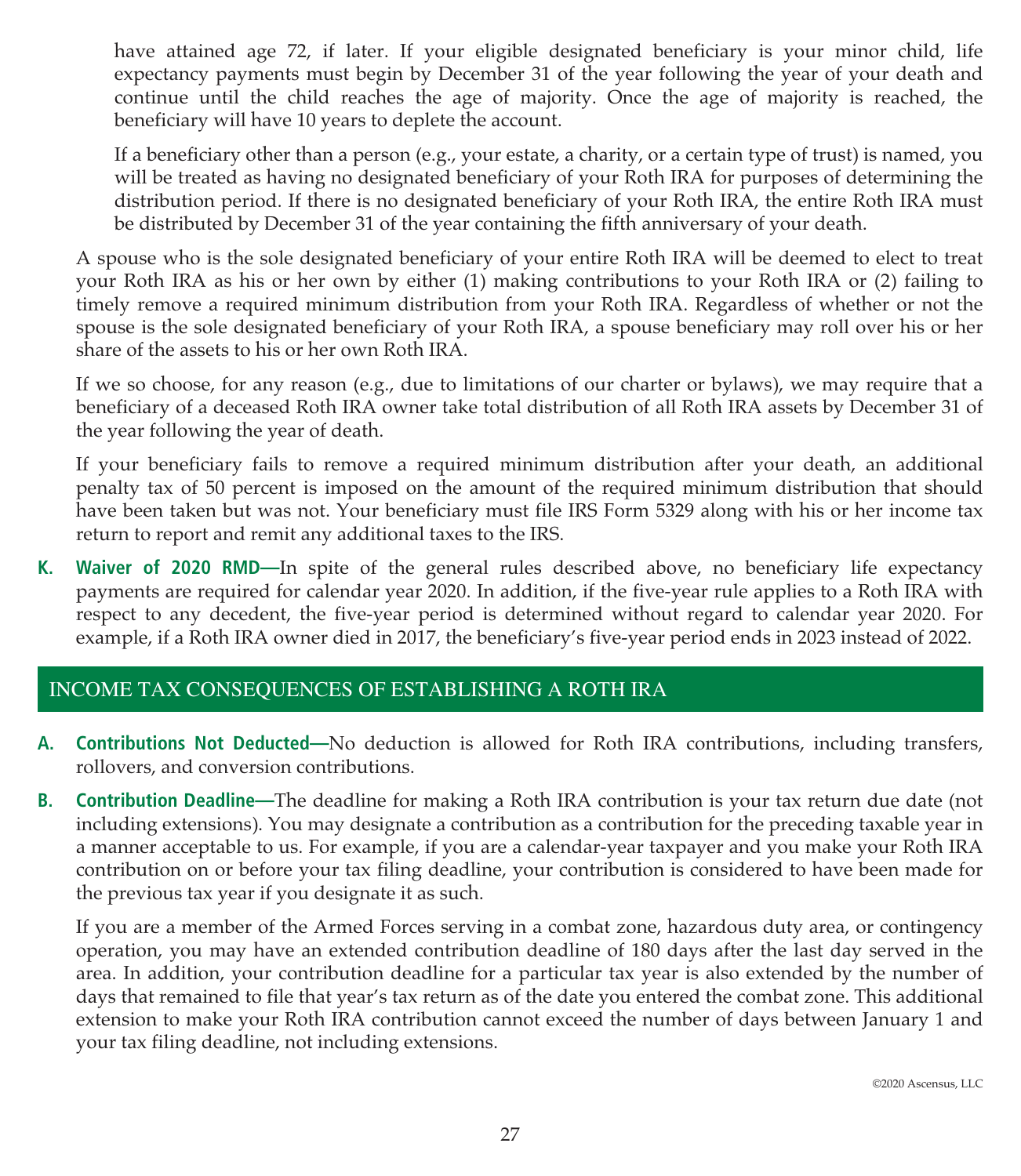- **C. Tax Credit for Contributions—**You may be eligible to receive a tax credit for your Roth IRA contributions. This credit may not exceed \$1,000 in a given year. You may be eligible for this tax credit if you are
	- age 18 or older as of the close of the taxable year,
	- not a dependent of another taxpayer, and
	- not a full-time student.

The credit is based upon your income (see chart below), and will range from 0 to 50 percent of eligible contributions. In order to determine the amount of your contributions, add all of the contributions made to your Roth IRA and reduce these contributions by any distributions that you have taken during the testing period. The testing period begins two years prior to the year for which the credit is sought and ends on the tax return due date (including extensions) for the year for which the credit is sought. In order to determine your tax credit, multiply the applicable percentage from the chart below by the amount of your contributions that do not exceed \$2,000.

| 2019 Adjusted Gross Income* |                               |                           |                                        |
|-----------------------------|-------------------------------|---------------------------|----------------------------------------|
| Joint<br><b>Return</b>      | Head of a<br><b>Household</b> | <b>All Other</b><br>Cases | <b>Applicable</b><br><b>Percentage</b> |
| $$1-38,500$                 | \$1-28,875                    | $$1-19,250$               | 50                                     |
| \$38,501-41,500             | \$28,876-31,125               | \$19,251-20,750           | 20                                     |
| \$41,501-64,000             | \$31,126-48,000               | \$20,751-32,000           | 10                                     |
| Over \$64,000               | Over \$48,000                 | Over \$32,000             | 0                                      |

| 2020 Adjusted Gross Income*   |                                      |                           |                                 |
|-------------------------------|--------------------------------------|---------------------------|---------------------------------|
| <b>Joint</b><br><b>Return</b> | <b>Head of a</b><br><b>Household</b> | <b>All Other</b><br>Cases | <b>Applicable</b><br>Percentage |
| \$1-39,000                    | $$1-29,250$                          | \$1-19,500                | 50                              |
| \$39,001-42,500               | \$29,251-31,875                      | \$19,501-21,250           | 20                              |
| \$42,501-65,000               | \$31,876-48,750                      | \$21,251-32,500           | 10                              |
| Over \$65,000                 | Over \$48,750                        | Over \$32,500             | 0                               |

\*Adjusted gross income (AGI) includes foreign earned income and income from Guam, America Samoa, North Mariana Islands, and Puerto Rico. AGI limits are subject to cost-of-living adjustments each year.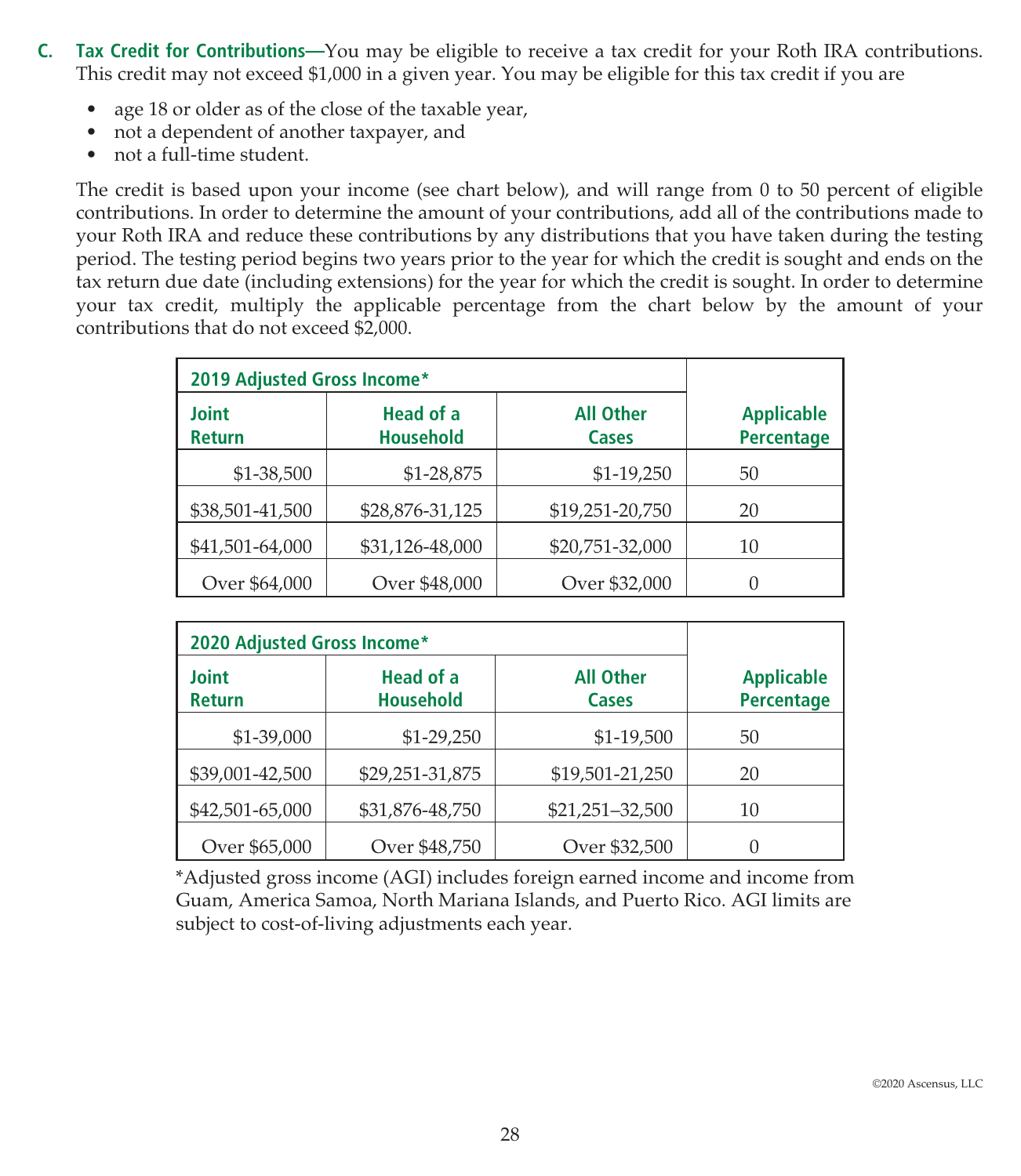- **D. Excess Contributions—**An excess contribution is any amount that is contributed to your Roth IRA that exceeds the amount that you are eligible to contribute. If the excess is not corrected timely, an additional penalty tax of six percent will be imposed upon the excess amount. The procedure for correcting an excess is determined by the timeliness of the correction as identified below.
	- **1. Removal Before Your Tax Filing Deadline.** An excess contribution may be corrected by withdrawing the excess amount, along with the earnings attributable to the excess, before your tax filing deadline, including extensions, for the year for which the excess contribution was made. An excess withdrawn under this method is not taxable to you, but you must include the earnings attributable to the excess in your taxable income in the year in which the contribution was made. The six percent excess contribution penalty tax will be avoided.
	- **2. Removal After Your Tax Filing Deadline.** If you are correcting an excess contribution after your tax filing deadline, including extensions, remove only the amount of the excess contribution. The six percent excess contribution penalty tax will be imposed on the excess contribution for each year it remains in the Roth IRA. An excess withdrawal under this method is not taxable to you.
	- **3. Carry Forward to a Subsequent Year.** If you do not withdraw the excess contribution, you may carry forward the contribution for a subsequent tax year. To do so, you under-contribute for that tax year and carry the excess contribution amount forward to that year on your tax return. The six percent excess contribution penalty tax will be imposed on the excess amount for each year that it remains as an excess contribution at the end of the year.

You must file IRS Form 5329 along with your income tax return to report and remit any additional taxes to the IRS.

- **E. Tax-Deferred Earnings—**The investment earnings of your Roth IRA are not subject to federal income tax as they accumulate in your Roth IRA. In addition, distributions of your Roth IRA earnings will be free from federal income tax if you take a qualified distribution, as described below.
- **F. Taxation of Distributions—**The taxation of Roth IRA distributions depends on whether the distribution is a qualified distribution or a nonqualified distribution.
	- **1. Qualified Distributions.** Qualified distributions from your Roth IRA (both the contributions and earnings) are not included in your income. A qualified distribution is a distribution that is made after the expiration of the five-year period beginning January 1 of the first year for which you made a contribution to any Roth IRA (including a conversion from a Traditional IRA), and is made on account of one of the following events.
		- Attainment of age  $59\frac{1}{2}$
		- Disability
		- First-time homebuyer purchase
		- Death

For example, if you made a contribution to your Roth IRA for 2015, the five-year period for determining whether a distribution is a qualified distribution is satisfied as of January 1, 2020.

**2. Nonqualified Distributions.** If you do not meet the requirements for a qualified distribution, any earnings you withdraw from your Roth IRA will be included in your gross income and, if you are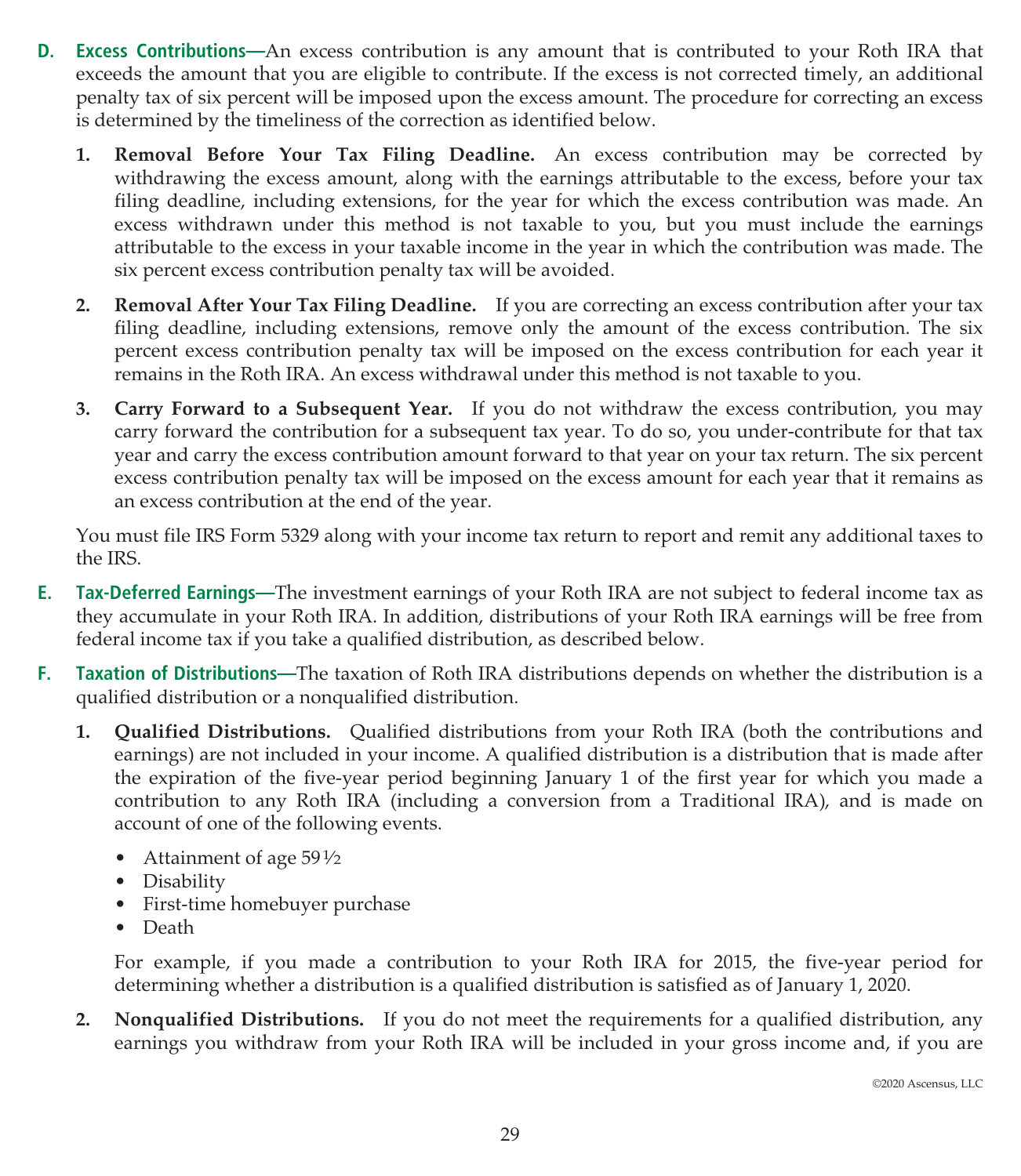under age  $59\frac{1}{2}$ , may be subject to an early distribution penalty tax. However, when you take a distribution, the amounts you contributed annually to any Roth IRA and any military death gratuity or Servicemembers' Group Life Insurance (SGLI) payments that you rolled over to a Roth IRA, will be deemed to be removed first, followed by conversion and employer-sponsored retirement plan rollover contributions made to any Roth IRA on a first-in, first-out basis. Therefore, your nonqualified distributions will not be taxable to you until your withdrawals exceed the amount of your annual contributions, rollovers of your military death gratuity or SGLI payments, and your conversions and employer-sponsored retirement plan rollovers.

- **G. Income Tax Withholding—**Any nonqualified withdrawal of earnings from your Roth IRA may be subject to federal income tax withholding. You may, however, elect not to have withholding apply to your Roth IRA withdrawal. If withholding is applied to your withdrawal, not less than 10 percent of the amount withdrawn must be withheld.
- **H.** Early Distribution Penalty Tax—If you are under age 59 $\frac{1}{2}$  and receive a nonqualified Roth IRA distribution, an additional early distribution penalty tax of 10 percent generally will apply to the amount includible in income in the year of the distribution. If you are under age  $59\frac{1}{2}$  and receive a distribution of conversion amounts or employer-sponsored retirement plan rollover amounts within the five-year period beginning with the year in which the conversion or employer-sponsored retirement plan rollover occurred, an additional early distribution penalty tax of 10 percent generally will apply to the amount of the distribution. The additional early distribution penalty tax of 10 percent generally will not apply if one of the following exceptions apply. **1) Death.** After your death, payments made to your beneficiary are not subject to the 10 percent early distribution penalty tax. **2) Disability.** If you are disabled at the time of distribution, you are not subject to the additional 10 percent early distribution penalty tax. In order to be disabled, a physician must determine that your impairment can be expected to result in death or to be of long, continued, and indefinite duration. **3) Substantially equal periodic payments.** You are not subject to the additional 10 percent early distribution penalty tax if you are taking a series of substantially equal periodic payments (at least annual payments) over your life expectancy or the joint life expectancy of you and your beneficiary. You must continue these payments for the longer of five years or until you reach age 591⁄2. **4) Unreimbursed medical expenses.** If you take payments to pay for unreimbursed medical expenses that exceed a specified percentage of your adjusted gross income, you will not be subject to the 10 percent early distribution penalty tax. For further detailed information and effective dates you may obtain IRS Publication 590-B, *Distributions from Individual Retirement Arrangements (IRAs),* from the IRS. The medical expenses may be for you, your spouse, or any dependent listed on your tax return. **5) Health insurance premiums.** If you are unemployed and have received unemployment compensation for 12 consecutive weeks under a federal or state program, you may take payments from your Roth IRA to pay for health insurance premiums without incurring the 10 percent early distribution penalty tax. **6) Higher education expenses.** Payments taken for certain qualified higher education expenses for you, your spouse, or the children or grandchildren of you or your spouse, will not be subject to the 10 percent early distribution penalty tax. **7) First-time homebuyer.** You may take payments from your Roth IRA to use toward qualified acquisition costs of buying or building a principal residence. The amount you may take for this reason may not exceed a lifetime maximum of \$10,000. The payment must be used for qualified acquisition costs within 120 days of receiving the distribution. **8) IRS levy.** Payments from your Roth IRA made to the U.S. government in response to a federal tax levy are not subject to the 10 percent early distribution penalty tax. **9) Qualified reservist distributions.** If you are a qualified reservist member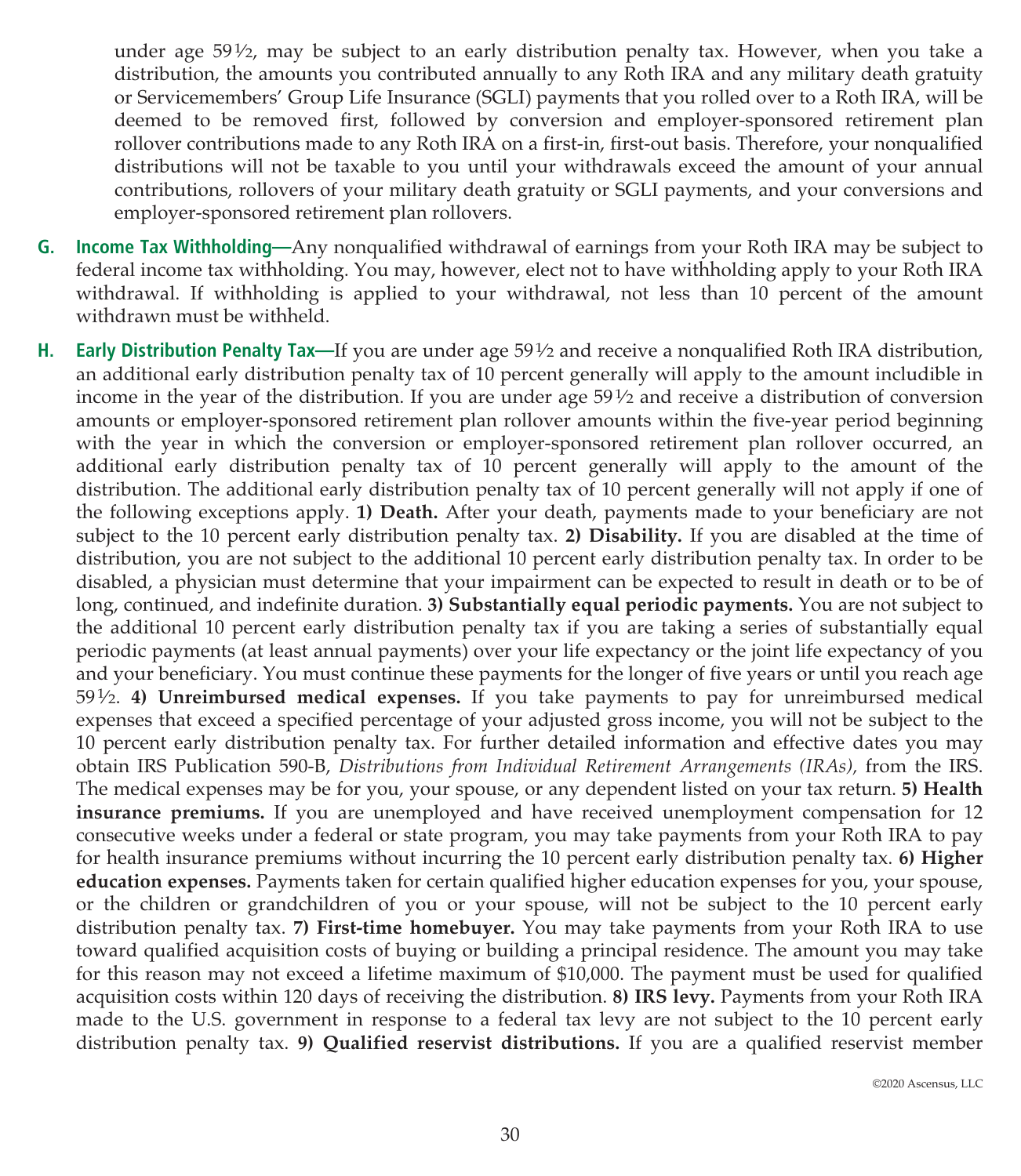called to active duty for more than 179 days or an indefinite period, the payments you take from your Roth IRA during the active duty period are not subject to the 10 percent early distribution penalty tax. **10) Qualified birth or adoption.** Payments from your Roth IRA for the birth of your child or the adoption of an eligible adoptee will not be subject to the 10 percent early distribution penalty tax if the distribution is taken during the one-year period beginning on the date of birth of your child or the date on which your legal adoption of an eligible adoptee is finalized. An eligible adoptee means any individual (other than your spouse's child) who has not attained age 18 or is physically or mentally incapable of self-support. The aggregate amount you may take for this reason may not exceed \$5,000 for each birth or adoption.

You must file IRS Form 5329 along with your income tax return to the IRS to report and remit any additional taxes or to claim a penalty tax exception.

- **I. Required Minimum Distributions—**You are not required to take distributions from your Roth IRA during your lifetime (as required for Traditional and savings incentive match plan for employees of small employers (SIMPLE) IRAs). However, your beneficiaries generally are required to take distributions from your Roth IRA after your death. See the section titled *Beneficiary Payouts* in this disclosure statement regarding beneficiaries' required minimum distributions.
- **J. Rollovers and Conversions—**Your Roth IRA may be rolled over to another Roth IRA of yours, may receive rollover contributions, or may receive conversion contributions, provided that all of the applicable rollover or conversion rules are followed. Rollover is a term used to describe a movement of cash or other property to your Roth IRA from another Roth IRA, or from your employer's qualified retirement plan, 403(a) annuity, 403(b) tax-sheltered annuity, 457(b) eligible governmental deferred compensation plan, or federal Thrift Savings Plan. Conversion is a term used to describe the movement of Traditional IRA or SIMPLE IRA assets to a Roth IRA. A conversion generally is a taxable event. The general rollover and conversion rules are summarized below. These transactions are often complex. If you have any questions regarding a rollover or conversion, please see a competent tax advisor.
	- **1. Roth IRA-to-Roth IRA Rollovers.** Assets distributed from your Roth IRA may be rolled over to the same Roth IRA or another Roth IRA of yours if the requirements of IRC Sec.  $408(d)(3)$  are met. A proper Roth IRA-to-Roth IRA rollover is completed if all or part of the distribution is rolled over not later than 60 days after the distribution is received. In the case of a distribution for a first-time homebuyer where there was a delay or cancellation of the purchase, the 60-day rollover period may be extended to 120 days. Roth IRA assets may not be rolled over to other types of IRAs (e.g., Traditional IRA, SIMPLE IRA), or employer-sponsored retirement plans.

You are permitted to roll over only one distribution from an IRA (Traditional, Roth, or SIMPLE) in a 12-month period, regardless of the number of IRAs you own. A distribution may be rolled over to the same IRA or to another IRA that is eligible to receive the rollover. For more information on rollover limitations, you may wish to obtain IRS Publication 590-B, *Distributions from Individual Retirement Arrangements (IRAs)*, from the IRS or refer to the IRS website at www.irs.gov.

**2. Traditional IRA-to-Roth IRA Conversions.** If you convert to a Roth IRA, the amount of the conversion from your Traditional IRA to your Roth IRA will be treated as a distribution for income tax purposes, and is includible in your gross income (except for any nondeductible contributions). Although the conversion amount generally is included in income, the 10 percent early distribution penalty tax will not apply to conversions from a Traditional IRA to a Roth IRA, regardless of whether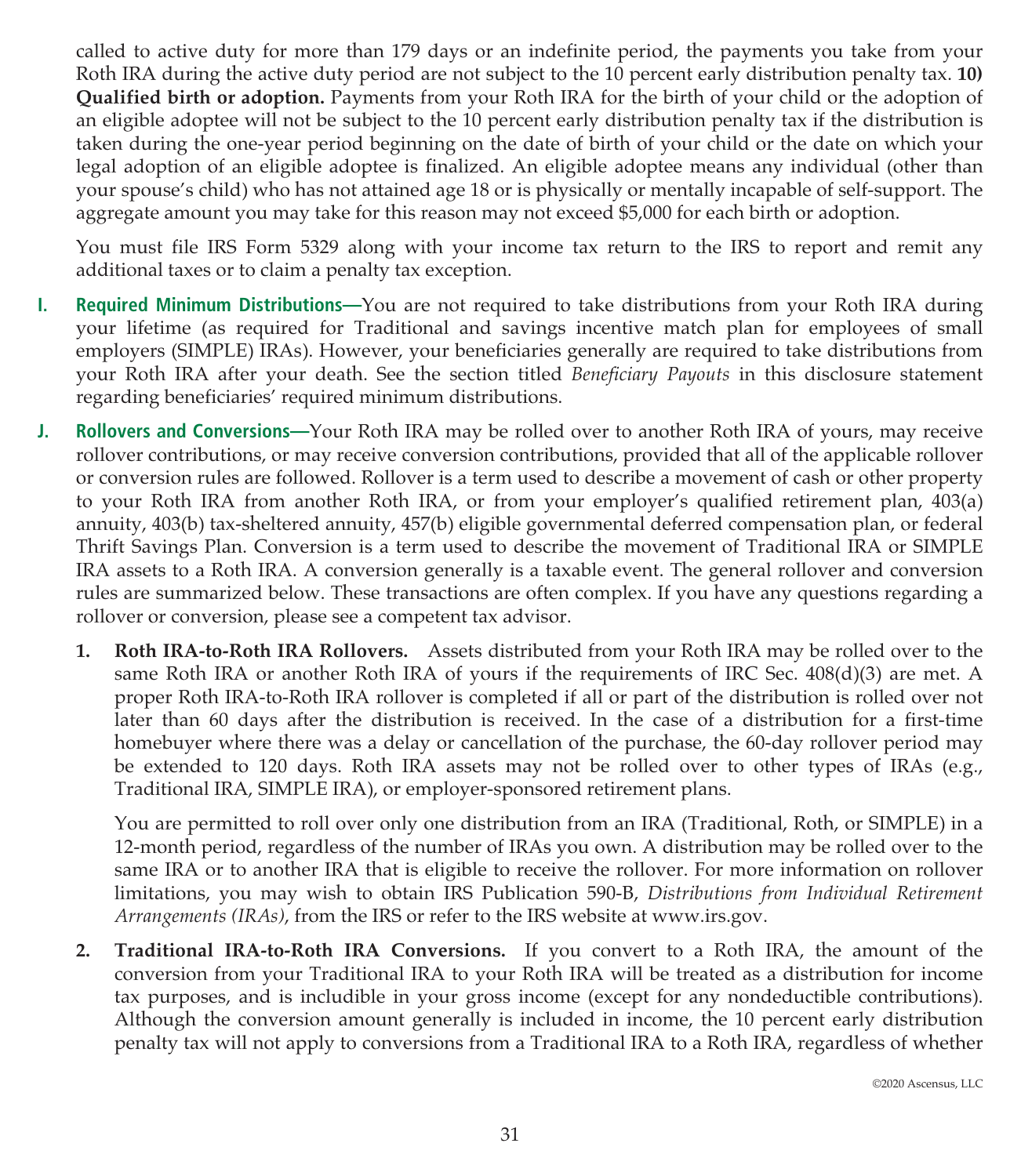you qualify for any exceptions to the 10 percent early distribution penalty tax. If you are required to take a required minimum distribution for the year, you must remove your required minimum distribution before converting your Traditional IRA.

- **3. SIMPLE IRA-to-Roth IRA Conversions.** You are eligible to convert all or any portion of your existing SIMPLE IRA into your Roth IRA, provided two years have passed since you first participated in a SIMPLE IRA plan sponsored by your employer. The amount of the conversion from your SIMPLE IRA to your Roth IRA will be treated as a distribution for income tax purposes and is includible in your gross income. Although the conversion amount generally is included in income, the 10 percent early distribution penalty tax will not apply to conversions from a SIMPLE IRA to a Roth IRA, regardless of whether you qualify for any exceptions to the 10 percent early distribution penalty tax. If you are required to take a required minimum distribution for the year, you must remove your required minimum distribution before converting your SIMPLE IRA.
- **4. Rollovers of Roth Elective Deferrals.** Roth elective deferrals distributed from a 401(k) cash or deferred arrangement, 403(b) tax-sheltered annuity, 457(b) eligible governmental deferred compensation plan, or federal Thrift Savings Plan, may be rolled into your Roth IRA.
- **5. Employer-Sponsored Retirement Plan-to-Roth IRA Rollovers.** You may roll over, directly or indirectly, any eligible rollover distribution from an eligible employer-sponsored retirement plan to your Roth IRA. An eligible rollover distribution is defined generally as any distribution from a qualified retirement plan, 403(a) annuity, 403(b) tax-sheltered annuity, 457(b) eligible governmental deferred compensation plan, or federal Thrift Savings Plan unless it is a required minimum distribution, hardship distribution, part of a certain series of substantially equal periodic payments, corrective distributions of excess contributions, excess deferrals, excess annual additions and any income allocable to the excess, deemed loan distribution, dividends on employer securities, or the cost of life insurance coverage.

If you are conducting an indirect rollover, your eligible rollover distribution generally must be rolled over to your Roth IRA not later than 60 days after you receive the distribution. In the case of a plan loan offset due to plan termination or severance from employment, the deadline for completing the rollover is your tax return due date (including extensions) for the year in which the offset occurs.

If you are a spouse or nonspouse beneficiary of a deceased employer-sponsored retirement plan participant, or the trustee of an eligible type of trust named as beneficiary of such participant, you may directly roll over inherited assets from a qualified retirement plan, 403(a) annuity, 403(b) tax-sheltered annuity, or 457(b) eligible governmental deferred compensation plan to an inherited Roth IRA, as permitted by the IRS. The Roth IRA must be maintained as an inherited Roth IRA, subject to the beneficiary distribution requirements.

Although the rollover amount generally is included in income, the 10 percent early distribution penalty tax will not apply to rollovers from eligible employer-sponsored retirement plans to a Roth IRA or inherited Roth IRA, regardless of whether you qualify for any exceptions to the 10 percent early distribution penalty tax.

**6. Beneficiary Rollovers From 401(k), 403(b), or 457(b) Eligible Governmental Plans Containing Roth Elective Deferrals.** If you are a spouse beneficiary, nonspouse beneficiary, or the trustee of an eligible type of trust named as beneficiary of a deceased  $401(k)$ ,  $403(b)$ , or  $457(b)$  eligible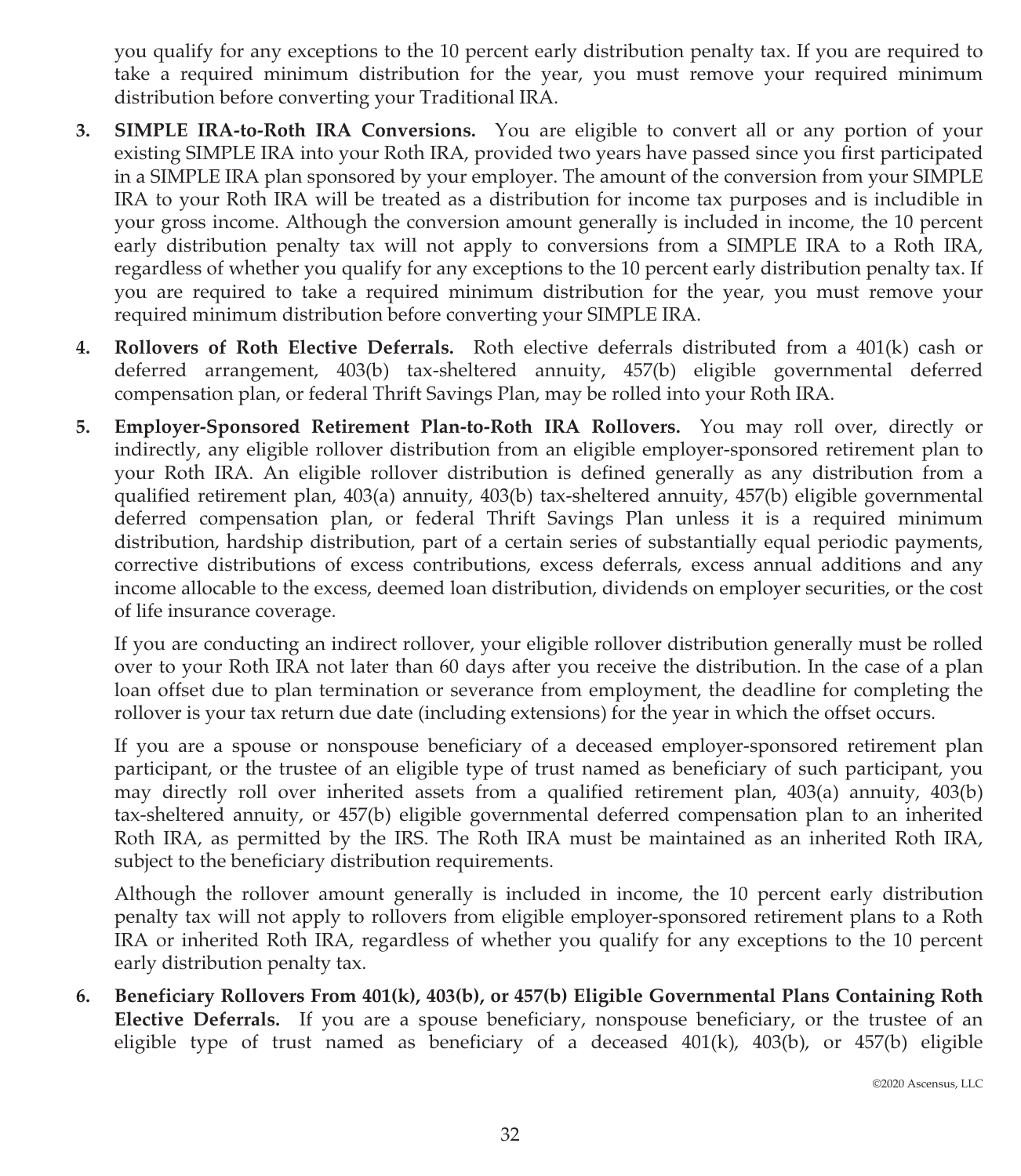governmental deferred compensation plan participant who had made Roth elective deferrals to the plan, you may directly roll over the Roth elective deferrals and their earnings to an inherited Roth IRA, as permitted by the IRS. The Roth IRA must be maintained as an inherited Roth IRA, subject to the beneficiary distribution requirements.

- **7. Rollovers of Military Death Benefits.** If you receive or have received a military death gratuity or a payment from the SGLI program, you may be able to roll over the proceeds to your Roth IRA. The rollover contribution amount is limited to the sum of the death benefits or SGLI payment received, less any such amount that was rolled over to a Coverdell education savings account. Proceeds must be rolled over within one year of receipt of the gratuity or SGLI payment for deaths occurring on or after June 17, 2008. Any amount that is rolled over under this provision is considered nontaxable basis in your Roth IRA.
- **8. Qualified HSA Funding Distribution.** If you are eligible to contribute to a health savings account (HSA), you may be eligible to take a one-time tax-free qualified HSA funding distribution from your Roth IRA and directly deposit it to your HSA. The amount of the qualified HSA funding distribution may not exceed the maximum HSA contribution limit in effect for the type of high deductible health plan coverage (i.e., single or family coverage) that you have at the time of the deposit, and counts toward your HSA contribution limit for that year. For further detailed information, you may wish to obtain IRS Publication 969, *Health Savings Accounts and Other Tax-Favored Health Plans*.
- **9. Rollovers of Settlement Payments From Bankrupt Airlines.** If you are a qualified airline employee who has received a qualified airline settlement payment from a commercial airline carrier under the approval of an order of a federal bankruptcy court in a case filed after September 11, 2001, and before January 1, 2007, you are allowed to roll over any portion of the proceeds into your Roth IRA within 180 days after receipt of such amount, or by a later date if extended by federal law. For further detailed information and effective dates you may obtain IRS Publication 590-A, *Contributions to Individual Retirement Arrangements (IRAs)*, from the IRS or refer to the IRS website at www.irs.gov.
- **10. Rollovers of Exxon Valdez Settlement Payments.** If you receive a qualified settlement payment from Exxon Valdez litigation, you may roll over the amount of the settlement, up to \$100,000, reduced by the amount of any qualified Exxon Valdez settlement income previously contributed to a Traditional or Roth IRA or eligible retirement plan in prior taxable years. You will have until your tax return due date (not including extensions) for the year in which the qualified settlement income is received to make the rollover contribution. To obtain more information on this type of rollover, you may wish to visit the IRS website at www.irs.gov.
- **11. Rollover of IRS Levy.** If you receive a refund of eligible retirement plan assets that had been wrongfully levied, you may roll over the amount returned up until your tax return due date (not including extensions) for the year in which the money was returned.
- **12. Repayment of Qualified Birth or Adoption Distribution.** If you have taken a qualified birth or adoption distribution, you may generally repay all or a portion of the aggregate amount of such distribution to a Roth IRA, as permitted by the IRS. For further information, you may wish to obtain IRS Publication 590-A, *Contributions to Individual Retirement Arrangements (IRAs)*, by visiting www.irs.gov on the Internet.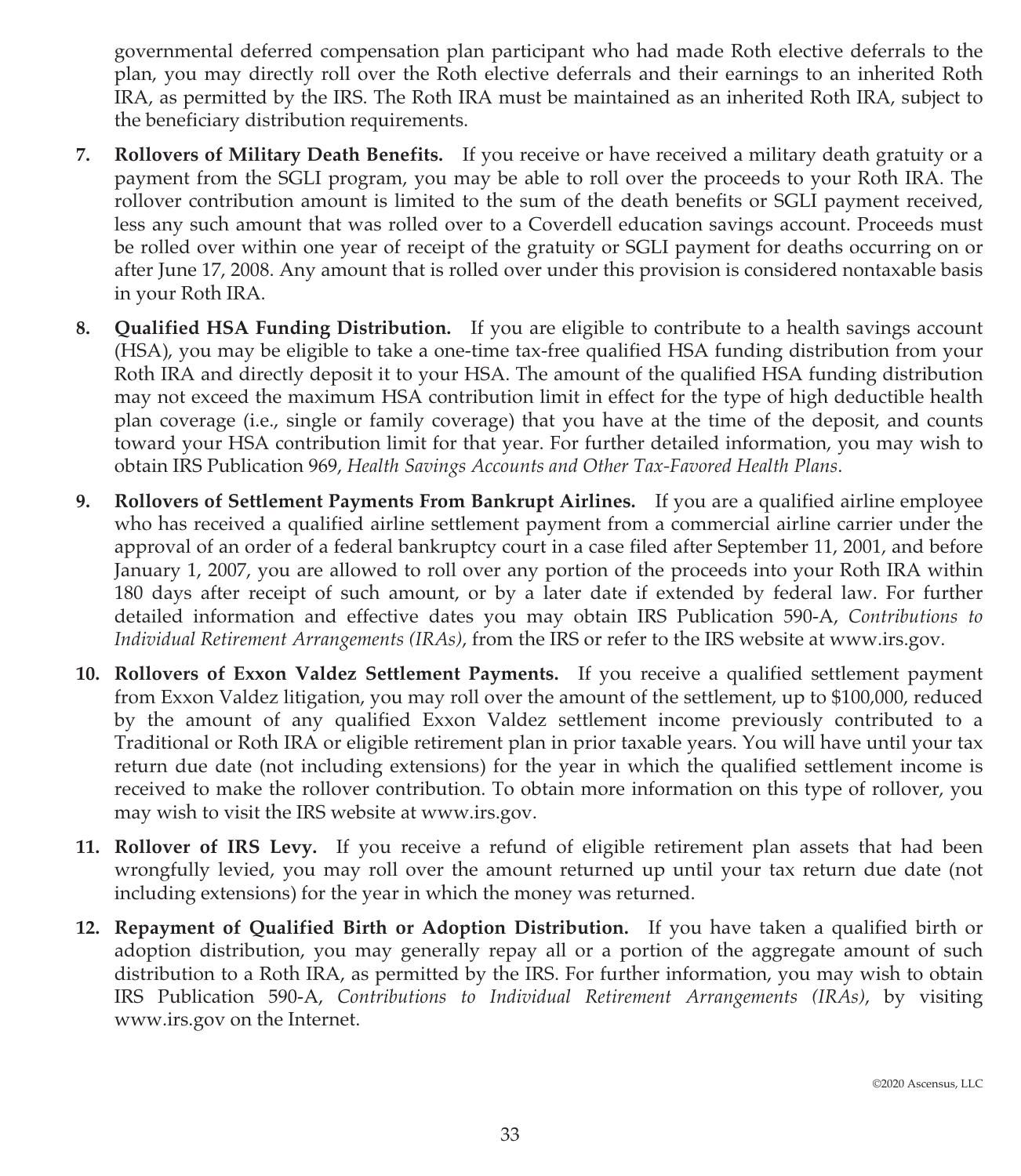- **13. Written Election.** At the time you make a rollover or conversion to a Roth IRA, you must designate in writing to the custodian your election to treat that contribution as a rollover or conversion. Once made, the election is irrevocable.
- **K. Transfer Due to Divorce—**If all or any part of your Roth IRA is awarded to your spouse or former spouse in a divorce or legal separation proceeding, the amount so awarded will be treated as the spouse's Roth IRA (and may be transferred pursuant to a court-approved divorce decree or written legal separation agreement to another Roth IRA of your spouse), and will not be considered a taxable distribution to you. A transfer is a tax-free direct movement of cash and/or property from one Roth IRA to another.
- **L. Recharacterizations—**If you make a contribution to a Traditional IRA and later recharacterize either all or a portion of the original contribution to a Roth IRA along with net income attributable, you may elect to treat the original contribution as having been made to the Roth IRA. The same methodology applies when recharacterizing a contribution from a Roth IRA to a Traditional IRA. The deadline for completing a recharacterization is your tax filing deadline (including any extensions) for the year for which the original contribution was made. You may not recharacterize a Roth IRA conversion or an employer-sponsored retirement plan rollover.

# LIMITATIONS AND RESTRICTIONS

**A. Spousal Roth IRA—**If you are married and have compensation, you may contribute to a Roth IRA established for the benefit of your spouse, regardless of whether or not your spouse has compensation. You must file a joint income tax return for the year for which the contribution is made.

The amount you may contribute to your Roth IRA and your spouse's Roth IRA is the lesser of 100 percent of your combined eligible compensation or \$12,000 for 2019 and 2020. This amount may be increased with cost-of-living adjustments each year. However, you may not contribute more than the individual contribution limit to each Roth IRA. Your contribution may be further limited if your MAGI falls within the minimum and maximum thresholds.

If your spouse is age 50 or older by the close of the taxable year, and is otherwise eligible, you may make an additional contribution to your spouse's Roth IRA. The maximum additional contribution is \$1,000 per year.

- **B. Gift Tax—**Transfers of your Roth IRA assets to a beneficiary made during your life and at your request may be subject to federal gift tax under IRC Sec. 2501.
- **C. Special Tax Treatment—**Capital gains treatment and 10-year income averaging authorized by IRC Sec. 402 do not apply to Roth IRA distributions.
- **D. Prohibited Transactions—**If you or your beneficiary engage in a prohibited transaction with your Roth IRA, as described in IRC Sec. 4975, your Roth IRA will lose its tax-deferred or tax-exempt status, and you generally must include the value of the earnings in your account in your gross income for that taxable year. The following transactions are examples of prohibited transactions with your Roth IRA. (1) Taking a loan from your Roth IRA (2) Buying property for personal use (present or future) with Roth IRA assets (3) Receiving certain bonuses or premiums because of your Roth IRA.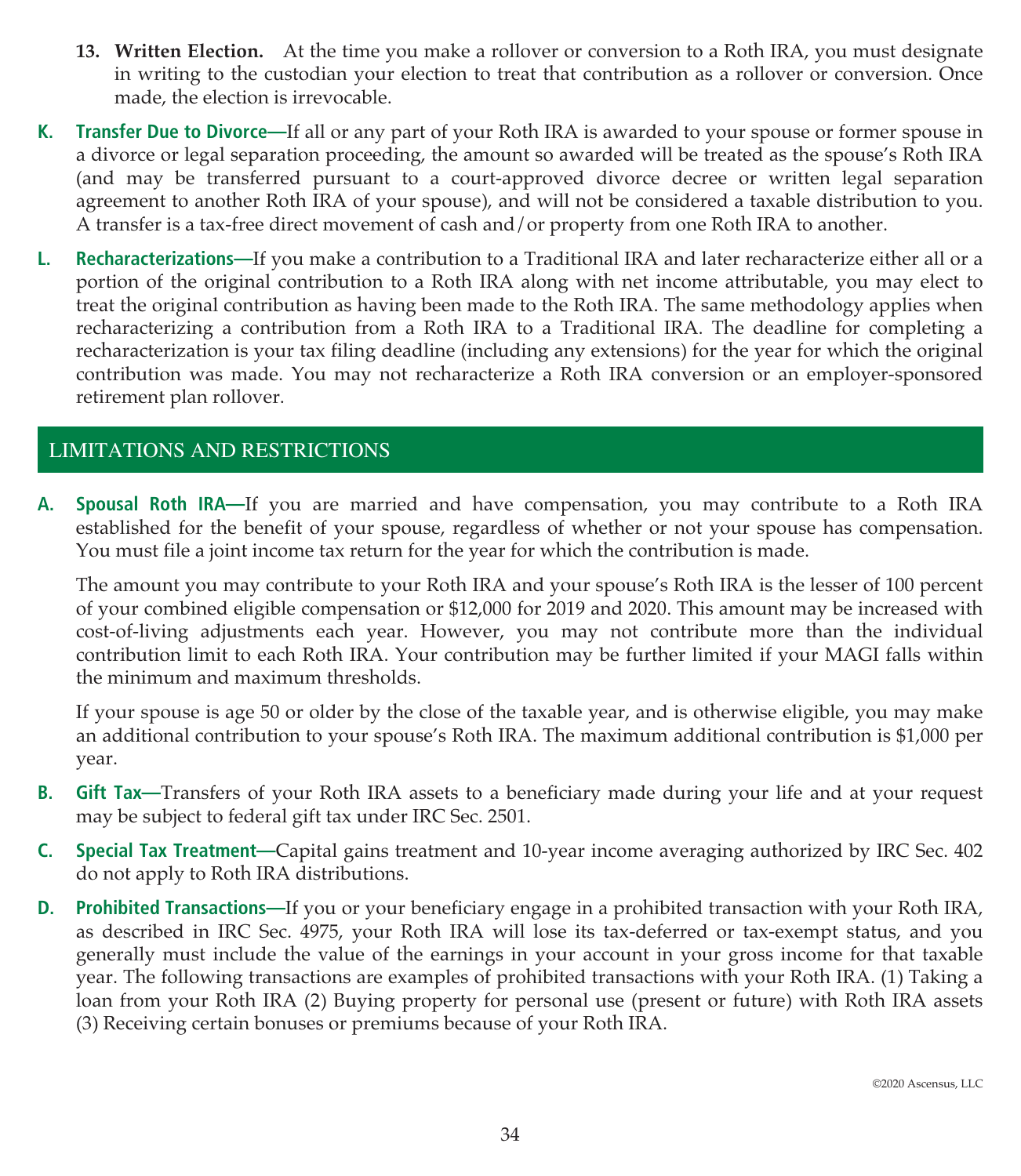**E. Pledging—**If you pledge any portion of your Roth IRA as collateral for a loan, the amount so pledged will be treated as a distribution and may be included in your gross income for that year.

# **OTHER**

- **A. IRS Plan Approval—**Articles I through VIII of the agreement used to establish this Roth IRA have been approved by the IRS. The IRS approval is a determination only as to form. It is not an endorsement of the plan in operation or of the investments offered.
- **B. Additional Information—**For further information on Roth IRAs, you may wish to obtain IRS Publication 590-A, *Contributions to Individual Retirement Arrangements (IRAs)*, or Publication 590-B, *Distributions from Individual Retirement Arrangements (IRAs)*, by calling 800-TAX-FORM, or by visiting www.irs.gov on the Internet.
- **C. Important Information About Procedures for Opening a New Account—**To help the government fight the funding of terrorism and money laundering activities, federal law requires all financial organizations to obtain, verify, and record information that identifies each person who opens an account. Therefore, when you open a Roth IRA, you are required to provide your name, residential address, date of birth, and identification number. We may require other information that will allow us to identify you.
- **D. Qualified Reservist Distributions—**If you are an eligible qualified reservist who has taken penalty-free qualified reservist distributions from your Roth IRA or retirement plan, you may recontribute those amounts to a Roth IRA generally within a two-year period from your date of return.
- **E.** Qualified Charitable Distributions—If you are age 70½ or older, you may be eligible take tax-free Roth IRA distributions of up to \$100,000 per year and have these distributions paid directly to certain charitable organizations. Special tax rules may apply. For further detailed information and effective dates you may obtain IRS Publication 590-B, *Distributions from Individual Retirement Arrangements (IRAs)*, from the IRS or refer to the IRS website at www.irs.gov.
- **F. Disaster Related Relief—**If you qualify (for example, you sustained an economic loss due to, or are otherwise considered affected by, certain disasters designated by Congress), you may be eligible for favorable tax treatment on distributions, rollovers, and other transactions involving your Roth IRA. Qualified disaster relief may include penalty-tax free early distributions made during specified timeframes for each disaster, the ability to include distributions in your gross income ratably over multiple years, the ability to roll over distributions to an eligible retirement plan without regard to the 60-day rollover rule, and more. For additional information on specific disasters, including a complete listing of disaster areas, qualification requirements for relief, and allowable disaster-related Roth IRA transactions, you may wish to obtain IRS Publication 590-B, *Distributions from Individual Retirement Arrangements (IRAs)*, from the IRS or refer to the IRS website at www.irs.gov.
- **G. Coronavirus-Related Distributions (CRDs)—**If you qualify, you may withdraw up to \$100,000 in aggregate from your IRAs and eligible retirement plans as a CRD, without paying the 10 percent early distribution penalty tax. You are a qualified individual if you (or your spouse or dependent) is diagnosed with the COVID-19 disease or the SARS-CoV-2 virus in an approved test; or if you have experienced adverse financial consequences as a result of being quarantined, being furloughed or laid off or having work hours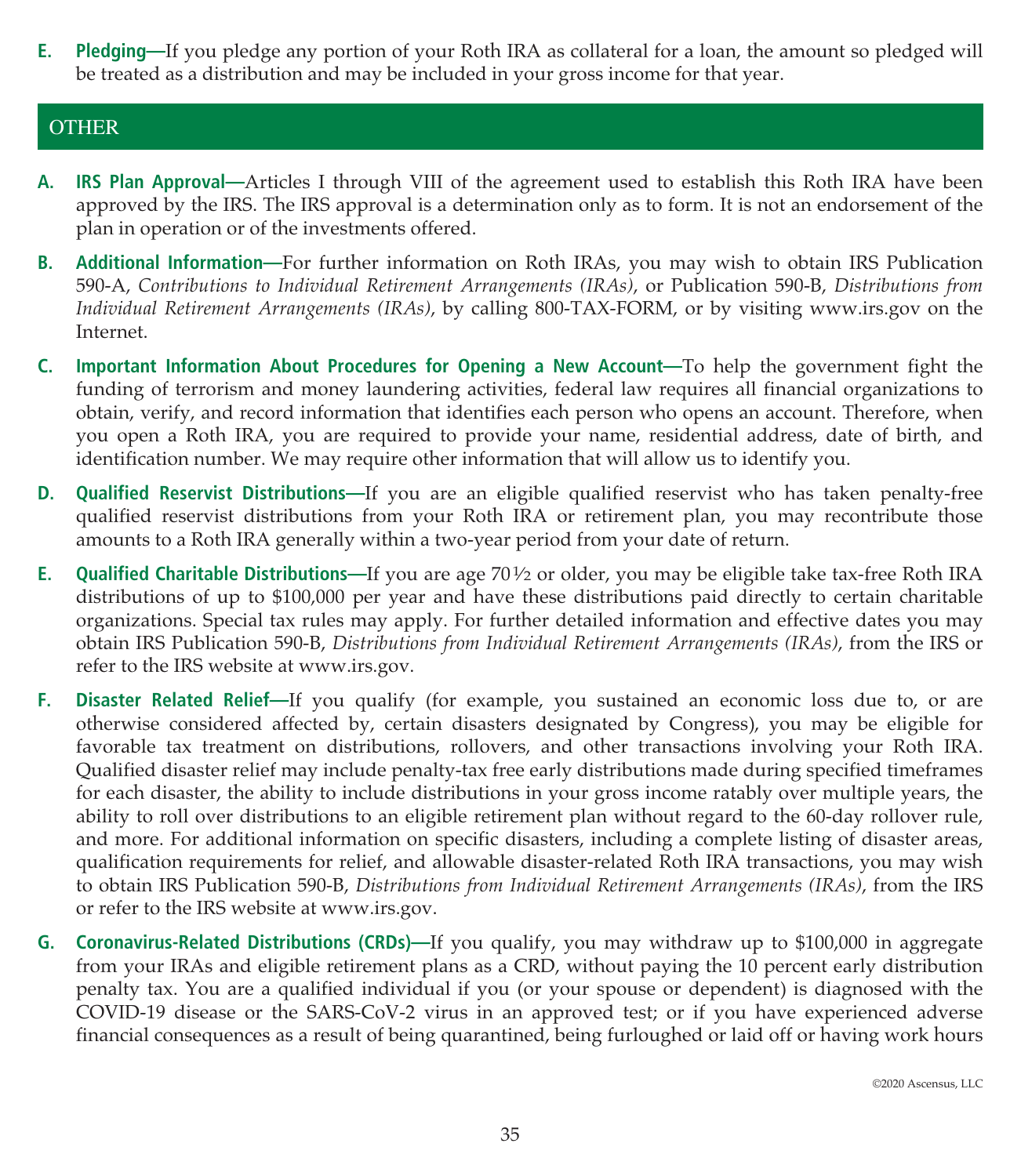reduced due to such virus or disease, being unable to work due to lack of child care due to such virus or disease, closing or reduced hours of a business owned or operated by you due to such virus or disease, or other factors as determined by the IRS. A CRD must be made on or after January 1, 2020, and before December 31, 2020.

CRDs will be taxed ratably over a three-year period, unless you elect otherwise, and may be repaid over three years beginning with the day following the day a CRD is made. Repayments may be made to an eligible retirement plan or IRA.

An eligible retirement plan is defined as a qualified retirement plan, 403(a) annuity, 403(b) tax-sheltered annuity, 457(b) eligible governmental deferred compensation plan, or an IRA.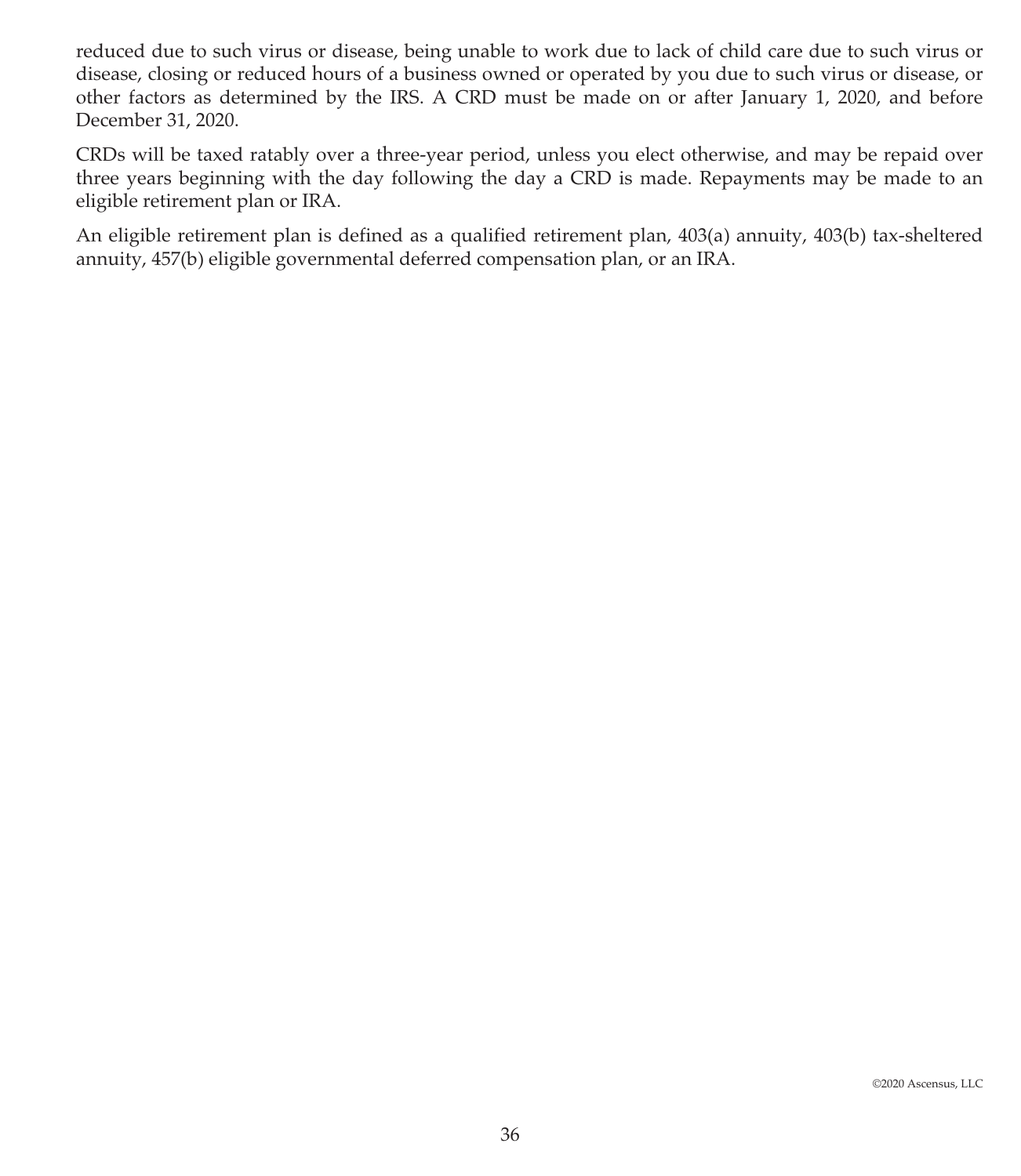# **ROTH INDIVIDUAL RETIREMENT CUSTODIAL ACCOUNT AGREEMENT**

Form 5305-RA under section 408A of the Internal Revenue Code.

FORM (Rev. April 2017)

The depositor named on the application is establishing a Roth individual retirement account (Roth IRA) under section 408A to provide for his or her retirement and for the support of his or her beneficiaries after death. The custodian named on the application has given the depositor the disclosure statement required by Regulations section 1.408-6. The depositor has assigned the custodial account the sum indicated on the application. The depositor and the custodian make the following agreement:

## **ARTICLE I**

Except in the case of a qualified rollover contribution described in section 408A(e) or a recharacterized contribution described in section 408A(d)(6), the custodian will accept only cash contributions up to \$5,500 per year for 2013 through 2017. For individuals who have reached the age of 50 by the end of the year, the contribution limit is increased to \$6,500 per year for tax years 2013 through 2017. For years after 2017, these limits will be increased to reflect a cost-of-living adjustment, if any.

# **ARTICLE II**

- **1.** The annual contribution limit described in Article I is gradually reduced to \$0 for higher income levels. For a depositor who is single or treated as a single, the annual contribution is phased out between adjusted gross income (AGI) of \$118,000 and \$133,000; for a married depositor filing jointly, between AGI of \$186,000 and \$196,000; and for a married depositor filing separately, between AGI of \$0 and \$10,000. These phase-out ranges are for 2017. For years after 2017, the phase-out ranges, except for the \$0 to \$10,000 range, will be increased to reflect a cost-of-living adjustment, if any. Adjusted gross income is defined in section 408A(c)(3).
- **2.** In the case of a joint return, the AGI limits in the preceding paragraph apply to the combined AGI of the depositor and his or her spouse.

## **ARTICLE III**

The depositor's interest in the balance in the custodial account is nonforfeitable.

## **ARTICLE IV**

- **1.** No part of the custodial account funds may be invested in life insurance contracts, nor may the assets of the custodial account be commingled with other property except in a common trust fund or common investment fund (within the meaning of section 408(a)(5)).
- **2.** No part of the custodial account funds may be invested in collectibles (within the meaning of section 408(m)) except as otherwise permitted by section  $408(m)(3)$ , which provides an exception for certain gold, silver, and platinum coins, coins issued under the laws of any state, and certain bullion.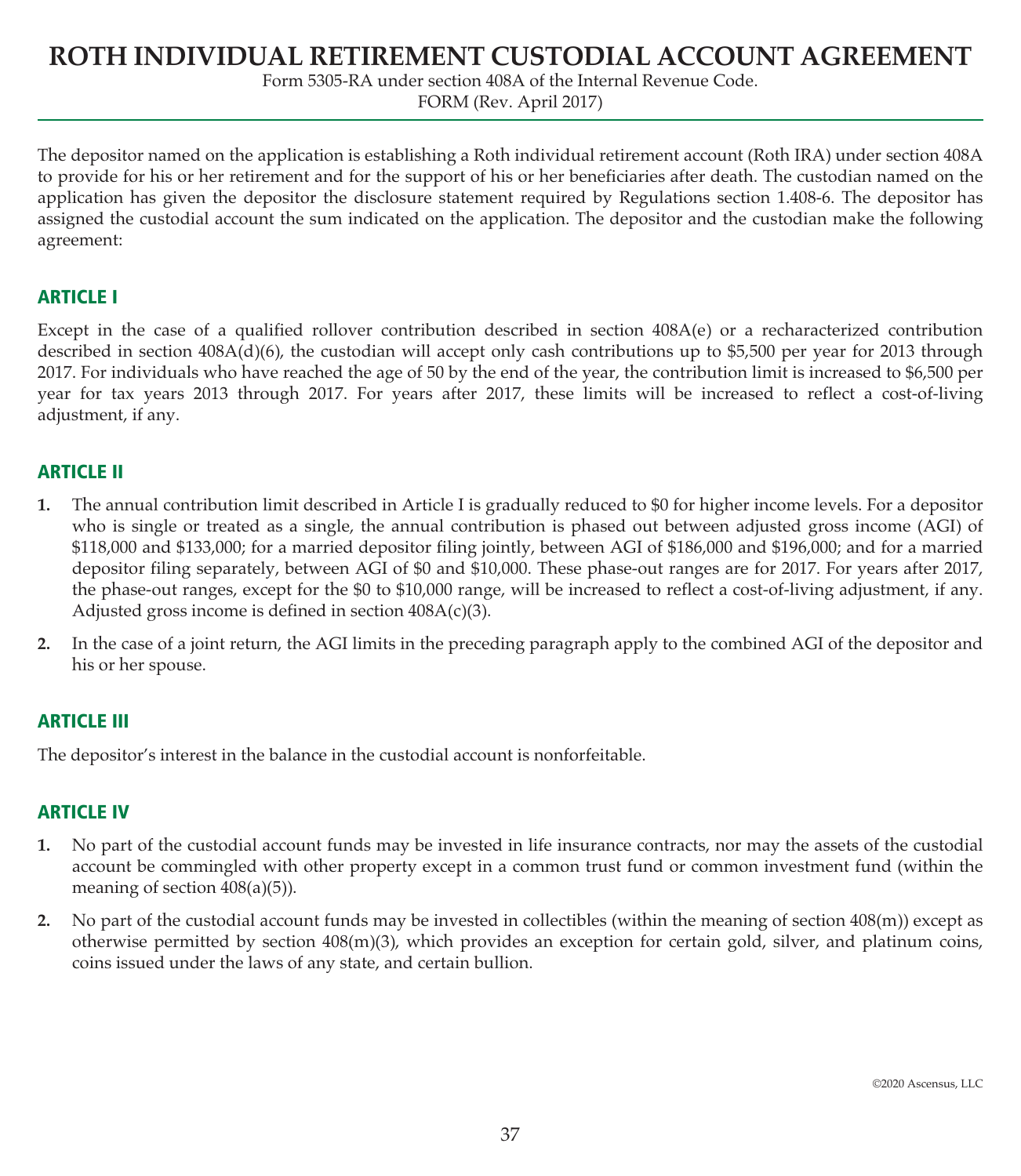# **ARTICLE V**

- **1.** If the depositor dies before his or her entire interest is distributed to him or her and the depositor's surviving spouse is not the designated beneficiary, the remaining interest will be distributed in accordance with paragraph (a) below or, if elected or there is no designated beneficiary, in accordance with paragraph (b) below:
	- **(a)** The remaining interest will be distributed, starting by the end of the calendar year following the year of the depositor's death, over the designated beneficiary's remaining life expectancy as determined in the year following the death of the depositor.
	- **(b)** The remaining interest will be distributed by the end of the calendar year containing the fifth anniversary of the depositor's death.
- **2.** The minimum amount that must be distributed each year under paragraph 1(a) above is the account value at the close of business on December 31 of the preceding year divided by the life expectancy (in the single life table in Regulations section  $1.401(a)(9)-9$  of the designated beneficiary using the attained age of the beneficiary in the year following the year of the depositor's death and subtracting one from the divisor for each subsequent year.
- **3.** If the depositor's surviving spouse is the designated beneficiary, such spouse will then be treated as the depositor.

# **ARTICLE VI**

- **1.** The depositor agrees to provide the custodian with all information necessary to prepare any reports required by sections 408(i) and 408A(d)(3)(E), Regulations sections 1.408-5 and 1.408-6, or other guidance published by the Internal Revenue Service (IRS).
- **2.** The custodian agrees to submit to the IRS and depositor the reports prescribed by the IRS.

# **ARTICLE VII**

Notwithstanding any other articles which may be added or incorporated, the provisions of Articles I through IV and this sentence will be controlling. Any additional articles inconsistent with section 408A, the related regulations, and other published guidance will be invalid.

## **ARTICLE VIII**

This agreement will be amended as necessary to comply with the provisions of the Code, the related Regulations, and other published guidance. Other amendments may be made with the consent of the persons whose signatures appear on the application.

## **ARTICLE IX**

- **9.01** Definitions—In this part of this agreement (Article IX), the words "you" and "your" mean the depositor. The words "we," "us," and "our" mean the custodian. The word "Code" means the Internal Revenue Code, and "regulations" means the Treasury regulations.
- **9.02 Notices and Change of Address—**Any required notice regarding this Roth IRA will be considered effective when we send it to the intended recipient at the last address that we have in our records. Any notice to be given to us will be considered effective when we actually receive it. You, or the intended recipient, must notify us of any change of address.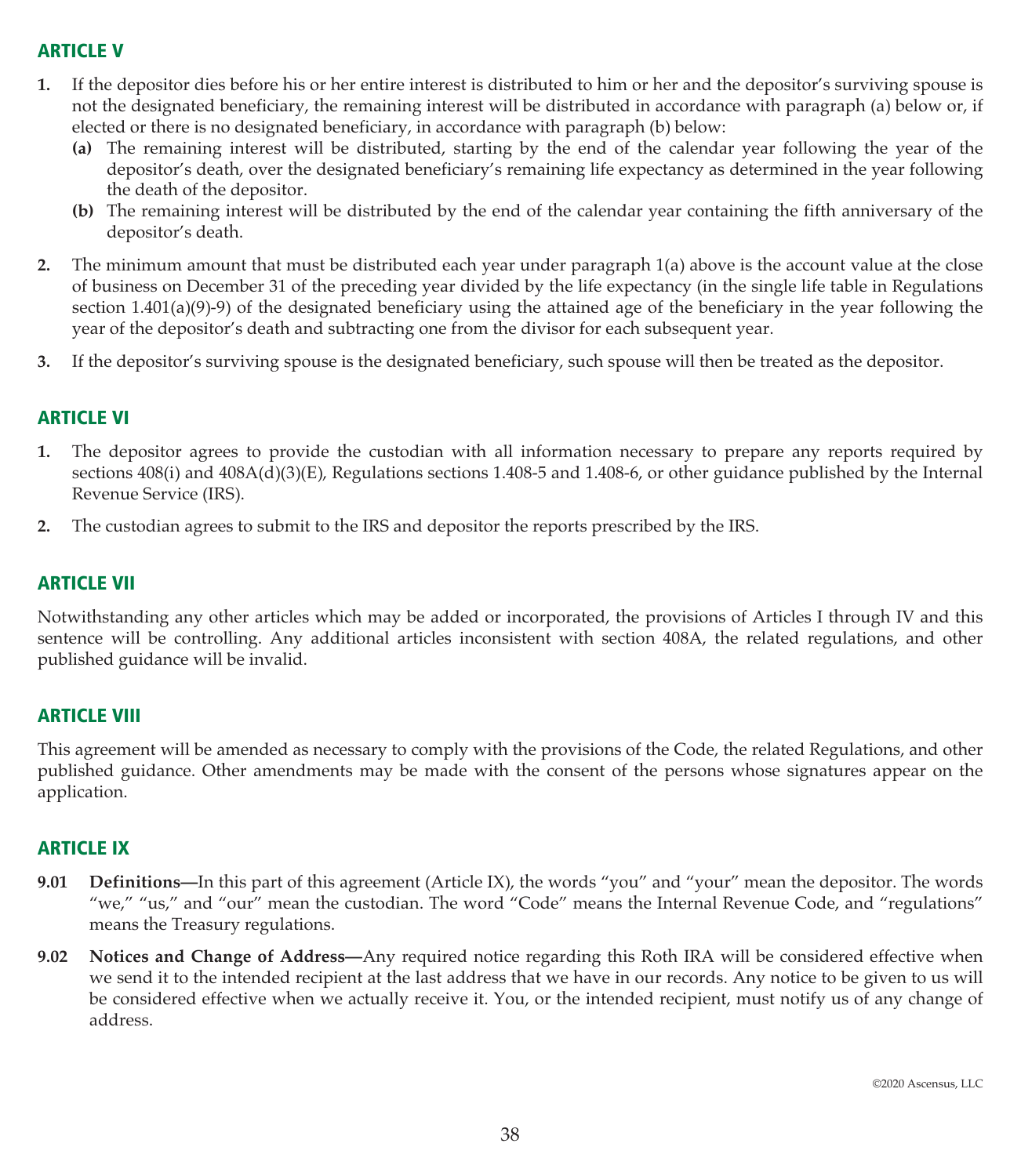**9.03 Representations and Responsibilities—**You represent and warrant to us that any information you have given or will give us with respect to this agreement is complete and accurate. Further, you agree that any directions you give us or action you take will be proper under this agreement, and that we are entitled to rely upon any such information or directions. If we fail to receive directions from you regarding any transaction, if we receive ambiguous directions regarding any transaction, or if we, in good faith, believe that any transaction requested is in dispute, we reserve the right to take no action until further clarification acceptable to us is received from you or the appropriate government or judicial authority. We will not be responsible for losses of any kind that may result from your directions to us or your actions or failures to act, and you agree to reimburse us for any loss we may incur as a result of such directions, actions, or failures to act. We will not be responsible for any penalties, taxes, judgments, or expenses you incur in connection with your Roth IRA. We have no duty to determine whether your contributions or distributions comply with the Code, regulations, rulings, or this agreement.

We may permit you to appoint, through written notice acceptable to us, an authorized agent to act on your behalf with respect to this agreement (e.g., attorney-in-fact, executor, administrator, investment manager), but we have no duty to determine the validity of such appointment or any instrument appointing such authorized agent. We will not be responsible for losses of any kind that may result from directions, actions, or failures to act by your authorized agent, and you agree to reimburse us for any loss we may incur as a result of such directions, actions, or failures to act by your authorized agent.

You will have 60 days after you receive any documents, statements, or other information from us to notify us in writing of any errors or inaccuracies reflected in these documents, statements, or other information. If you do not notify us within 60 days, the documents, statements, or other information will be deemed correct and accurate, and we will have no further liability or obligation for such documents, statements, other information, or the transactions described therein.

By performing services under this agreement we are acting as your agent. You acknowledge and agree that nothing in this agreement will be construed as conferring fiduciary status upon us. We will not be required to perform any additional services unless specifically agreed to under the terms and conditions of this agreement, or as required under the Code and the regulations promulgated thereunder with respect to Roth IRAs. You agree to indemnify and hold us harmless for any and all claims, actions, proceedings, damages, judgments, liabilities, costs, and expenses, including attorney's fees arising from or in connection with this agreement.

To the extent written instructions or notices are required under this agreement, we may accept or provide such information in any other form permitted by the Code or applicable regulations including, but not limited to, electronic communication.

- **9.04 Disclosure of Account Information—**We may use agents and/or subcontractors to assist in administering your Roth IRA. We may release nonpublic personal information regarding your Roth IRA to such providers as necessary to provide the products and services made available under this agreement, and to evaluate our business operations and analyze potential product, service, or process improvements.
- **9.05 Service Fees—**We have the right to charge an annual service fee or other designated fees (e.g., a transfer, rollover, or termination fee) for maintaining your Roth IRA. In addition, we have the right to be reimbursed for all reasonable expenses, including legal expenses, we incur in connection with the administration of your Roth IRA. We may charge you separately for any fees or expenses, or we may deduct the amount of the fees or expenses from the assets in your Roth IRA at our discretion. We reserve the right to charge any additional fee after giving you 30 days' notice. Fees such as subtransfer agent fees or commissions may be paid to us by third parties for assistance in performing certain transactions with respect to this Roth IRA.

Any brokerage commissions attributable to the assets in your Roth IRA will be charged to your Roth IRA. You cannot reimburse your Roth IRA for those commissions.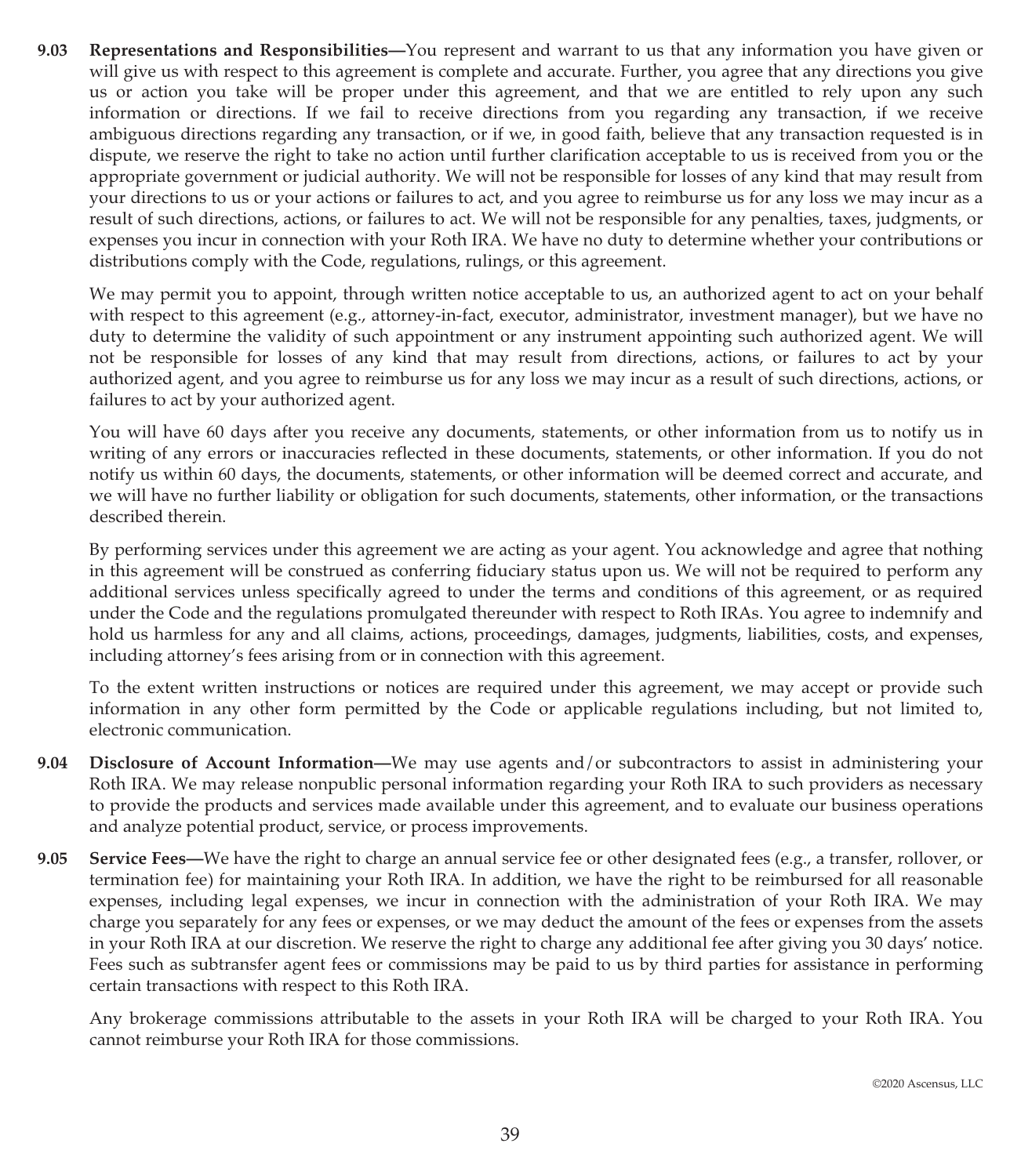**9.06 Investment of Amounts in the Roth IRA—**You have exclusive responsibility for and control over the investment of the assets of your Roth IRA. All transactions will be subject to any and all restrictions or limitations, direct or indirect, that are imposed by our charter, articles of incorporation, or bylaws; any and all applicable federal and state laws and regulations; the rules, regulations, customs and usages of any exchange, market or clearing house where the transaction is executed; our policies and practices; and this agreement. After your death, your beneficiaries will have the right to direct the investment of your Roth IRA assets, subject to the same conditions that applied to you during your lifetime under this agreement (including, without limitation, Section 9.03 of this article). We will have no discretion to direct any investment in your Roth IRA. We assume no responsibility for rendering investment advice with respect to your Roth IRA, nor will we offer any opinion or judgment to you on matters concerning the value or suitability of any investment or proposed investment for your Roth IRA. In the absence of instructions from you, or if your instructions are not in a form acceptable to us, we will have the right to hold any uninvested amounts in cash, and we will have no responsibility to invest uninvested cash unless and until directed by you. We will not exercise the voting rights and other shareholder rights with respect to investments in your Roth IRA unless you provide timely written directions acceptable to us.

You will select the investment for your Roth IRA assets from those investments that we are authorized by our charter, articles of incorporation, or bylaws to offer and do in fact offer for Roth IRAs (e.g., term share accounts, passbook accounts, certificates of deposit, money market accounts.) We may in our sole discretion make available to you additional investment offerings, which will be limited to publicly traded securities, mutual funds, money market instruments, and other investments that are obtainable by us and that we are capable of holding in the ordinary course of our business.

**9.07 Beneficiaries—**If you die before you receive all of the amounts in your Roth IRA, payments from your Roth IRA will be made to your beneficiaries. We have no obligation to pay to your beneficiaries until such time we are notified of your death by receiving a valid death certificate.

You may designate one or more persons or entities as beneficiary of your Roth IRA. This designation can only be made on a form provided by or acceptable to us, and it will only be effective when it is filed with us during your lifetime. Each beneficiary designation you file with us will cancel all previous designations. The consent of your beneficiaries will not be required for you to revoke a beneficiary designation. If you have designated both primary and contingent beneficiaries and no primary beneficiary survives you, the contingent beneficiaries will acquire the designated share of your Roth IRA. If you do not designate a beneficiary or if all of your primary and contingent beneficiaries predecease you, your estate will be the beneficiary.

If your surviving spouse is the designated beneficiary, your spouse may elect to treat your Roth IRA as his or her own Roth IRA, and would not be subject to the required minimum distribution rules. Your surviving spouse will also be entitled to such additional beneficiary payment options as are granted under the Code or applicable regulations.

We may allow, if permitted by state law, an original Roth IRA beneficiary (the beneficiary who is entitled to receive distributions from an inherited Roth IRA at the time of your death) to name successor beneficiaries for the inherited Roth IRA. This designation can only be made on a form provided by or acceptable to us, and it will only be effective when it is filed with us during the original Roth IRA beneficiary's lifetime. Each beneficiary designation form that the original Roth IRA beneficiary files with us will cancel all previous designations. The consent of a successor beneficiary will not be required for the original Roth IRA beneficiary to revoke a successor beneficiary designation. If the original Roth IRA beneficiary does not designate a successor beneficiary, his or her estate will be the successor beneficiary. In no event will the successor beneficiary be able to extend the distribution period beyond that required for the original Roth IRA beneficiary.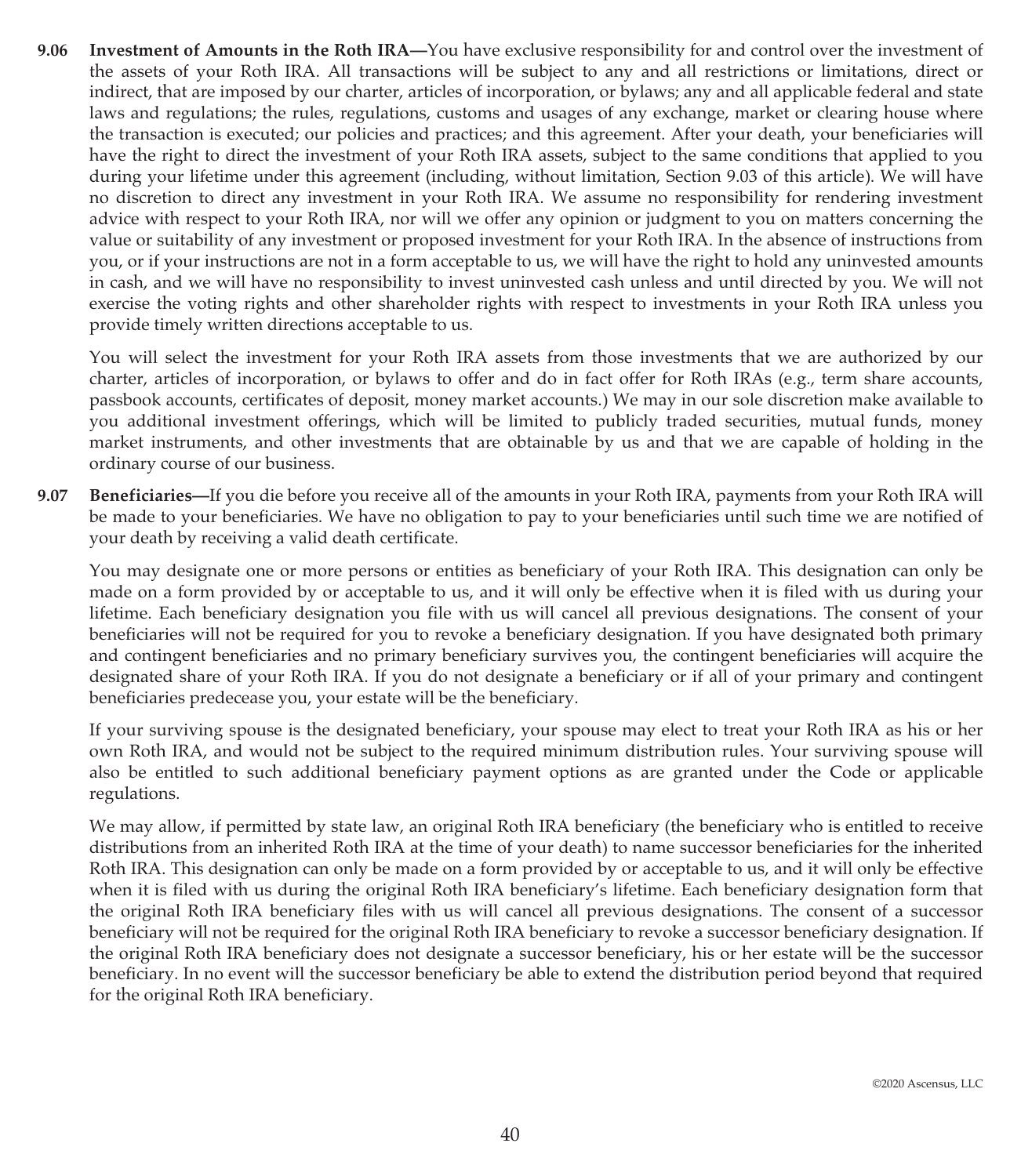If we so choose, for any reason (e.g., due to limitations of our charter or bylaws), we may require that a beneficiary of a deceased Roth IRA owner take total distribution of all Roth IRA assets by December 31 of the year following the year of death.

**9.08 Termination of Agreement, Resignation, or Removal of Custodian—**Either party may terminate this agreement at any time by giving written notice to the other. We can resign as custodian at any time effective 30 days after we send written notice of our resignation to you. Upon receipt of that notice, you must make arrangements to transfer your Roth IRA to another financial organization. If you do not complete a transfer of your Roth IRA within 30 days from the date we send the notice to you, we have the right to transfer your Roth IRA assets to a successor Roth IRA trustee or custodian that we choose in our sole discretion, or we may pay your Roth IRA to you in a single sum. We will not be liable for any actions or failures to act on the part of any successor trustee or custodian, nor for any tax consequences you may incur that result from the transfer or distribution of your assets pursuant to this section.

If this agreement is terminated, we may charge to your Roth IRA a reasonable amount of money that we believe is necessary to cover any associated costs, including but not limited to one or more of the following.

- Any fees, expenses, or taxes chargeable against your Roth IRA
- Any penalties or surrender charges associated with the early withdrawal of any savings instrument or other investment in your Roth IRA

If we are a nonbank custodian required to comply with Regulations section 1.408-2(e) and we fail to do so or we are not keeping the records, making the returns, or sending the statements as are required by forms or regulations, the IRS may require us to substitute another trustee or custodian.

We may establish a policy requiring distribution of the entire balance of your Roth IRA to you in cash or property if the balance of your Roth IRA drops below the minimum balance required under the applicable investment or policy established.

- **9.09 Successor Custodian—**If our organization changes its name, reorganizes, merges with another organization (or comes under the control of any federal or state agency), or if our entire organization (or any portion that includes your Roth IRA) is bought by another organization, that organization (or agency) will automatically become the trustee or custodian of your Roth IRA, but only if it is the type of organization authorized to serve as a Roth IRA trustee or custodian.
- **9.10 Amendments—**We have the right to amend this agreement at any time. Any amendment we make to comply with the Code and related regulations does not require your consent. You will be deemed to have consented to any other amendment unless, within 30 days from the date we send the amendment, you notify us in writing that you do not consent.
- **9.11 Withdrawals or Transfers—**All requests for withdrawal or transfer will be in writing on a form provided by or acceptable to us. The method of distribution must be specified in writing or in any other method acceptable to us. The tax identification number of the recipient must be provided to us before we are obligated to make a distribution. Withdrawals will be subject to all applicable tax and other laws and regulations, including but not limited to possible early distribution penalty taxes, surrender charges, and withholding requirements.

You are not required to take a distribution from your Roth IRA during your lifetime. At your death, however, your beneficiaries must begin taking distributions in accordance with Article V and section 9.07 of this article. We will make no distributions to you from your Roth IRA until you provide us with a written request for a distribution on a form provided by or acceptable to us.

**9.12 Transfers From Other Plans—**We can receive amounts transferred to this Roth IRA from the trustee or custodian of another Roth IRA as permitted by the Code. In addition, we can accept rollovers of eligible rollover distributions from employer-sponsored retirement plans as permitted by the Code. We reserve the right not to accept any transfer.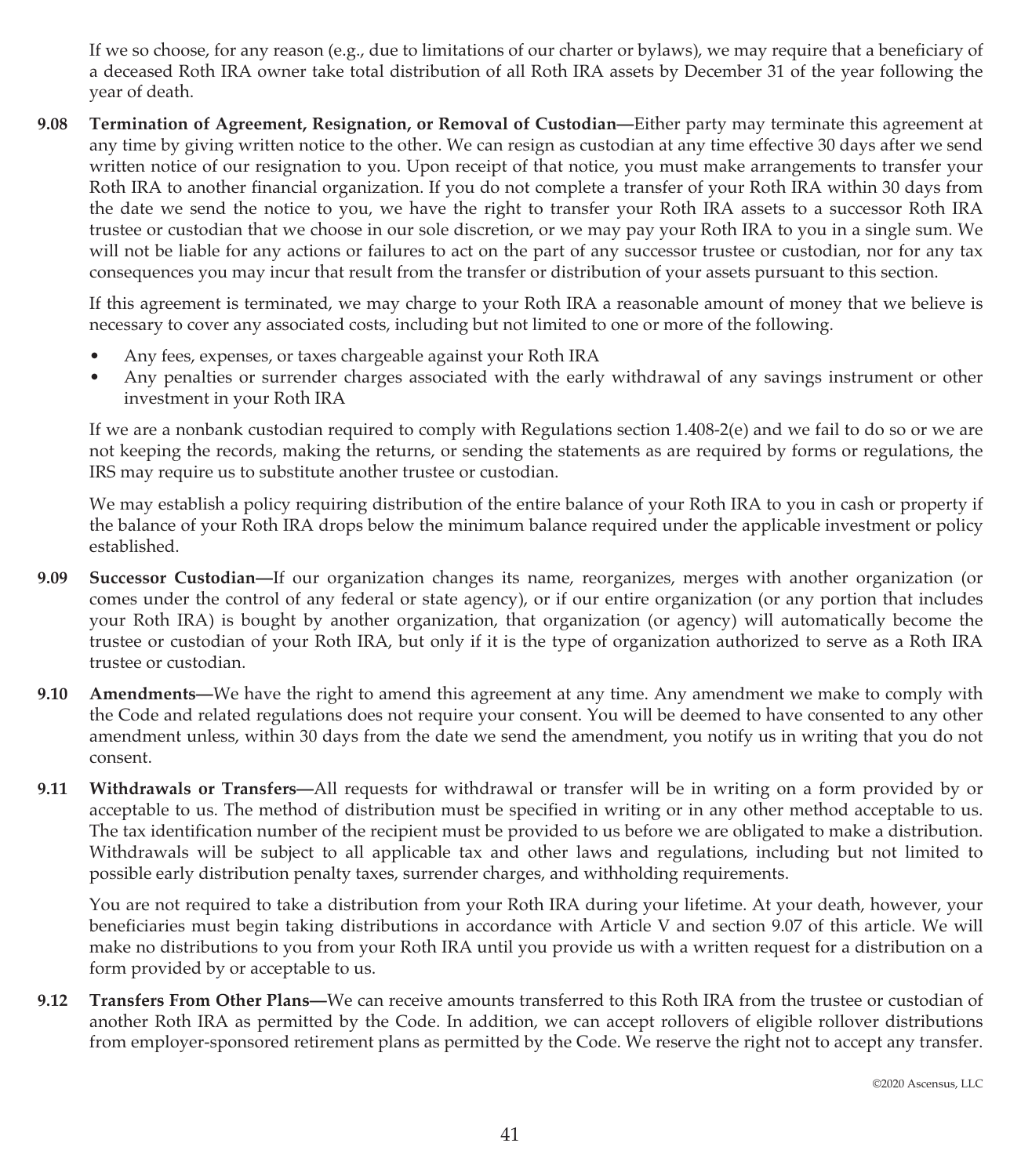- **9.13 Liquidation of Assets—**We have the right to liquidate assets in your Roth IRA if necessary to make distributions or to pay fees, expenses, taxes, penalties, or surrender charges properly chargeable against your Roth IRA. If you fail to direct us as to which assets to liquidate, we will decide, in our complete and sole discretion, and you agree to not hold us liable for any adverse consequences that result from our decision.
- **9.14 Restrictions on the Fund—**Neither you nor any beneficiary may sell, transfer, or pledge any interest in your Roth IRA in any manner whatsoever, except as provided by law or this agreement.

The assets in your Roth IRA will not be responsible for the debts, contracts, or torts of any person entitled to distributions under this agreement.

**9.15 What Law Applies—**This agreement is subject to all applicable federal and state laws and regulations. If it is necessary to apply any state law to interpret and administer this agreement, the law of our domicile will govern.

If any part of this agreement is held to be illegal or invalid, the remaining parts will not be affected. Neither your nor our failure to enforce at any time or for any period of time any of the provisions of this agreement will be construed as a waiver of such provisions, or your right or our right thereafter to enforce each and every such provision.

#### **GENERAL INSTRUCTIONS**

*Section references are to the Internal Revenue Code unless otherwise noted.*

#### **PURPOSE OF FORM**

Form 5305-RA is a model custodial account agreement that meets the requirements of section 408A. However, only Articles I through VIII have been reviewed by the IRS. A Roth individual retirement account (Roth IRA) is established after the form is fully executed by both the individual (depositor) and the custodian. This account must be created in the United States for the exclusive benefit of the depositor and his or her beneficiaries.

**Do not** file Form 5305-RA with the IRS. Instead, keep it with your records.

Unlike contributions to Traditional individual retirement arrangements, contributions to a Roth IRA are not deductible from the depositor's gross income; and distributions after five years that are made when the depositor is  $59\frac{1}{2}$  years of age or older or on account of death, disability, or the purchase of a home by a first-time homebuyer (limited to \$10,000), are not includible in gross income. For more information on Roth IRAs, including the required disclosures the custodian must give the depositor, see Pub. 590-A, *Contributions to Individual Retirement Arrangements (IRAs)*, and Pub. 590-B, *Distributions from Individual Retirement Arrangements (IRAs)*.

#### **DEFINITIONS**

**Custodian—**The custodian must be a bank or savings and loan association, as defined in section 408(n), or any person who has the approval of the IRS to act as custodian.

**Depositor—**The depositor is the person who establishes the custodial account.

#### **SPECIFIC INSTRUCTIONS**

**Article I—**The depositor may be subject to a six percent tax on excess contributions if (1) contributions to other individual retirement arrangements of the depositor have been made for the same tax year, (2) the depositor's adjusted gross income exceeds the applicable limits in Article II for the tax year, or (3) the depositor's and spouse's compensation is less than the amount contributed by or on behalf of them for the tax year.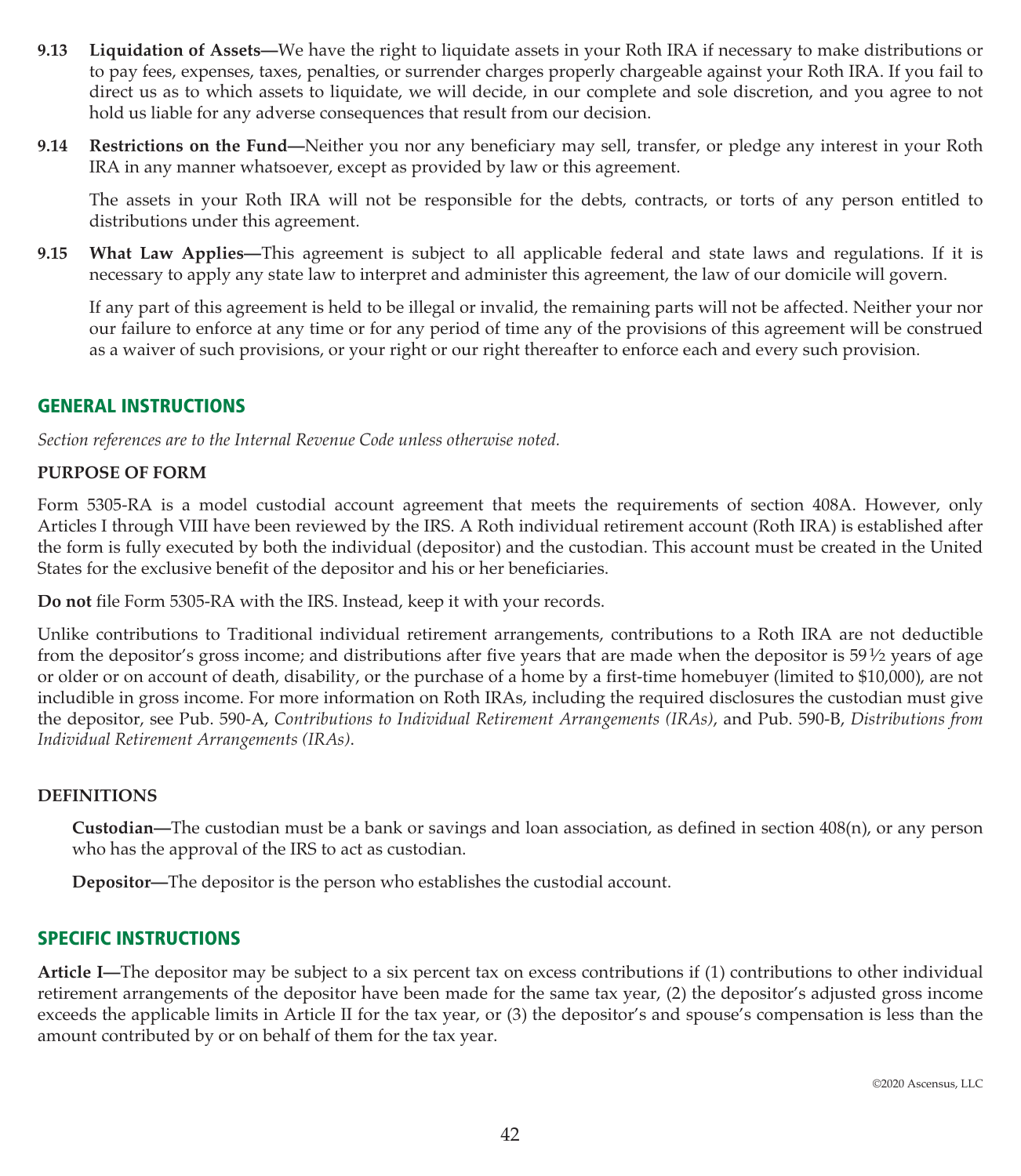**Article V—**This article describes how distributions will be made from the Roth IRA after the depositor's death. Elections made pursuant to this article should be reviewed periodically to ensure they correspond to the depositor's intent. Under paragraph three of Article V, the depositor's spouse is treated as the owner of the Roth IRA upon the death of the depositor, rather than as the beneficiary. If the spouse is to be treated as the beneficiary and not the owner, an overriding provision should be added to Article IX.

**Article IX—**Article IX and any that follow it may incorporate additional provisions that are agreed to by the depositor and custodian to complete the agreement. They may include, for example, definitions, investment powers, voting rights, exculpatory provisions, amendment and termination, removal of the custodian, custodian's fees, state law requirements, beginning date of distributions, accepting only cash, treatment of excess contributions, prohibited transactions with the depositor, etc. Attach additional pages if necessary.